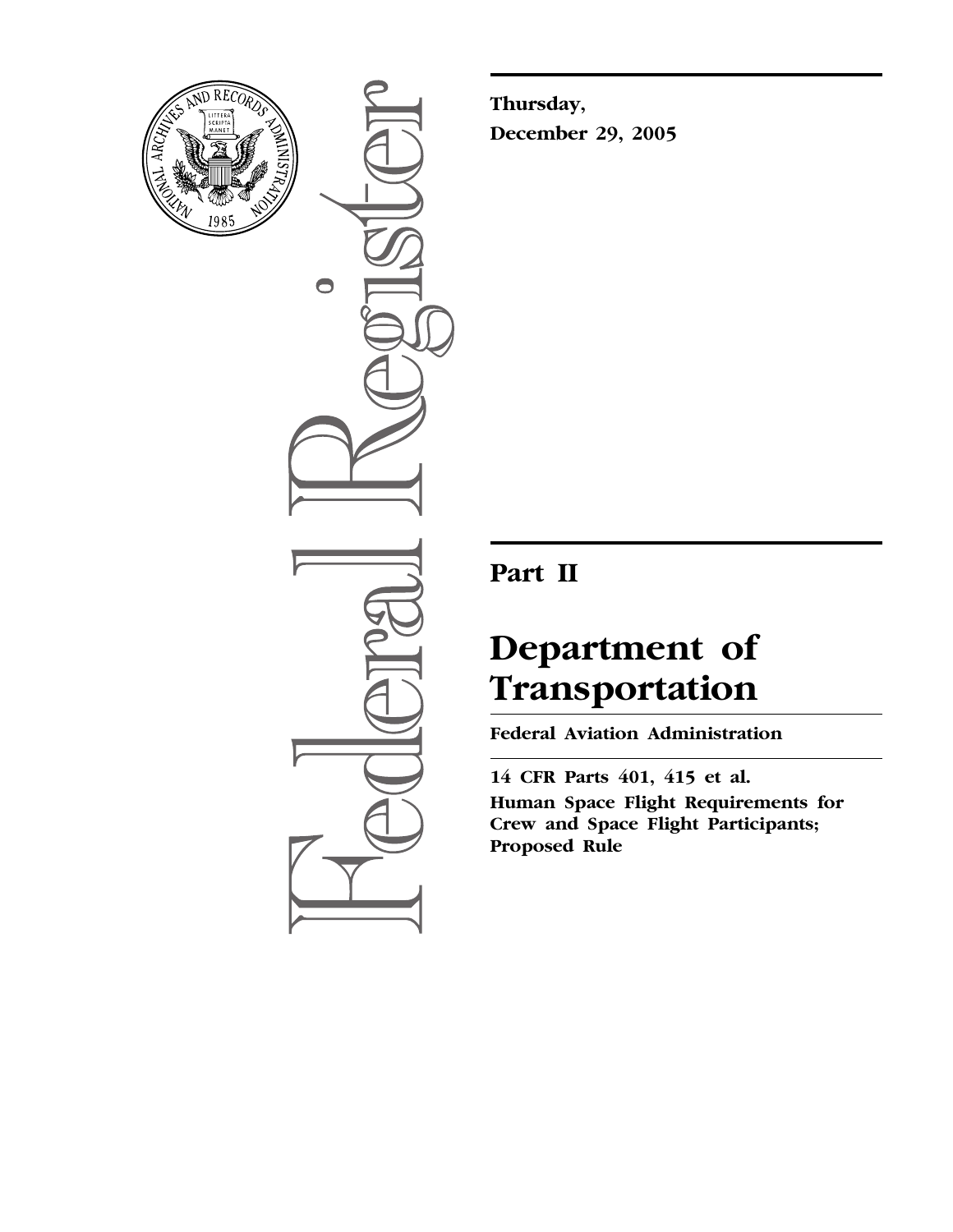### **DEPARTMENT OF TRANSPORTATION**

### **Federal Aviation Administration**

**14 CFR Parts 401, 415, 431, 435, 440, 450, and 460** 

**[Docket No. FAA–2005–23449; Notice No. 05–17]** 

### **RIN 2120–AI57**

### **Human Space Flight Requirements for Crew and Space Flight Participants**

**AGENCY:** Federal Aviation Administration (FAA), DOT. **ACTION:** Notice of proposed rulemaking (NPRM).

**SUMMARY:** The FAA proposes requirements for human space flight of crew and space flight participants as required by the Commercial Space Launch Amendments Act of 2004. If adopted, this rulemaking would establish requirements for crew qualifications, training, and notification. It would also establish training and informed consent requirements for space flight participants. The rulemaking would also modify existing financial responsibility requirements to account for the FAA's new authority for space flight participants and crew, and to issue experimental permits. The experimental permit is the subject of a separate rulemaking. The FAA is conducting this rulemaking in order to fulfill its responsibilities under the new act. The requirements are designed to provide an acceptable level of safety to the general public, and to notify individuals on board of the risks associated with a launch or reentry.

**DATES:** Send your comments on or before February 27, 2006.

**ADDRESSES:** You may send comments [identified by Docket Number FAA– 2005–23449] using any of the following methods:

• DOT Docket Web site: Go to *[http://](http://dms.dot.gov)  [dms.dot.gov](http://dms.dot.gov)* and follow the instructions for sending your comments electronically.

• Government-wide rulemaking Web site: Go to *<http://www.regulations.gov>* and follow the instructions for sending your comments electronically.

• Mail: Docket Management Facility; U.S. Department of Transportation, 400 Seventh Street, SW., Nassif Building, Room PL–401, Washington, DC 20590.

• Fax:  $1 - 202 - 493 - 2251$ .

• Hand Delivery: Room PL–401 on the plaza level of the Nassif Building, 400 Seventh Street, SW., Washington, DC, between 9 a.m. and 5 p.m., Monday through Friday, except Federal holidays.

For more information on the rulemaking process, see the

### **SUPPLEMENTARY INFORMATION** section of this document.

*Privacy:* We will post all comments we receive, without change, to *[http://](http://dms.dot.gov)  [dms.dot.gov,](http://dms.dot.gov)* including any personal information you provide. For more information, see the Privacy Act discussion in the **SUPPLEMENTARY INFORMATION** section of this document.

*Docket:* To read background

documents or comments received, go to *<http://dms.dot.gov>*at any time or to Room PL–401 on the plaza level of the Nassif Building, 400 Seventh Street, SW., Washington, DC, between 9 a.m. and 5 p.m., Monday through Friday, except Federal holidays.

**FOR FURTHER INFORMATION CONTACT:** For technical information, contact Kenneth Wong, Deputy Manager, Licensing and Safety Division, Commercial Space Transportation, AST–200, Federal Aviation Administration, 800 Independence Avenue, SW., Washington, DC 20591; telephone (202) 267–8465; facsimile (202) 267–3686, email *[ken.wong@faa.gov.](mailto:ken.wong@faa.gov)* For legal information, contact Laura Montgomery, Senior Attorney, Office of the Chief Counsel, Federal Aviation Administration, 800 Independence Avenue, SW., Washington, DC 20591; telephone (202) 267–3150; facsimile (202) 267–7971, e-mail *[laura.montgomery@faa.gov.](mailto:laura.montgomery@faa.gov)* 

#### **SUPPLEMENTARY INFORMATION:**

#### **Comments Invited**

The FAA invites interested persons to participate in this rulemaking by submitting written comments, data, or views. We also invite comments relating to the economic, environmental, energy, or federalism impacts that might result from adopting the proposals in this document. The most helpful comments reference a specific portion of the proposal, explain the reason for any recommended change, and include supporting data. We ask that you send us two copies of written comments.

We will file in the docket all comments we receive, as well as a report summarizing each substantive public contact with FAA personnel concerning this proposed rulemaking. The docket is available for public inspection before and after the comment closing date. If you wish to review the docket in person, go to the address in the **ADDRESSES** section of this preamble between 9 a.m. and 5 p.m., Monday through Friday, except Federal holidays. You may also review the docket using the Internet at the web address in the **ADDRESSES** section.

*Privacy Act:* Using the search function of our docket Web site, anyone can find

and read the comments received into any of our dockets, including the name of the individual sending the comment (or signing the comment on behalf of an association, business, labor union, etc.). You may review DOT's complete Privacy Act Statement in the **Federal Register** published on April 11, 2000 (65 FR 19477–78) or you may visit *[http://dms.dot.gov.](http://dms.dot.gov)* 

Before acting on this proposal, we will consider all comments we receive on or before the closing date for comments. We will consider comments filed late if it is possible to do so without incurring expense or delay. We may change this proposal in light of the comments we receive.

If you want the FAA to acknowledge receipt of your comments on this proposal, include with your comments a pre-addressed, stamped postcard on which the docket number appears. We will stamp the date on the postcard and mail it to you.

### **Proprietary or Confidential Business Information**

Do not file in the docket information that you consider to be proprietary or confidential business information. Send or deliver this information directly to the person identified in the **FOR FURTHER INFORMATION CONTACT** section of this document. You must mark the information that you consider proprietary or confidential. If you send the information on a disk or CD ROM, mark the outside of the disk or CD ROM and also identify electronically within the disk or CD ROM the specific information that is proprietary or confidential.

Under 14 CFR 11.35(b), when we are aware of proprietary information filed with a comment, we do not place it in the docket. We hold it in a separate file to which the public does not have access, and place a note in the docket that we have received it. If we receive a request to examine or copy this information, we treat it as any other request under the Freedom of Information Act (5 U.S.C. 552). We process such a request under the DOT procedures found in 49 CFR part 7.

### **Availability of Rulemaking Documents**

You can get an electronic copy using the Internet by:

(1) Searching the Department of Transportation's electronic Docket Management System (DMS) Web page *(<http://dms.dot.gov/search>)*;

(2) Visiting the Office of Rulemaking's Web page at *[http://www.faa.gov/avr/](http://www.faa.gov/avr/arm/index.cfm)  arm/index.cfm*; or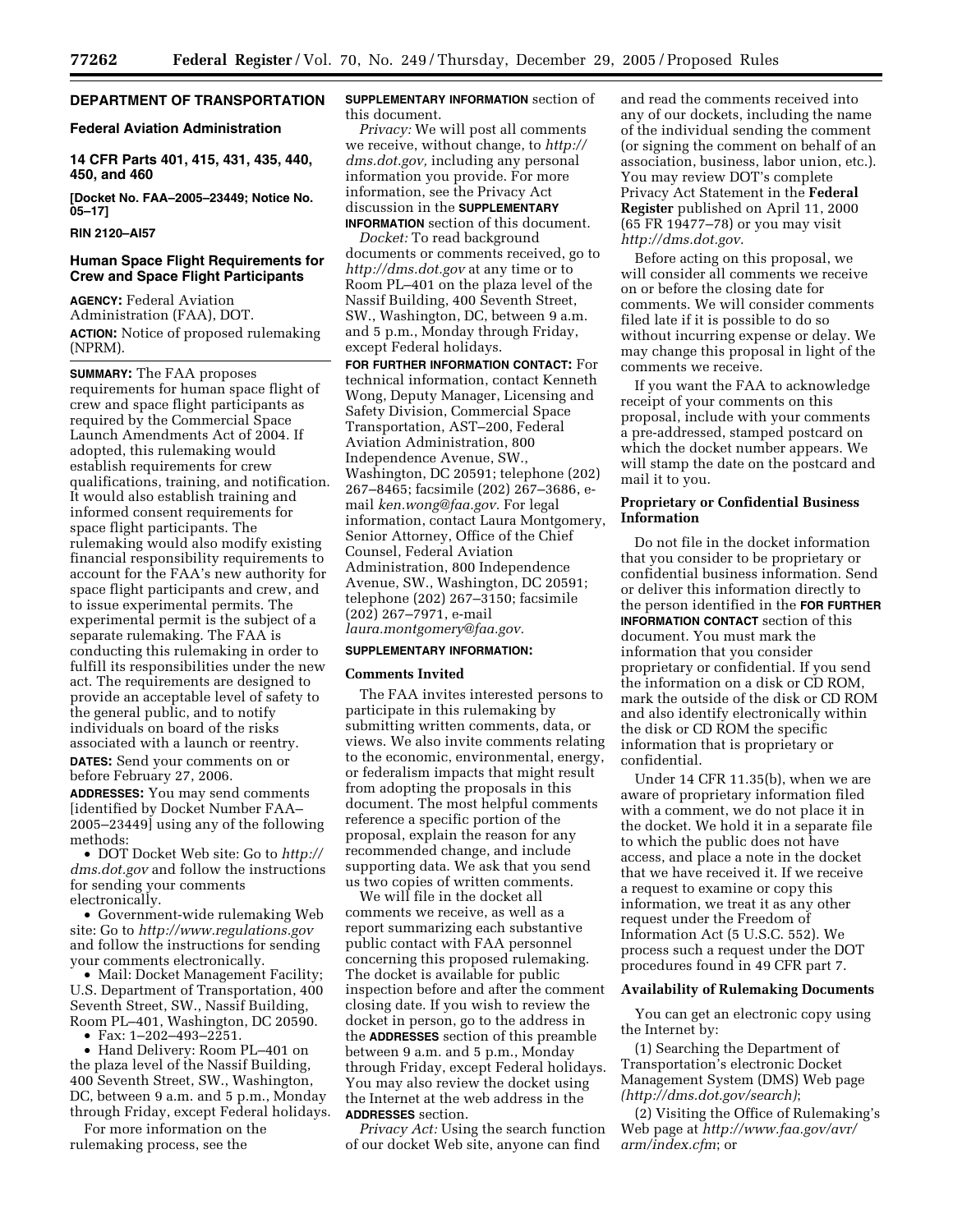(3) Accessing the Government Printing Office's Web page at *[http://](http://www.gpoaccess.gov/fr/index.html)  [www.gpoaccess.gov/fr/index.html](http://www.gpoaccess.gov/fr/index.html)*.

You can also get a copy by sending a request to the Federal Aviation Administration, Office of Rulemaking, ARM–1, 800 Independence Avenue, SW., Washington, DC 20591, or by calling (202) 267–9680. Make sure to identify the docket number, notice number, or amendment number of this rulemaking.

### **Authority for This Rulemaking**

The FAA's authority to issue rules regarding commercial space transportation safety is found under the general rulemaking authority, 49 U.S.C. 322(a), of the Secretary of Transportation to carry out Subtitle IX, Chapter 701, 49 U.S.C. 70101–70121 (Chapter 701). Additionally, the recently enacted Commercial Space Launch Amendments Act of 2004 (the CSLAA), describes in more detail the scope of the agency's authority. Under 49 U.S.C. 70105(b)(4), no holder of a license or permit may launch or reenter crew unless the crew has received training and has satisfied medical or other standards specified in a license or permit in accordance with FAA regulations. This rulemaking would impose crew qualification and training requirements and implement the statutory requirement that an operator advise the flight crew that the U.S. Government has not certified the launch vehicle as safe. Section 70105(b)(5) provides for the FAA to promulgate regulations for the holder of a license or permit to inform a space flight participant in writing about the risks of launch or reentry. Under the FAA's public safety mandate, the FAA here proposes training and security requirements for a space flight participant.

#### **Table of Contents**

I. Background

- II. General Discussion of the Proposals
	- A. Launch and Reentry With Crew
	- 1. Definitions Applicable to Crew
	- 2. Authority and Process
	- 3. Pilot and Remote Operator
	- Qualifications
	- 4. Medical Standards for Crew
	- 5. Crew Training
	- 6. Crew Notification
	- 7. Environmental Control and Life Support System
	- 8. Smoke Detection and Fire Suppression
	- 9. Human Factors
	- 10. Verification Program
	- 11. Crew and Space Flight Participant Waiver of Claims Against U.S. Government
	- B. Launch and Reentry With a Space Flight Participant
	- 1. Risk to Space Flight Participants
- 2. Informed Consent
- 3. Physical Examination
- 4. Space Flight Participant Training
- 5. Security Requirements
- C. Financial Responsibility and Waiver of Liability
- 1. Proposal To Combine Parts 440 and 450 2. Customers of Permittee
- 
- 3. Space Flight Participants and Crew III. Rulemaking Analyses and Notices
- IV. The Proposed Amendment

#### **I. Background**

Chapter 701 authorizes the Secretary of Transportation and, through delegations, the FAA's Associate Administrator for Commercial Space Transportation, to oversee, license, and regulate both launches and reentries, and the operation of launch and reentry sites when carried out by U.S. citizens or within the United States. 49 U.S.C. 70104, 70105; U.S. Federal Aviation Administration, Commercial Space Transportation Delegations of Authority, N1100.240 (Nov. 21, 1995). Chapter 701 directs the FAA to exercise this responsibility consistent with public health and safety, safety of property, and the national security and foreign policy interests of the United States, and to encourage, facilitate, and promote commercial space launch and reentry by the private sector. 49 U.S.C. 70105, 70103.

In September 2000, the FAA issued regulations for licensing reusable launch vehicle (RLV) missions and for the conduct of space reentry activities. Commercial Space Transportation Reusable Launch Vehicle and Reentry Licensing Regulations; Final Rule, 65 FR 56618, 56620 (Sept. 19, 2000). Later, the FAA developed ''Draft Guidelines for Licensed Suborbital RLV Operations With Flight Crew," (Oct. 7, 2003).

Historically, license applicants have consisted of operators of expendable launch vehicles, which do not carry crew or passengers. Accordingly, the FAA's regulation of space launch activities has mainly addressed the safety of the uninvolved public from launch hazards. New developments in technology, potential markets, and the law have changed this. Lured by a prize of \$10 million, a group of inventors and entrepreneurs began working to create suborbital reusable launch vehicles to take private citizens into space for short periods of weightlessness and a view of outer space and their home planet. The X Prize Foundation, which set up a \$10 million prize for this contest, modeled the prize after early aviation prizes, intending the X Prize to jumpstart the space tourism industry.

The FAA in April 2004, issued two RLV mission specific licenses: one for Scaled Composites and one for XCOR

Aerospace in accordance with 14 CFR parts 431 and 440. These licenses apply to suborbital RLV missions with a pilot on board.1 The FAA used the draft flight crew guidelines to assist in these two license application evaluations. To protect the safety of the uninvolved public, the FAA imposed operational requirements, as well as a system safety process to identify hazards and risk mitigation measures, including operational constraints. Operational constraints included restraints on the trajectory of SpaceShipOne over specific populated areas.

Scaled Composites won the X Prize on October 4, 2004, by being the first to finance privately, build, and launch a vehicle able to carry three people to an altitude of 100 kilometers (62 statute miles). Scaled Composites' SpaceShipOne had to return safely to Earth, and then repeat the trip within two weeks.

Although Scaled Composites won the prize, other developers were contestants and are still working to reach space. More than 20 teams from seven countries registered to compete. Concurrent with Scaled Composites winning the X Prize, a new company, Virgin Galactic, announced that it would offer rides to space on a new model of the vehicle that won the prize. Space may soon open up to citizen explorers, businesses, and tourists.

In December 2004, Congress passed the Commercial Space Launch Amendments Act. The CSLAA requires that a phased approach be used in regulating commercial human space flight; that is, regulatory standards governing human space flight must evolve as the industry matures. In the near term, the CSLAA requires that the FAA: (1) Issue guidelines or advisory circulars to guide the implementation of the CSLAA as soon as practical after the date of its enactment; (2) issue proposed regulations relating to crew, space flight participants, and permits for launch or reentry of reusable suborbital rockets not later than December 23, 2005; and (3) issue final regulations not later than June 23, 2006. On February 11, 2005, the FAA issued ''Draft Guidelines for Commercial Suborbital Reusable Launch Vehicle Operations With Flight Crew'' and ''Draft Guidelines for Commercial Suborbital Reusable Launch Vehicle Operations With Space Flight Participants.''

The CSLAA made the FAA responsible for the safety of space flight participants and crew. The CSLAA limits, however, the FAA's ability to

<sup>&</sup>lt;sup>1</sup>The FAA treats a pilot as part of a flight safety system for protecting the public.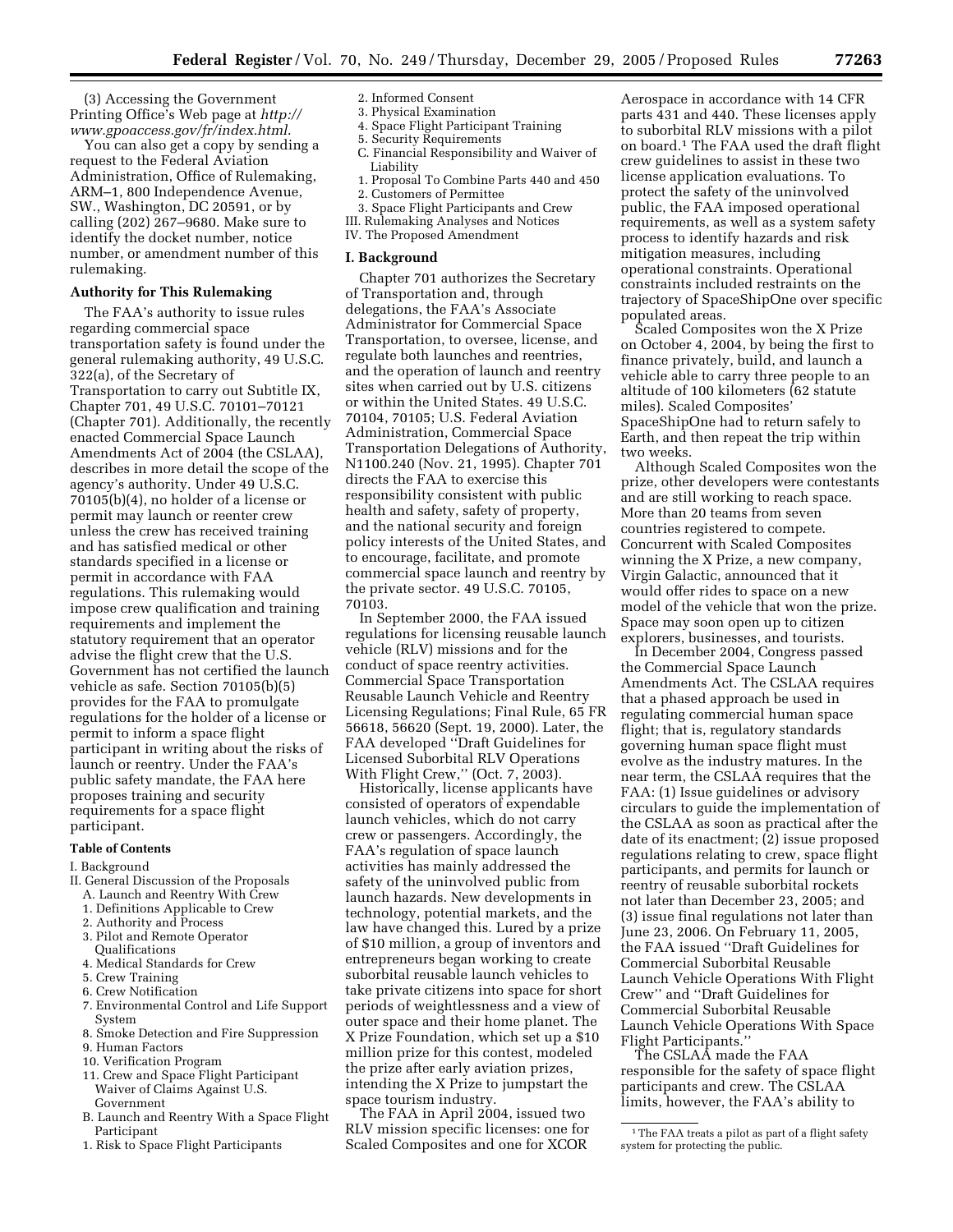carry out that responsibility for eight years from the date of enactment. The CSLAA requires that a space flight participant be informed of the risks of taking a ride on a rocket, and the FAA may issue regulations requiring space flight participants to undergo an appropriate physical examination.2

These rules also would apply to expendable launch vehicle (ELV) launches with humans on board. Although the FAA prepared this NPRM to accommodate reentry and reusable launch vehicles, the FAA is aware that there are plans to launch crewed vehicles on ELVs. Expendable launch vehicles could carry humans on board as they did during the Mercury, Gemini and Apollo programs. This could involve mounting crew capsules on ELVs in order to launch crew or space flight participants to orbit. Unless the National Aeronautics & Space Administration (NASA) or the Department of Defense conducted the launch for the Federal Government, the FAA would license these activities as commercial launches and reentries and the requirements proposed here would apply.

The requirements proposed as a new part 460 would apply to licensees and permittees under Chapter 701, and to crew and space flight participants on board a launch vehicle and to a remote operator. This rulemaking proposes crew notification, medical, qualification, and training requirements. The FAA would also establish requirements governing environmental control and life support systems, smoke detection and fire suppression, and human factors. The FAA would require an operator to account for human factors whenever the crew must perform safetycritical roles. Additionally, the FAA proposes to require an operator to implement a verification program sufficient to verify the integrated performance of a vehicle's hardware and any software in an operational flight environment before allowing a space flight participant to be on board.

The FAA would also impose requirements for space flight participants. This rulemaking would require an operator to inform a space flight participant of the risks of space travel generally and of the operator's

vehicle in particular. An operator would also have to advise a space flight participant that the U.S. Government has not certified the vehicle as safe for carrying flight crew or space flight participants. Although the FAA continues to recommend that a prospective space flight participant obtain a physical examination before embarking on a journey to space, the FAA does not propose to require it here. This rulemaking would require training and general security requirements for a space flight participant.

Finally, the FAA proposes to implement the changes to its financial risk sharing and responsibility requirements due to the recently enacted Commercial Space Launch Amendments Act of 2004. In brief, the CSLAA requires crew and space flight participants to enter into reciprocal waivers of claims with the U.S. Government. Crew includes flight crew and any remote operator. The CSLAA expressly excludes space flight participants for eligibility from indemnification against third party claims. Launches and reentries performed pursuant to a permit are also excluded from eligibility for indemnification. The FAA is otherwise addressing its new authority under the CSLAA to issue permits in a separate rulemaking.

#### **II. General Discussion of the Proposals**

The proposed requirements would apply to licensees and permittees under Chapter 701, and to crew and space flight participants on board a launch vehicle. This rulemaking would define crew and flight crew and propose crew notification, medical, qualification, and training requirements. It would also impose informed consent and training requirements for space flight participants.

### *A. Launch and Reentry With Crew*

#### 1. Definitions Applicable to Crew

This rulemaking would apply to flight crew and any remote operator not on board the vehicle. The only ground crew to which this rulemaking would apply is a remote operator.

In keeping with the statutory definition, the FAA would define crew to mean any employee or independent contractor of a licensee, transferee, or permittee, or of a contractor or subcontractor of a licensee, transferee, or permittee, who performs activities in the course of that employment directly relating to the launch, reentry, or other operation of or in a launch vehicle or reentry vehicle that carries human beings. Although the CSLAA only

mentions employees as being eligible for the status of crew, the FAA considers flight crew part of the flight safety system. Therefore the FAA proposes to treat as crew any human being who is part of the flight safety system, regardless of whether the person's status is that of an employee or independent contractor. The FAA would treat as crew those persons on board a vehicle and any remote operator of the vehicle. A remote operator would only include someone engaged actively in controlling the vehicle, and not someone with some ability to affect the vehicle but no ability to control its course. Congress provided the agency some latitude in determining what individuals on the ground to include in the definition of crew. This has implications for safety, notification requirements, and crew waivers of liability against the U.S. Government. The CSLAA itself defines crew broadly to include a person ''who performs activities in the course of that employment directly relating to the launch, reentry, or other operation of or in a launch vehicle or reentry vehicle that carries human beings.'' 49 U.S.C. 70102(2). The House proposed this definition in H.R. 3752, a predecessor bill to H.R. 5382, which was enacted as the CSLAA. Accordingly, the House Report accompanying H.R. 3752 may be useful in interpreting the CSLAA. The report states that the FAA should not interpret the definition of crew ''overly broadly'' to encompass individuals with peripheral roles, such as sales agents or insurance providers. Commercial Space Launch Amendments Act, H.R. 3752, H. Rep. 429, 108th Cong., 2d Sess. (Mar. 1, 2004). Nonetheless, the House Science Committee contemplated that the FAA would apply it more broadly than pilots or remote operators of a launch vehicle. *Id.* 

The FAA's proposed definition of crew would include all crew on board, namely the flight crew 3, as part of the crew, and thus give a broader meaning to ''crew'' than one consisting of only a pilot or remote operator. Because Congress contemplated operation of *or*  in a vehicle (emphasis added), Congress appears to have intended some persons on the ground to be included as part of the crew. A remote operator of a vehicle satisfies the Congressional direction to include some ground crew as part of the crew. Also, a remote operator is someone whose employment would directly relate to a launch or reentry, thus satisfying the other statutory prong.

<sup>2</sup>The FAA has decided against prescribing specific medical requirements for space flight participants at this time. Instead, the FAA issued guidelines recommending that space flight participants obtain an evaluation of their medical history to determine whether a physical examination might be appropriate. ''Draft Guidelines for Commercial Suborbital Reusable Launch Vehicle Operations with Space Flight Participants,'' Federal Aviation Administration (Feb. 11, 2005).

<sup>3</sup>The FAA proposes to define flight crew as crew that is on board a vehicle during a launch or reentry.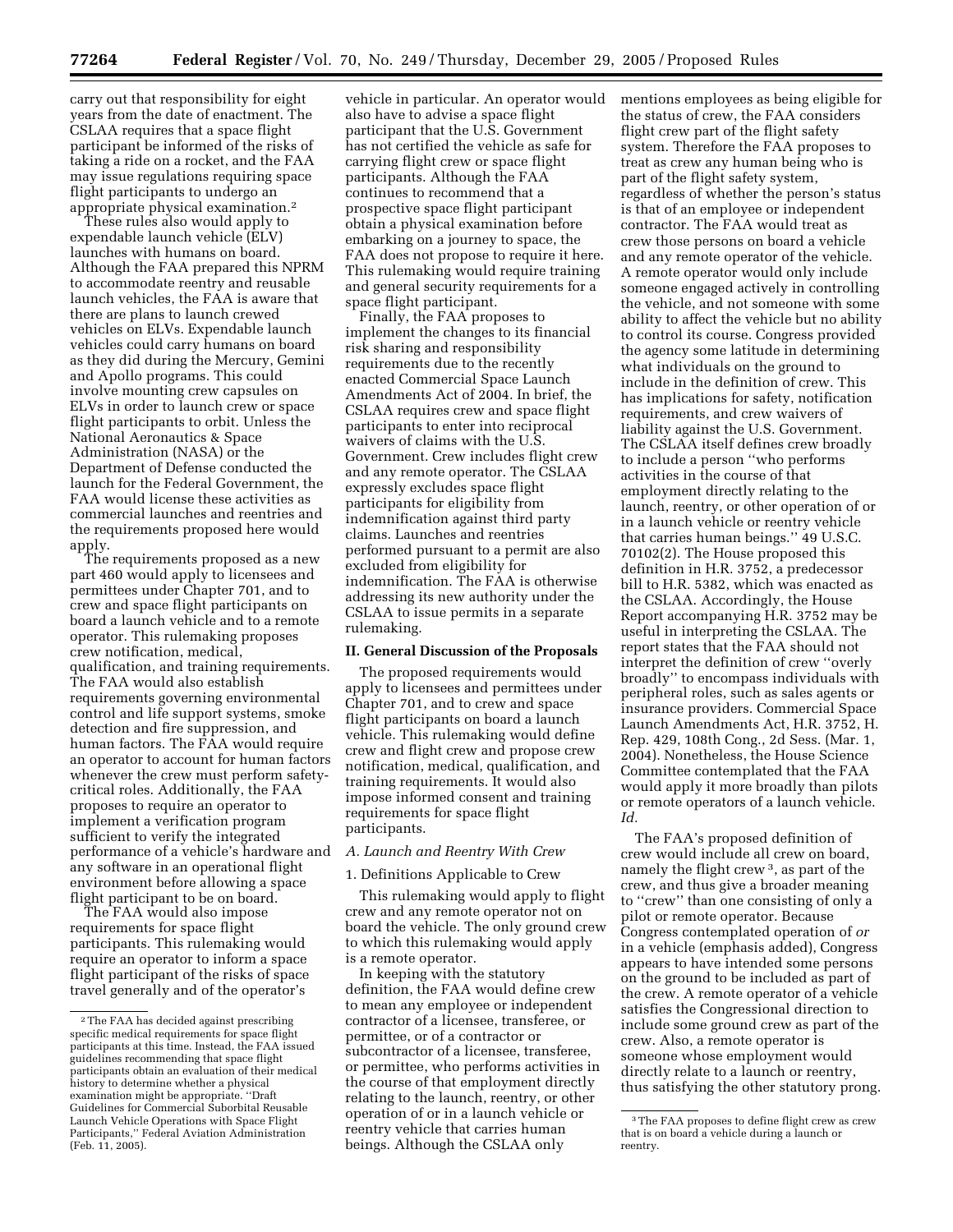If Congress meant to include as ground crew those who are involved only in preparation but who are not on board during flight, certain perverse consequences would ensue. For example, under such an interpretation, the CSLAA would require an operator to inform employees working on the ground that the U.S. Government has not certified a vehicle as safe for carrying crew or space flight participants. 49 U.S.C. 70105(b)(4)(B). In light of the fact that those employees would not be on board, this would not be a meaningful exercise because they do not need the warning. A statute should not be read to reach an irrational result, and the FAA will not do so here.

XCOR commented on the FAA's February 11, 2005 draft guidelines on flight crew. Those comments are available in the docket. XCOR commented that flight crew, in the RLV community, is usually taken to mean those crewmembers whose roles are essential to public safety. XCOR believes that the definition of flight crew in the guidelines is too broad because it would include a pilot, a flight engineer, and a steward. XCOR maintains that although a pilot's function is essential to public safety, and a flight engineer's function may be essential to public safety, a steward's duty to maintain the safety and comfort of passengers is not essential to public safety if the vehicle is designed or operated so that unruly or panicked passengers cannot interfere with the operation of the vehicle. Consequently, XCOR would define what commercial aviation calls ''cabin crew,'' those crewmembers aboard a vehicle whose roles are not essential to public safety, to distinguish them from those crewmembers aboard the vehicle whose roles are essential to public safety. Furthermore, XCOR recommends a definition of flight crew that excludes cabin crew so that the qualification, training, and medical guidelines for flight crew would not apply to such cabin crew as a steward.

The FAA's training proposal should alleviate XCOR's concerns in this area. Although the FAA proposes to employ a definition of flight crew that would encompass the same persons as the definition of the draft guidelines, the FAA would not require all members of a flight crew to undergo the same training or to possess the same qualifications. Most of a flight attendant's or steward's duties will not affect public safety. Those duties would not be the subject of regulatory oversight. However, some duties might affect public safety, such as preventing space flight participants from having

access to the flight deck and interfering with the pilot. In order to address the various flight crew roles and responsibilities, the FAA proposes that each flight crew member train for his or her role. This would mean that a flight attendant or steward would not be required to undergo unnecessary training, only that required for his or her role.

#### 2. Authority and Process

The CSLAA allows the FAA to impose crew training requirements. Additionally, the FAA retains full authority to continue protecting the uninvolved public. Accordingly, as it has in the past, the FAA finds that it needs to protect the crew when it is part of the flight safety system, and proposes crew training requirements that are intended for the safety of members of the public, including those on the ground, in the air, and in space. In a piloted vehicle, the vehicle's flight crew is an integral part of its flight safety system. This is because they are in a position to respond to risk to the public, such as aborting the flight or maneuvering a vehicle away from populated areas. For purposes of public safety, therefore, the FAA proposes a number of crew training requirements.

In brief, the FAA would require that crew be properly trained. As authorized by the CSLAA, the FAA would require each crew member to receive training and satisfy medical or other standards as specified in a license or permit. 49 U.S.C. 70105(b)(4)(A). As is the case now, this means that the FAA will be able to add terms and conditions specific to a particular vehicle to a license or permit. If for example, a particular situation required additional training measures, the FAA would impose them through the license or permit process. Where the FAA proposes a performance standard, the agency also proposes that an operator describe to the FAA during the license or permit process the measures it would take to satisfy that performance standard. Accordingly, the FAA proposes some changes to parts 415, 431 and 435 to ensure that an operator demonstrates how it will achieve compliance before it obtains a license.4 Where the FAA requirements would be more specific, the FAA does not propose to require a demonstration from an applicant, merely compliance. For example, an applicant would not have to demonstrate that informed consent

has been obtained from a space flight participant as part of its application process.

3. Pilot and Remote Operator Qualifications

The FAA would require, for purposes of proposed part 460, that a pilot and any remote operator of a launch or reentry vehicle that will operate in the National Airspace System (NAS), possess an FAA pilot certificate with an instrument rating and that they demonstrate the knowledge of the NAS necessary to operate the vehicle. The pilot or remote operator would also need to have the aeronautical experience and skills necessary to pilot and control the vehicle. In order to obtain a pilot certificate, a person must become educated in the rules of operating in the NAS. A pilot certificate also provides evidence of a person's skill level. When the FAA licensed SpaceShipOne missions, the agency accepted the pilots' commercial pilot certificates as demonstrating adequate skills. A person holding a sport pilot certificate or a student pilot would be unlikely to satisfy this standard.

The FAA does not propose to specify the particular kind of pilot certificate required nor what category, class, type or instrument ratings are needed because different operators are proposing vehicles of varied and unique designs. For example, there are numerous possible vehicle configurations and operations: vertical take-off and landing and horizontal take-off and landing. A vehicle may or may not be a winged vehicle, and it may or may not be air launched. It may land powered like an airplane or unpowered like a glider. Accordingly, the FAA would assess, through the licensing or permitting process, the type of pilot certificate, flight experience, and mission-specific training for proposed operations that a pilot possessed. For example, during its licensing evaluation, the FAA took into consideration the extensive missionspecific training that the SpaceShipOne pilots underwent with a ground simulator and aircraft with operating characteristics similar to SpaceShipOne and that these pilots possessed commercial pilot certificates.

The FAA proposes to require an instrument rating as well. The FAA anticipates that regardless of the kind of vehicle used, there will be times when a pilot will be relying on instrument skills and competency. Accordingly, a person who held an instrument rating would indicate an appropriate level of skill and competency to pilot these launch and reentry vehicles.

<sup>4</sup>Likewise, for an applicant seeking an experimental permit under 49 U.S.C. 70105a, the FAA is currently conducting another rulemaking to ensure that a permit applicant demonstrates compliance with proposed part 460.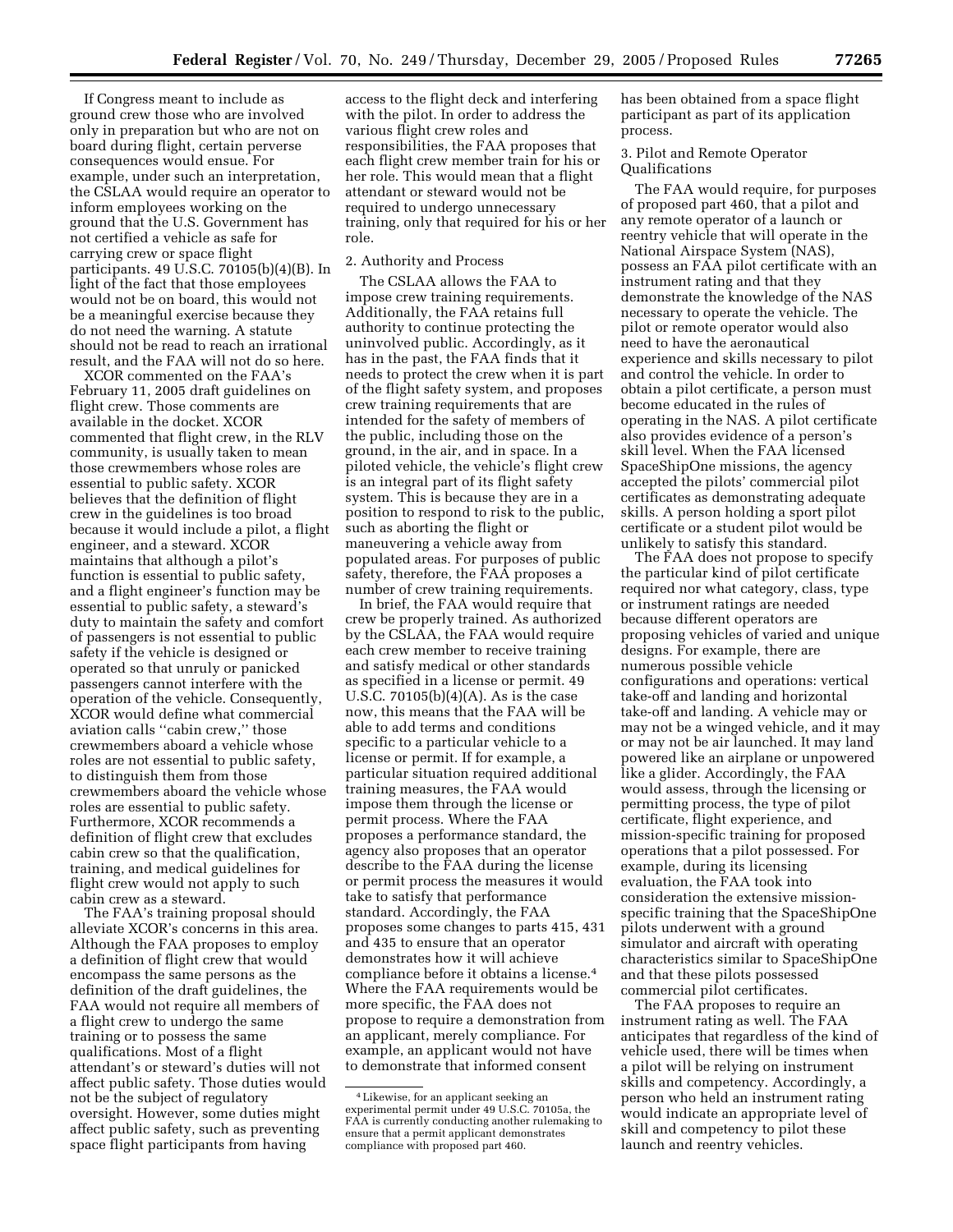The FAA's February 11, 2005 draft crew guidelines recommend that a pilot hold ratings to operate one or more aircraft with similar characteristics for as many phases of the mission as practicable. The guidelines use the term ''as practicable'' because the FAA realizes that some launch vehicles will not possess operating characteristics similar to existing aircraft. The FAA continues to consider this advisable, but because of the differences in proposed vehicles and the likelihood that there will be vehicles without characteristics similar to aircraft, the FAA will not, other than an instrument rating, mandate such a requirement through regulation. Nonetheless, if an operator proposed to demonstrate the adequacy of the training of its crew by showing that a pilot held ratings for similar operations, the FAA would look favorably on such a demonstration. In addition to holding commercial pilot certificates, the SpaceShipOne pilots held ratings to operate aircraft with similar characteristics for certain phases of flight of SpaceShipOne and underwent rigorous training.

The FAA considered two alternatives to its proposed requirements. The FAA considered not requiring a pilot certificate at all, and only relying on the proposed performance requirement that a pilot possess the necessary skills and experience. This is because possession of a pilot certificate could demonstrate that a pilot possessed the skills and experience necessary to control the vehicle. Thus, a requirement to possess a pilot certificate might be redundant. Alternatively, the FAA could require that the pilot or any remote operator possess a commercial pilot certificate to demonstrate the minimum pilot skills required by 14 CFR part 61. In that case, the FAA would likely require in the final rule that a pilot or any remote operator hold a valid and current commercial pilot certificate with an instrument rating. Additionally, the FAA would require that the pilot or remote operator possess aeronautical experience and skills necessary to pilot and control the launch and reentry vehicle being applied for. The aeronautical experience would include a certain amount of aeronautical experience in an aircraft in flight, instrument training, and training in the launch and reentry vehicle being applied for. The FAA may still adopt one of these proposals and requests comment on these options as well.

Conversely, the FAA considered proposing that a remote operator not be required to possess a pilot certificate. In this case, a remote operator would still have to demonstrate knowledge of the

NAS and have the aeronautical experience and skills necessary to pilot and control the vehicle. In aviation, there is no consensus on whether requiring piloting experience is necessary or appropriate for remote operators. The U.S. Air Force currently requires such experience for remote operators of unmanned aerial vehicles (UAVs).5 Thus, U.S. Air Force remote operators are experienced pilots who have at least one operational tour of duty in another combat aircraft. Unlike the U.S. Air Force, the U.S. Army does not require a remote operator of a UAV to be a pilot.

Regardless of vehicle design, having a pilot certificate and aeronautical experience provides evidence of a basic level of knowledge of and experience with the NAS, such as communications, navigation, airspace limitations, and other aircraft traffic avoidance, that will help promote public safety. Furthermore, a pilot with an instrument rating has been trained to fly and navigate entirely by reference to flight instruments.

The FAA requests comments on whether a remote operator of a launch or reentry vehicle with a human on board should possess a pilot certificate. The FAA anticipates that a pilot certificate would serve as the clearest indication that a person has the necessary knowledge of the NAS and safety issues. The FAA recognizes, however, that there may be other, less burdensome methods of demonstrating compliance and requests comment accordingly.

#### 4. Medical Standards for Crew

The FAA would require that each member of the flight crew and any remote operator possess and carry a second-class airman medical certificate issued in accordance with 14 CFR part 67 and issued within 12 months prior to launch or reentry. The physical and mental state of the flight crew has to be sufficient to perform safety-related roles.

Second-class airman medical certification standards have provided an acceptable level of safety for commercial pilots for many years. Commercial pilots are medically certificated to a level between a private pilot and an airline transport pilot; the former requiring less stringent vision standards and having longer certificate validity, and the latter requiring more stringent cardiovascular and certificate validity standards. An FAA second-class airman medical

certificate is issued to an applicant who may reasonably be expected, for the year-long duration of the certificate, to perform safely the duties required to exercise commercial pilot privileges.

Different aviation pilot certificates require different medical certificates. The validity of a particular airman medical certificate relates to the aviation privilege being exercised. For example, a first-class airman medical certificate is valid for 6 months for aviation privileges requiring a first-class airman medical certificate, for 12 months for those requiring a second-class airman medical certificate, and for 24 or 36 months for those requiring a third-class airman medical certificate. Because space operations are not defined in terms of privileges being exercised, the FAA does not need to set forth a particular validity structure. Furthermore, for purposes of space operations, the FAA does not need to describe a medical certificate by the aviation operations for which it is valid. In the space context, the FAA only requires that it be issued within the past 12 months, in keeping with the 12 month validity period used in aviation for pilots exercising commercial pilot privileges.

Applicants for any class of airman medical certificate must meet minimum vision, hearing, mental, neurological, and basic cardiovascular standards. Such standards are required to ensure that pilots are able to perform their aviation duties safely. For example, commercial pilots need adequate intermediate vision to monitor aircraft instruments, and other cockpit equipment, and adequate color vision to be able to distinguish aviation signal colors. They need an acceptable level of hearing to be able to communicate with Air Traffic Control, any flight crew, other crewmembers, or passengers. They require mental stability to exercise sound judgment.

Part 67 was developed for aviation. The FAA will, through licensing and permitting, acquire experience with medical certification of space flight crews. The FAA considers, however—at least during these early stages, primarily of suborbital space flight—that secondclass airman medical certification standards would provide a minimum level of medical certification adequate for space flight crews to perform safetycritical roles.

In addition to requiring a second-class medical certificate, the FAA proposes a performance standard, which could be tailored to the different stresses caused by different vehicles. The performance standard would require each member of the crew to be able to withstand the

<sup>5</sup>The applicability depends, at least in part, on whether controlling the vehicle involves ''stick-andrudder'' control inputs, or simply punching buttons to send commands to a vehicle autopilot.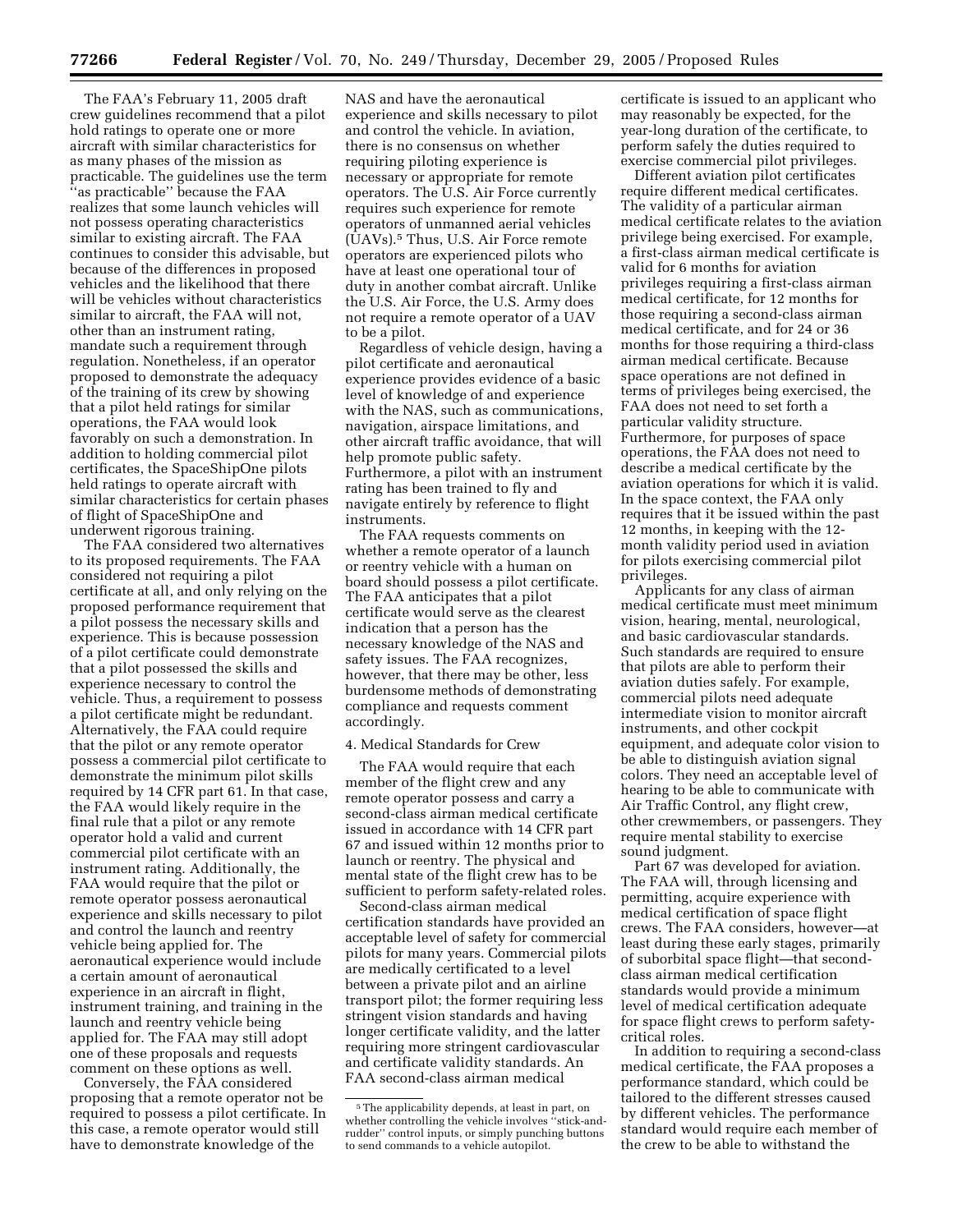stresses of space flight sufficiently to carry out his or her role on board so that the vehicle will not harm the public.

The FAA does not, at this early stage of development of the industry, presume to anticipate what environmental stresses any particular crew member may have to endure to operate a vehicle. Nonetheless, although different vehicles may impose different stresses, those stresses are likely to include microgravity, acceleration, and vibration. Different vehicles and flight profiles may subject those on board to different stresses. The FAA therefore would not want yet to impose requirements that apply across the board, preferring, instead, to evaluate each separately through the licensing or permitting process. For example, SpaceShipOne's pilots underwent training that included aerobatic maneuvers and unusual attitude recovery training to match the anticipated stresses of the eventual flight environment. Unusual attitudes may include high rates of roll and allattitude spins. The FAA found that SpaceShipOne's pilot training demonstrated the ability to withstand the anticipated stresses, such as those due to vehicle acceleration and deceleration.

The FAA would implement this broad performance standard on a case-by-case basis. An operator would have to demonstrate satisfaction of this standard in the course of applying for a license, a permit or a modification to a license or permit. Grant of a license or permit would be conditioned, as it is now, on an operator abiding by the representations made in its application. The FAA anticipates that an operator may change crew members from time to time. Because the initial grant of a license or permit may have been conditioned on the acceptability of the original crew, the FAA would have to modify the license. Alternatively, the FAA could foresee an operator describing its testing process sufficiently to demonstrate that the operator would be able to ascertain whether an individual crew member could withstand the specific stresses of a given vehicle.

The case-by-case assessments of whether a flight crew member satisfied the proposed performance standard of withstanding the stresses of space flight would serve two purposes. The assessments would ensure that any particular member of the flight crew could perform his or her duties in whatever environment was proposed. Additionally, these assessments would provide data for the FAA to develop more concrete standards as the industry

progresses. The FAA does not expect orbital commercial human space flight to occur in the immediate future. Nonetheless, it does anticipate its eventual appearance, and recognizes that different standards may be required for orbital and suborbital flights. The FAA will gather data for the development of those standards over time.

#### 5. Crew Training

The FAA would require each member of a crew be trained to ensure that the vehicle will not harm the public. The crew would also be trained to respond to planned and anomalous events. The FAA would require an operator to develop a mission- and configurationspecific training program for a pilot and any remote operator and define standards by which the pilot and remote operator would be trained so that the vehicle would not harm the public. The operator's training program would include for each mission, either simulation training, training on a similar aircraft, flight testing, or another training method approved by the FAA.

The FAA would require an operator to ensure that any crew-training device used to meet the training program requirements realistically represented the vehicle's configuration and mission or the operator would have to inform the crew member being trained of the differences. XCOR through its comments on the FAA's February 11, 2005 draft guidelines on flight crew states that some early flight crew training devices will not be realistic. According to XCOR, this lack of realism will not mean they are useless as training devices because it may be better to train the flight crew on a simulator with known differences from the flight article than not to train them on a simulator at all. XCOR recommended that training devices with known dissimilarities be allowed but the dissimilarities should be minimized, and flight crew should be aware of the differences in behavior between the training device and the flight article.

The FAA would require crew training to include nominal (*i.e.*, normal) and non-nominal flight conditions. Training to respond to planned and unplanned events would allow the crew to better respond to emergencies. The crew would obtain a competent understanding of vehicle systems, vehicle characteristics, and vehicle capabilities, as well as operational, malfunction, and contingency procedures. The non-nominal situations would include aborts and emergencies.

The FAA would require additional training for a pilot and any remote

operator of a launch or reentry vehicle. A pilot would have to undergo training in procedures that direct the vehicle away from the public in the event the flight crew had to abandon the vehicle during flight. The pilot and any remote operator would also have to train in each mode of control or propulsion, including any transition between modes, so that the pilot would be able to control the vehicle throughout the flight regime. For example, the pilot and any remote operator would have to be able to maintain control of a vehicle during a transition from aerodynamic control surfaces to a reaction control system and vice versa. Likewise, training would be necessary for any transition from an air-breathing to a rocket propulsion system and viceversa.

The FAA proposes a number of requirements for a training program. The FAA would require an operator to continually update its training program to ensure that training incorporated lessons-learned from both training and operational missions. This would be accomplished with a documented system to track revisions and updates. To that end, the FAA would require a training program to capture, in writing, lessons-learned as experience was gained. Experience will reveal additional events and anomalies to which a crew would have to respond. The flight crew should be prepared for events and anomalies discovered during training and mission operations. The FAA would require a licensee or permittee to document the training completed by each member of the crew and maintain the documentation for each active member of the crew. Accurate documentation is important for tracking and ensuring that crew are up-to-date with their training requirements.

The FAA would require an operator to establish a recurrent training schedule and ensure that all crew qualifications and training were current before starting to operate a vehicle with humans on board. This would ensure that all crew were qualified and had received the necessary training at the time of operation. The FAA's February 11, 2005 crew guidelines recommended that prior to each mission, the flight crew receive vehicle and mission-specific training. Rocketplane Limited, Inc. through its April 28, 2005 comments on the FAA's crew guidelines stated that retraining would be an important requirement if there were periods of inactivity between flights. Rocketplane Limited, Inc. recommended retraining be required when more than thirty days elapsed between flights rather than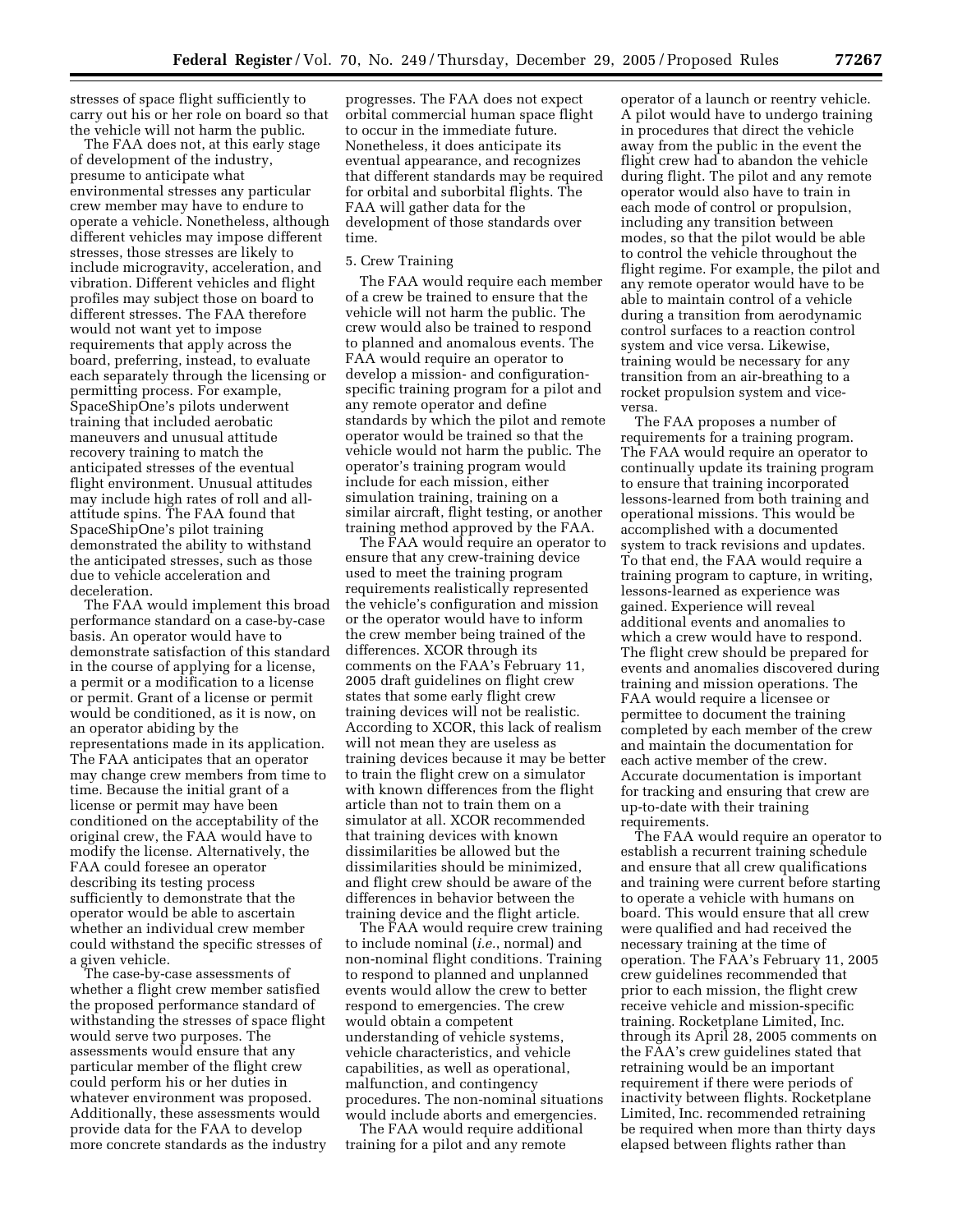requiring it prior to each mission. XCOR stated that common sense should determine the appropriate level of training necessary to safely conduct the flight. Hence, the FAA would require an operator to establish a recurrent training schedule.

### 6. Crew Notification

The FAA would require an operator to inform, in writing, any individual serving as flight crew and each remote operator, that the United States Government has not certified the launch vehicle as safe for carrying crew or space flight participants. If someone is operating a vehicle remotely, the FAA believes that Congress intended that the operator advise the remote operator of the risks he or she is taking with the people on board.

### 7. Environmental Control and Life Support System

The proper functioning of the crew is necessary to ensure protection of the public. The FAA would require an operator to provide atmospheric conditions adequate to sustain life and consciousness for all inhabited areas within a launch or reentry vehicle. The flight crew could perform the roles necessary to carry out this proposed requirement. Proper environmental control is essential for people and for the functioning of safety-critical equipment on board a vehicle.

There are many aspects to controlling the atmosphere of a vehicle that an operator would have to consider. The FAA proposes to require an operator to monitor and control the composition and any revitalization of the atmosphere to maintain safe levels for flight crew respiration during nominal and nonnominal operations. The atmosphere in inhabited areas should have safe levels of oxygen and carbon dioxide to allow normal respiration. Because of normal human metabolic effluent, carbon dioxide will accumulate and it may be necessary for it to be removed.6

The FAA would require a licensee, permittee or flight crew to monitor and control the pressure of the atmosphere to maintain safe levels for flight crew respiration. An essential aspect of the body's ability to absorb oxygen from the air is the atmospheric pressure, specifically the partial pressure of oxygen  $(pO_2)$ . Total pressure and the partial pressure of carbon dioxide should also be monitored and kept at

levels sufficient to ensure consciousness and proper functioning of the crew.

An operator would have to monitor and control the temperature of the atmosphere to maintain safe levels for the flight crew. Although humans can survive in a relatively wide range of temperatures, it is essential to regulate the temperature within a cabin or suit. Requiring proper temperature control would ensure the flight crew maintained a degree of situational awareness sufficient for these individuals to perform their job. An operator would also have to monitor and control the ventilation and circulation of the cabin atmosphere to maintain safe levels for the flight crew. Requiring proper ventilation would ensure the flight crew maintained situational awareness by reducing stagnant air, which could contain a high concentration of carbon dioxide.

The FAA proposes to require an operator to monitor and control the humidity of the cabin atmosphere to maintain safe levels for the flight crew. If a flight crew depended on visual information through a window, humidity control would be necessary to avoid windows fogging and condensation that can hinder the pilot's vision. The FAA proposes to require an operator to control contamination and particulate concentrations for the flight crew to prevent interference with the crew's ability to operate the vehicle. The atmosphere should be free from harmful or hazardous concentrations of gases, vapors, and particulates that can be inhaled.

The FAA proposes to require an operator to provide an adequate redundant or secondary oxygen supply for the flight crew due to the extreme importance of having sufficient oxygen to enable the flight crew to function. In the event of a failure of the primary atmospheric control system, the redundant or secondary system would supply oxygen for the flight crew.

Lastly, the operator would have to provide a redundant means of preventing cabin depressurization or prevent incapacitation of the flight crew in the event of a loss of cabin pressure. If a loss of pressure were to occur, it could have serious physiological effects on the flight crew, including hypoxia, decompression sickness, hypothermia, and vaporization of tissue fluids. This performance standard could be satisfied by different means. For example, in addition to conducting ground tests and prelaunch cabin leak checks, Scaled Composites used dual pane windows, dual seals on cabin pass-throughs, dual door seals, and dual pressurization systems for SpaceShipOne. Use of a

pressure suit to prevent incapacitation of the flight crew if there were a loss of cabin pressure could be another means to satisfy this performance standard.

8. Smoke Detection and Fire Suppression

The FAA would require an operator or flight crew to have the ability to detect smoke and suppress a cabin fire to prevent incapacitation of the flight crew. Prior to a fire occurring, smoke can rapidly incapacitate a pilot or obscure the pilot's vision such that the vehicle cannot be flown safely. A crew should be able to respond to a vehicle fire so as not to risk the public.

### 9. Human Factors

The FAA would require an operator to account for human factors so that the flight crew could perform safety-critical roles. Human factors engineering is a discipline that applies knowledge of human capabilities and limitations to the design of systems, machines, work environment, and operations. Human factors considerations draw on multiple disciplines such as psychology, physiology, engineering, ergonomics, and medicine. The design and layout of displays and controls and the amount of crew workload can affect the ability of the crew to perform safety-critical roles. Therefore, the FAA would require an operator to account for human factors that can affect the flight crew's ability to perform safety-critical roles.

Mockups, simulators, and human factors analyses such as functional and task analyses are examples of human factors-related applications to assess human-machine interfaces or human-inthe loop functions and performance. ''The Human Factors Design Standard'' (HF–STD–001, FAA), ''DOD Design Criteria Standard—Human Engineering'' (MIL–STD–1472), ''Flying Qualities of Piloted Aircraft'' (MIL–HDBK–1797), and ''Man-Systems Integration Standards'' (NASA–STD–3000) may provide guidance on applying human factors engineering. Human-related factors account for the majority of fatal aircraft accidents. Conversely, aircraft system malfunctions are involved in a relatively small fraction of aircraft incidents and accidents. Some human factors-related lessons learned from aviation may apply to suborbital RLVs with a flight crew on board.

The FAA proposes to require an operator to make provisions for restraint or stowage of all individuals and objects in a cabin, so moving objects would not interfere with the flight crew's operation of the vehicle during flight. The FAA does not expect that this requirement would prevent an operator from

<sup>6</sup> Guidance on environmental control and life support systems may be found in ''Designing For Human Presence in Space: An Introduction to Environmental Control and Life Support Systems'' (NASA RP–1324) and ''Man-Systems Integration Standards" (NASA-STD-3000).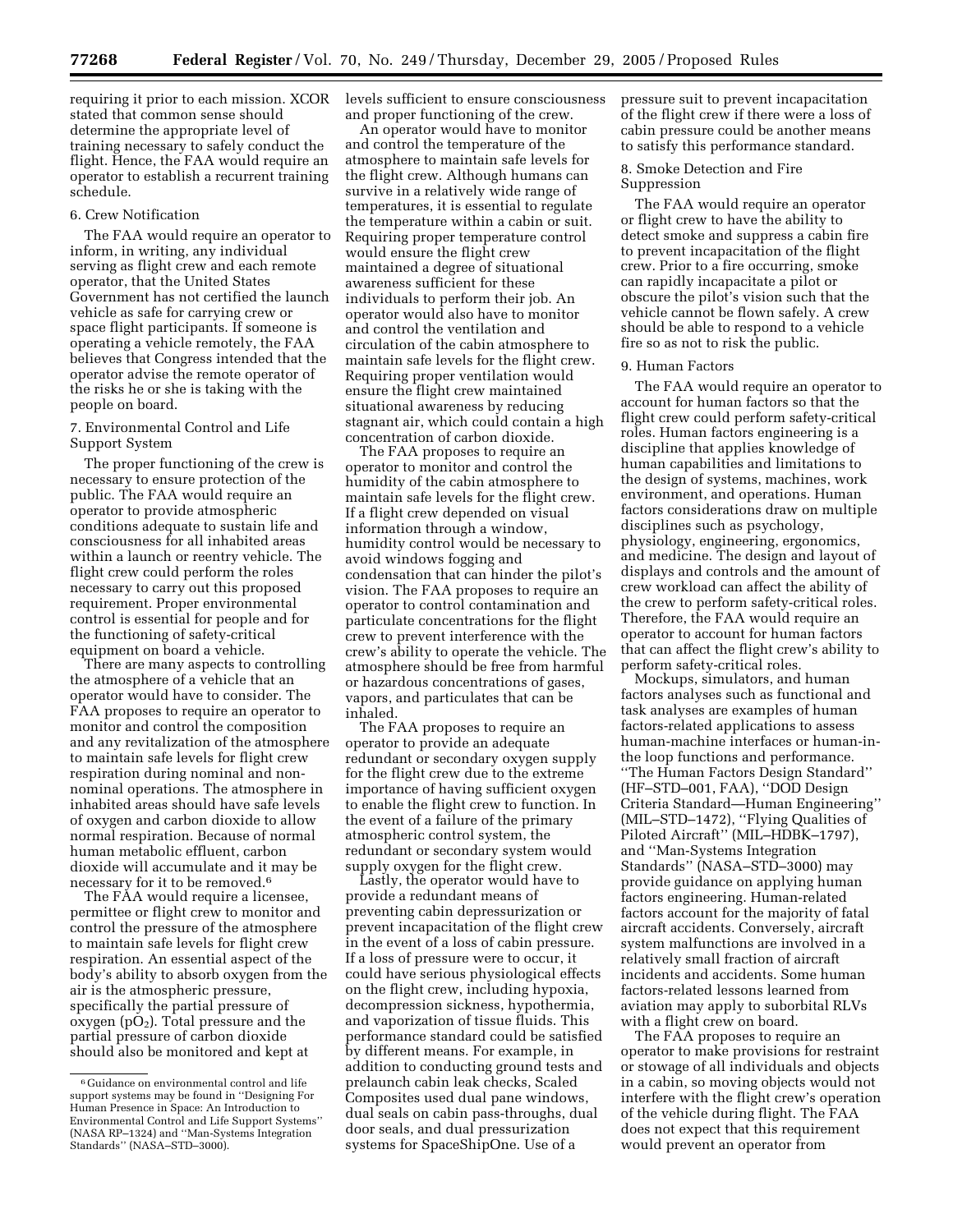allowing space flight participants to experience weightlessness during a part of the mission. In order to allow this experience, the FAA would look at whether the restraints on space flight participants would keep those participants from interfering with flight crew activities. For example, space flight participants separated by a bulkhead might be considered adequately restrained.

### 10. Verification Program

The FAA proposes to require an operator to implement a verification program sufficient to verify the integrated performance of a vehicle's hardware and any software in an operational flight environment. The FAA would require this verification program to include flight testing and the program would have to be successfully completed before allowing any space flight participant on board during a flight. An operator needs to establish a safety record to disclose to a space flight participant as required by the CSLAA. Furthermore, a space flight participant could not be present during flight testing in order to avoid distracting the flight crew from its public safety mission. The FAA intends early, experimental flight testing to take place with the flight crew's entire attention dedicated to the vehicle, not to anyone else on board.

XCOR through its comments on the FAA's February 11, 2005 draft guidelines on space flight participants states that flight testing plays an integral role in the provision of informed consent. Without a flight test plan, and some number of flight tests, the RLV operator cannot provide the space flight participant with a valid number 7 for demonstrated reliability. XCOR further noted that if an operator cannot provide a valid number for demonstrated reliability, then the space flight participant cannot give informed consent, and the operator cannot fly the space flight participant.

In addition to avoiding distraction of the crew and establishing a safety record for disclosure to a space flight participant, flight testing provides other benefits. Flight testing provides data to validate analytical tools and models used to predict environments and responses. The initial flights and envelope expansion flights of a new vehicle typically pose the highest risk. Although flight testing does not eliminate risk, it does mitigate risk by potentially uncovering safety-related

problems that may go undetected if relying only on analysis and ground testing. Verification of performance by flight testing can provide more information than ground testing and analysis and should be conducted to the maximum extent possible. Ground testing and analysis are often based on estimates and approximations, and may not fully simulate possible subsystem interactions in flight environments or may not accurately simulate actual flight conditions.

The FAA will initially determine the amount of verification and, specifically, flight testing of launch or reentry vehicles on a case-by-case basis through the licensing or permitting process. The appropriate level of testing depends on many factors, including the vehicle's mission profile, operational restrictions, test and flight history, component and subsystem heritage, and design and operating margins.

11. Crew and Space Flight Participant Waiver of Claims Against U.S. Government

The CSLAA requires crew and each space flight participant to execute a reciprocal waiver of claims with the FAA. 49 U.S.C. 70112(b)(2). This requirement would not apply to ground crew other than remote operators.

The CSLAA does not require crew and space flight participants to waive claims against each other or against a licensee or permittee. The CSLAA does not, however, prevent an operator from making a waiver of liability a condition of an agreement between it and a space flight participant or crew.

### *B. Launch and Reentry With a Space Flight Participant*

This rulemaking would also establish informed consent and training requirements for a space flight participant on board a launch or reentry authorized by the FAA. Regardless of whether a space flight participant pays for a ride, the space flight participant must provide informed consent and be trained.8

### 1. Risk to Space Flight Participants

The CSLAA characterizes what is commonly referred to as a passenger as a ''space flight participant.'' The statute defines this person to mean ''an individual, who is not crew, carried within a launch vehicle or reentry vehicle.'' 49 U.S.C. 70102(17). This characterization signifies that someone on board a launch vehicle or reentry vehicle is not a typical passenger with typical expectations of transport, but someone going on an adventure ride.

Space flight remains inherently risky. Testimony concerning a predecessor to the CSLAA highlights the situation. Michael S. Kelly, of Northrop-Grumman/Xon Tech, testified that ''space flight is years from being routine, or even a mode of transportation per se. Transportation refers to reaching a desired destination. Space flight, for the foreseeable future, will be an end in itself.'' Commercial Space Act of 2003, H.R. 3245, 108th Cong., (Nov. 5, 2003) (statement of Michael Kelly). Mr. Kelly characterized the experience as an adventure ride. Others have compared it to mountain climbing, skydiving, not wearing a helmet while riding a motorcycle, and other risky endeavors.

New technologies carry new risks. Nonetheless, Congress recognizes that ''private industry has begun to develop commercial launch vehicles capable of carrying human beings into space, and greater private investment in these efforts will stimulate the Nation's commercial space transportation industry as a whole.'' 49 U.S.C. 70101(11). To that end, the CSLAA finds that ''the public interest is served by creating a clear legal, regulatory, and safety regime for commercial human space flight.'' 49 U.S.C. 70101(14). With an infant industry, Congress notes, ''regulatory standards must evolve as the industry matures, so that regulations neither stifle technology development nor expose crew or space flight participants to avoidable risks as the public comes to expect greater safety for crew and space flight participants from the industry.'' 49 U.S.C. 70101(15). The CSLAA is structured to allow the same kind of risk that mountain climbers and other adventurers seek in the context of space flight.

The CSLAA provides the FAA authority to issue rules to protect space flight participants. 49 U.S.C. 70103. That authority, however, is limited. The FAA is only able to impose ''additional

<sup>7</sup>The FAA interprets XCOR's use of the term ''valid number'' to mean a reliability number based on experience.

<sup>8</sup>Although under the CSLAA a space flight participant may not provide compensation for a space flight on a launch authorized by an FAA permit, Congress did not foreclose the presence of a space flight participant on a permitted launch. Under the CSLAA, the FAA may issue a permit only for a reusable suborbital rocket that will be launched or reentered solely for research and development to test new design concepts, new equipment or new operating techniques; showing compliance with requirements as part of the process for obtaining a license under Chapter 701; or crew training prior to obtaining a license for a launch or reentry using the design of the rocket for which the permit would be issued. 49 U.S.C. 70105a(d)(1)–(3). Although a space flight participant could not pay to ride on a rocket operated under a permit, a space

flight participant could be on board. Congress  $contemplated$  as much in section 70105(b)(5), when it imposed conditions on holders of a license or permit launching or reentering a space flight participant.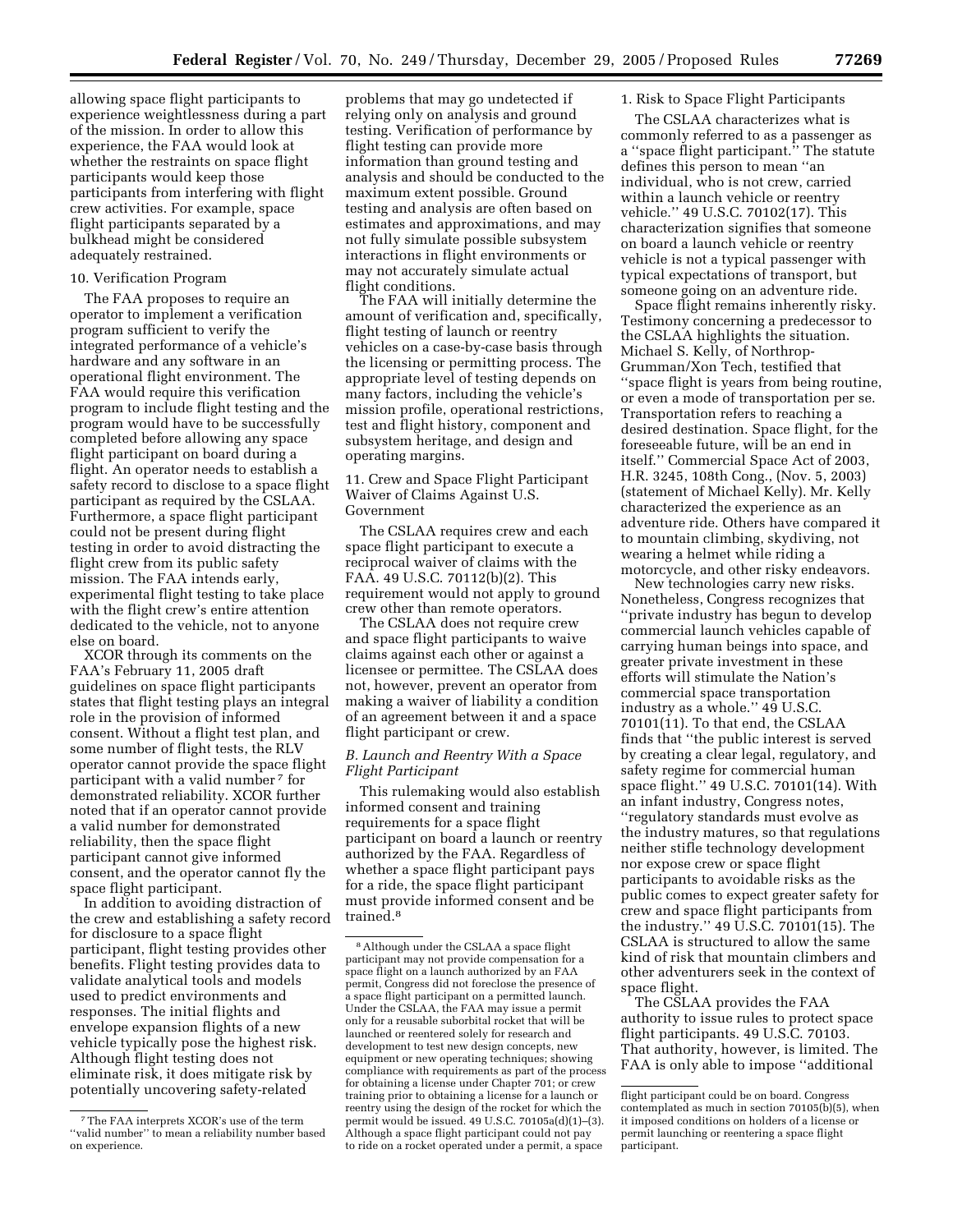license requirements for a launch vehicle carrying a human being for compensation or hire, necessary to protect the health and safety of flight crew or space flight participants,'' if such requirements are imposed pursuant to final regulations. 49 U.S.C. 70105(b)(2)(D). This provision appears to limit the FAA's current approach of imposing requirements on a case-bycase basis through license terms and conditions. For purposes of protecting the public on the ground, when an applicant proposes an operation not covered by existing rules, the FAA has the ability to impose license restrictions to address new proposals. For purposes of protecting space flight participants and crew, however, Congress has limited the FAA's ability to impose safety requirements until the FAA passes regulations. Space flight participants should therefore have no expectations that the FAA is imposing individualized or tailored requirements designed to achieve their protection.

Those regulations, in turn, may only be promulgated under certain circumstances. 49 U.S.C. 70105(c). For eight years, the CSLAA only permits the FAA to issue regulations restricting or prohibiting design features or operating practices that result in a serious injury, fatality or a close call to those on board during an FAA authorized flight. This means that the FAA has to wait for harm to occur or almost occur before it can impose restrictions, even against foreseeable harm. Instead, Congress requires that space flight participants be informed of the risks. To that end, the FAA proposes notification requirements in subpart B of proposed part 460.

#### 2. Informed Consent

Congress requires that a licensed or permitted operator inform a space flight participant in writing about the risks of the launch and reentry, including the safety record of the launch or reentry vehicle type. 49 U.S.C. 70105(b)(5)(A). The FAA's § 460.45 would implement this statutory provision. Additionally, the proposed regulations would require an operator to describe these hazards and risks in a manner that is understandable to the space flight participant. As with crew, the CSLAA requires an operator to inform each space flight participant that the United States Government has not certified the launch vehicle as safe for carrying crew or space flight participants. The FAA would also require a space flight participant to provide his or her consent in writing before boarding a vehicle.

More specifically, under § 460.45, an operator would have to provide the safety record of all launch or reentry

vehicles that have carried one or more persons on board, including both U.S. Government and private sector vehicles. The development of commercial launch vehicles to carry space flight participants is in the early stages. Consequently, newly developed launch vehicles will not have the extensive flight-test history or operational experience that exists for commercial airplanes. Because of the lack of flighttest and operational experience, the risks of the operator's particular launch vehicle and of vehicles like it should be disclosed. The House Committee on Science report, H. Rep. 108–429, clarifies that Congress intended all government and private sector vehicles to be included in this disclosure. Because most human space flight to date has taken place under government auspices, the government safety record currently provides the most data. The operator should provide a record of all vehicles that have carried a person because they are the most relevant to what the operators propose. Regardless of whether humans traveled to space on board a vehicle destined for a suborbital or orbital mission, those persons traveled on new and unproven vehicles based on technology as new then, as what may be developed now. The vehicle and technology were therefore as risky. Likewise, because those vehicles were intended for a human on board, greater care was likely to have been taken in its design and construction. The same should be expected for commercial human space flight. Accordingly, the historical record of human space flight provides an appropriate and reasonable basis for comparison of risks to current human space flight.

Additionally, this section would also require an operator to describe the safety record of its own vehicle to each space flight participant. The operator's safety record would have to include the number of vehicle flights, the number of safety-related anomalies or failures, including on the ground or in flight, and whether any corrective actions were taken to resolve these anomalies or failures. If a space flight participant requested more detail, the operator would have to provide a description of the safety-related anomalies or failures and what the corrective actions were. For the general public, this technical information will not likely be useful, and the FAA does not want the more dire possibilities obscured by a deluge of technical data. Nonetheless, there will be space flight participants who will be able to obtain useful information from this data and make better informed

choices as to whether they want to ride that particular vehicle. Accordingly, the FAA proposes to require an operator to inform each space flight participant that the safety-related data is available and provide the data upon request.

In its February 11, 2005, guidelines, the FAA recommended that an operator provide space flight participants an opportunity to ask questions orally to acquire a better understanding of the hazards and risks of the mission. An opportunity to ask questions allows a space flight participant a chance to get clarification on any information that may be confusing or unclear. Although the FAA does not now propose to require this recommendation, the FAA continues to consider this good practice, and believes such opportunities should be provided.

The CSLAA requires that before receiving compensation from a space flight participant or making an agreement to fly a space flight participant, an operator inform the space flight participant in writing that the U.S. Government has not certified the launch vehicle as safe for carrying crew or space flight participants. 49 U.S.C.  $70105(b)(5)(B)$ . Accordingly, the FAA proposes to implement this statutory requirement in proposed 460.45(b).

#### 3. Physical Examination

In its February 11, 2005 guidelines, the FAA recommended that a space flight participant provide his or her medical history to a physician experienced or trained in the concepts of aerospace medicine. The physician would determine whether the space flight participant should undergo an appropriate physical examination before boarding a vehicle destined for space flight. 49 U.S.C. 70105(b)(6)(A). Guidance for the medical assessment of space flight participants is provided in a memorandum, ''Guidance for Medical Screening of Commercial Aerospace Space Flight Participants,'' (Mar. 31, 2003). The Federal Air Surgeon of the FAA's Office of Aerospace Medicine and the Director of the FAA's Civil Aerospace Medical Institute provided this guidance to the Associate Administrator for Commercial Space Transportation. Medical conditions that may indicate that an individual should not participate in a mission should be identified so that participation may be avoided where a space flight participant's involvement in a mission could aggravate or exacerbate a preexisting medical condition that could put the flight crew or other space flight participants at risk. The FAA does not intend to propose that this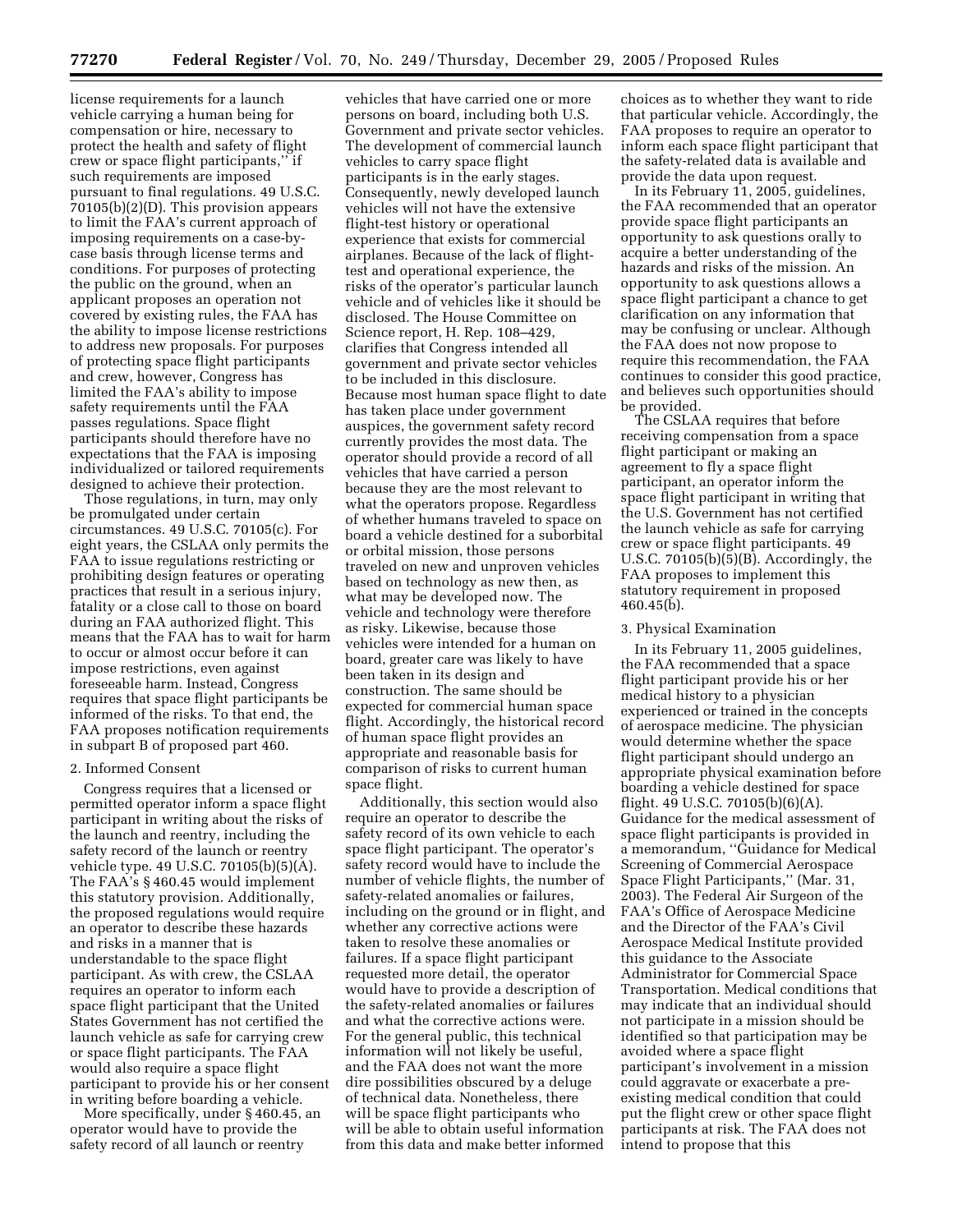recommendation become a requirement, unless a clear public safety need is identified. It is, of course, in a space flight participant's own interest to obtain such medical advice for both suborbital and orbital missions, and the FAA will rely on that self-interest until a demonstrable need arises to mandate this through regulation. The FAA highly recommends that a space flight participant seek such medical advice if he or she plans to be on an orbital mission. Orbital missions are longer in duration than suborbital missions and space flight participants are exposed to flight conditions or environments such as microgravity and radiation for a longer period of time.

### 4. Space Flight Participant Training

The FAA would require an operator to train each space flight participant before flight on how to respond to emergency situations, including loss of cabin pressure, fire, smoke, and emergency egress. If a space flight participant did not receive this training, he or she might interfere with the crew's ability to protect public safety.

#### 5. Security Requirements

The FAA proposes to require an operator to implement security requirements to prevent any space flight participant from jeopardizing the safety of the flight crew or the public. Security restrictions currently apply to passengers for airlines. Some of the restrictions prohibit a person carrying explosives, firearms, knives, or other weapons from boarding an airplane. Similar types of security restrictions for launch or reentry vehicles would contribute to the safety of the public by preventing a space flight participant from potentially interfering with the flight crew's operation of the vehicle. Any such interference might jeopardize the flight crew's ability to protect the public. The FAA notes that one means of satisfying part of this requirement would be for an operator to consult the ''no-fly'' list of the Transportation Security Administration.

### *C. Financial Responsibility and Waiver of Liability*

Under Chapter 701, Congress establishes risk sharing for licensees by providing for the conditional payment of claims by the United States Government of those claims in excess of the required financial responsibility up to \$1,500,000,000 for third party liability. After those limits, the licensee is responsible for all claims. The U.S. Government waives its claims for Government range property damage in excess of required maximum probable

loss (MPL)-based property insurance. Under a permit, the Government is responsible for claims in excess of the required insurance amount for Government range property claims and the holder of the permit is responsible for all other claims. In short, the Government property provisions remain the same for both licensees and permittees. A licensee remains eligible for indemnification from third party claims, however a permittee is not.

The FAA proposes to combine and modify 14 CFR parts 440 and 450, which govern financial responsibility requirements for launch and reentry. These proposed changes indicate where the CSLAA includes permittees in the statutory scheme for financial and liability risk sharing. Combining the two parts is intended only to streamline the regulations, not to effect any substantive changes. In particular, licensees who operate expendable launch vehicles without humans on board should experience no change.

The CSLAA made changes to the financial responsibility and legal risk sharing regime of Chapter 701. In brief, the CSLAA requires crew and space flight participants to enter into reciprocal waiver of claims with the U.S. Government. Crew includes flight crew and any remote operator. The CSLAA expressly excludes space flight participants from indemnification eligibility against third party claims. Launches performed pursuant to a permit are also excluded from eligibility for indemnification against third party claims.

The Committee Report accompanying H.R. 3752 explains Congress' reasoning behind excluding space flight participants from eligibility for indemnification. Commercial Space Launch Amendments Act of 2004, H.R. 3752, H.R. Rep. 429, 11108th Cong., 2d Sess. (Mar. 1, 2004). The Science Committee notes that a space flight participant is not subject to any substantive government regulation. Additionally, a space flight participant can purchase insurance, or a licensee or permittee may purchase insurance that would cover claims against a space flight participant.

The Report also addresses indemnification and insurance for activities authorized by experimental permits. Again, because the Committee anticipates that permitted activities will be more lightly regulated and thus possess a correspondingly greater risk to the federal government, the CSLAA does not provide for the possibility of indemnification.

1. Proposal To Combine Parts 440 and 450

The FAA proposes, for purposes of efficiency, to combine parts 440 and 450. This has advantages and disadvantages, and the FAA requests comment on the utility of this approach. When it first promulgated parts 440 and 450 as separate parts, the FAA did so in order to avoid confusing separate activities. It treated launch and reentry as separate activities.9 A commercial equivalent to the U.S. Shuttle would likely be operated by a single operator rather than the two distinct operators currently contemplated under the approach to part 450. Accordingly, the FAA had to decide how to accommodate both the suborbital missions and those that may eventually take place to orbit. They each have a launch and reentry component. With a suborbital launch it is harder to tell where launch ends and reentry begins. Given that a suborbital flight is a single event with FAA jurisdiction covering the entire flight, the distinction does not matter. However, with a vehicle akin to the U.S. Space Shuttle, an operator would have to obtain separate maximum probable loss determinations for launch and reentry, and would enter into two sets of cross waivers with the government and any customers, under proposed parts 1 and 2 of appendix B to part 440.

#### 2. Customers of Permittee

The proposed requirements account for the possibility that a permittee may have a customer. This is so even in light of the statutory prohibition on a permittee offering to carry people or property for compensation or hire. Because a permittee may carry people or property for free, there may be situations where someone places property such as a research experiment on board a vehicle operating under a permit. This may, for example, include a student owned payload. The FAA would consider the owner of the experiment a customer required to sign a cross waiver under section 440.17. The FAA would not consider a space flight participant riding for free a customer under this requirement. A space flight participant remains subject to the rules governing space flight participants.

3. Space Flight Participants and Crew

Proposed section 440.17 contains some differences from the current

<sup>9</sup>The 1998 legislation responded to a reentry vehicle called COMET—a reentry vehicle with different launch and reentry operators. Hence, there could be two licensees or permittees.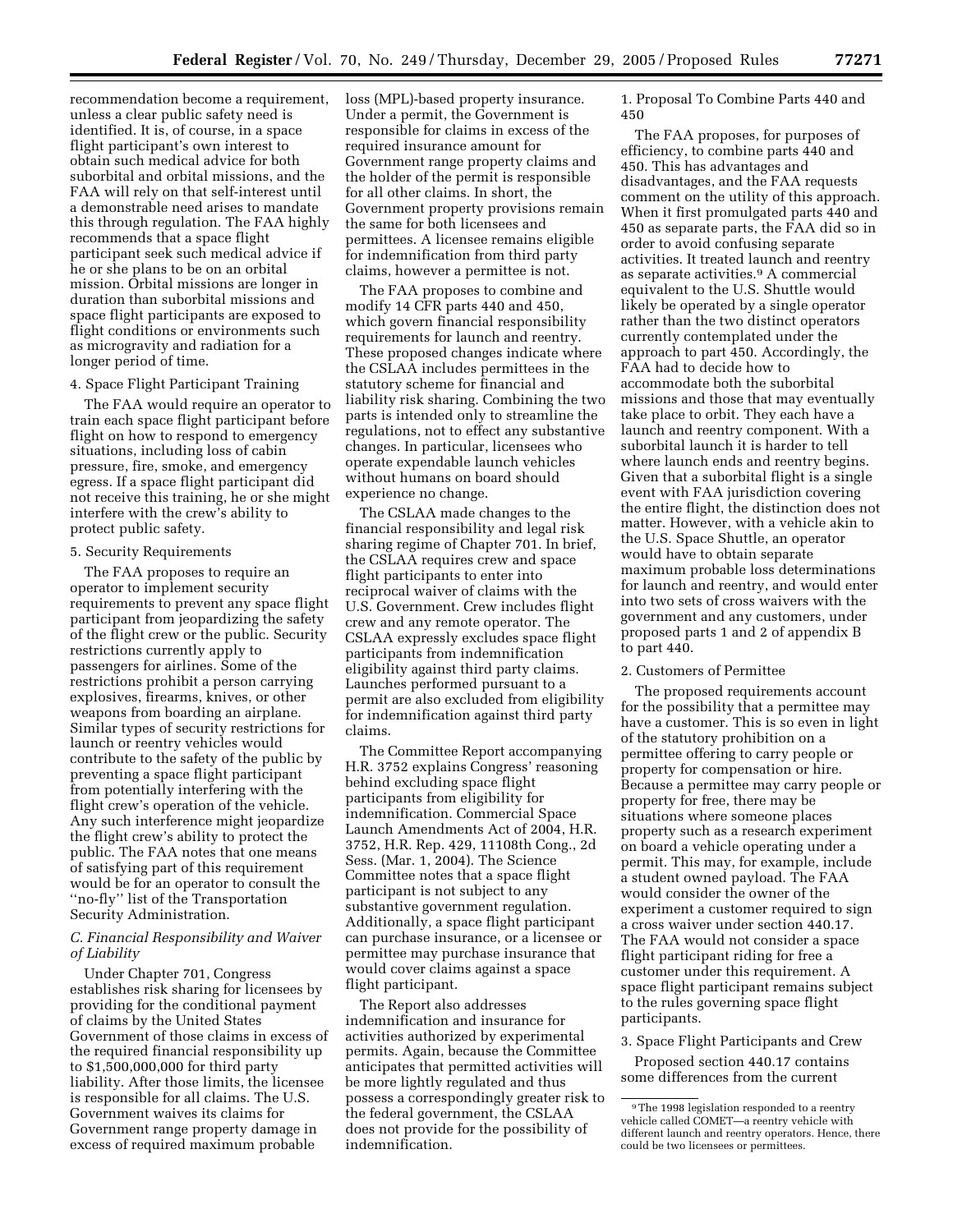scheme for a space flight participant. The CSLAA does not require a space flight participant or crew to ''flow down'' to its contractors the waiver of claims as Chapter 701 otherwise requires of licensees and customers. Accordingly, the FAA does not propose to require that a space flight participant or crew implement a reciprocal waiver of claims with each of his or her customers, contractors or subcontractors. They are all free to do so, of course, if they choose.

Likewise, as mentioned earlier in this notice, the CSLAA does not require crew and space flight participants to waive claims against each other or against a licensee or permittee. The CSLAA does not, however, prevent an operator from making a waiver of liability a condition of an agreement between it and a space flight participant or crew.

### 4. *Waiver of Claims for U.S. Government Employees in Permittee Cross-Waivers*

Congress excluded permittees from eligibility for indemnification against third party claims. The FAA treats employees of the U.S. Government as third parties for purposes of implementing the financial responsibility requirements of Chapter 701. 14 CFR 440.3(15)(ii). Accordingly, because permittees are not eligible for third party indemnification, the FAA does not propose that the U.S. Government waive claims for bodily injury or property damage sustained by U.S. Government personnel in excess of required insurance.

### **III. Rulemaking Analyses and Notices**

### *Paperwork Reduction Act*

This proposal contains the following new information collection requirements. As required by the Paperwork Reduction Act of 1995 (44 U.S.C. 3507(d)), the FAA has submitted the information requirements associated with this proposal to the Office of Management and Budget for its review.

*Title:* Human Space Flight Requirements for Flight Crew and Space Flight Participants

*Summary:* This proposal requires the FAA to regulate private human space flight. President Bush signed into law on December 23, 2004, the Commercial Space Launch Amendments Act of 2004. The CSLAA promotes the development of the emerging commercial space flight industry and makes the DOT and the FAA responsible for regulating commercial human space flight under 49 U.S.C. Subtitle IX, Chapter 701. CSLAA required the FAA to: (1) Issue guidelines or advisory circulars to guide the implementation of the CSLAA as soon as practical after the date of its enactment on December 23, 2004; (2) issue proposed regulations that include those relating to crew, space flight participants, and permits for launch or reentry of reusable suborbital rockets not later than December 23, 2005; and (3) issue final regulations not later than June 23, 2006.

*Use of:* This proposal would support the information needs of the FAA to protect public safety and notify individuals on board of the risks they face from launch or reentry.

*Respondents (including number of):*  The likely respondents to this proposed information requirement are commercial operators planning to perform human space flight with crew and space flight participants. The FAA estimates that there will be five to six companies that would offer human space flight.

*Frequency:* The FAA finds that the frequency of information requirements is dependent on the number of space flights, and estimates that this number can range from one to more than 100 space flights annually.

*Annual Burden Estimate:* The FAA expects that this proposed rule would impose additional reporting and recordkeeping requirements on launch operators who are subject to its provisions; it would have the following impacts for each year over a 10-year period:

• For the high mission scenario, the FAA estimates that it would take 3,946.9 hours annually for the paperwork to inform flight crew and space flight participants of the launch risks and to prepare reciprocal waivers for flight crew and space flight participants. The estimated cost would be \$273,915.

• For the low cost scenario, the FAA estimates that it would take 2,003.2 hours annually for the paperwork to inform flight crew and space flight participants of the launch risks and to prepare reciprocal waivers for flight crew and space flight participants. The estimated cost would be \$139,023. For purposes of this analysis, the FAA will assume the mid-point between

these two scenarios in estimating total cost and time; thus, this proposed rulemaking would take 2,975.05 hours per year, costing \$206,469 annually.

The proposed regulation would cause increased paperwork for the Federal Government, as it would have to review each mission and ascertain compliance during oversight activities at commercial operator facilities. The proposed rule would have the following impacts on the Federal Government over a 10-year period:

• For the high cost scenario, the FAA estimates that it would take 2,028.4 hours annually, costing \$105,558 in resources expended.

• For the low cost scenario, the FAA estimates that it would take 1,016.2 hours annually, costing \$52,883 in resources expended. For purposes of this analysis, the FAA will assume the mid-point between these two scenarios in estimating Federal Government revenues expended; thus, this proposed rulemaking would take 1,522.3 hours per year, costing \$79,221 annually.

The agency is soliciting comments to— (1) Evaluate whether the proposed

information required is necessary for the proper performance of the roles of the agency, including whether the information will have practical utility;

(2) Evaluate the accuracy of the agency's estimate of the burden;

(3) Enhance the quality, utility, and clarity of the information to be collected; and

(4) Minimize the burden of the collection of information on those who are to respond, including through the use of appropriate automated, electronic, mechanical, or other technological collection techniques or other forms of information technology.

Individuals and organizations may submit comments on the information collection requirement by February 27, 2006, and should direct them to the address listed in the **ADDRESSES** section of this document. Comments also should be submitted to the Office of Information and Regulatory Affairs, OMB, New Executive Building, Room 10202, 725 17th Street, NW., Washington, DC 20053, Attention: Desk Officer for FAA.

According to the 1995 amendments to the Paperwork Reduction Act (5 CFR  $1320.8(b)(2)(vi)$ , an agency may not collect or sponsor the collection of information, nor may it impose an information collection requirement unless it displays a currently valid OMB control number. The OMB control number for this information collection will be published in the **Federal Register**, after the Office of Management and Budget approves it.

#### *Regulatory Evaluation*

Changes to Federal regulations must undergo several economic analyses. First, Executive Order 12866 directs that each Federal agency shall propose or adopt a regulation only upon a reasoned determination that the benefits of the intended regulation justify its costs.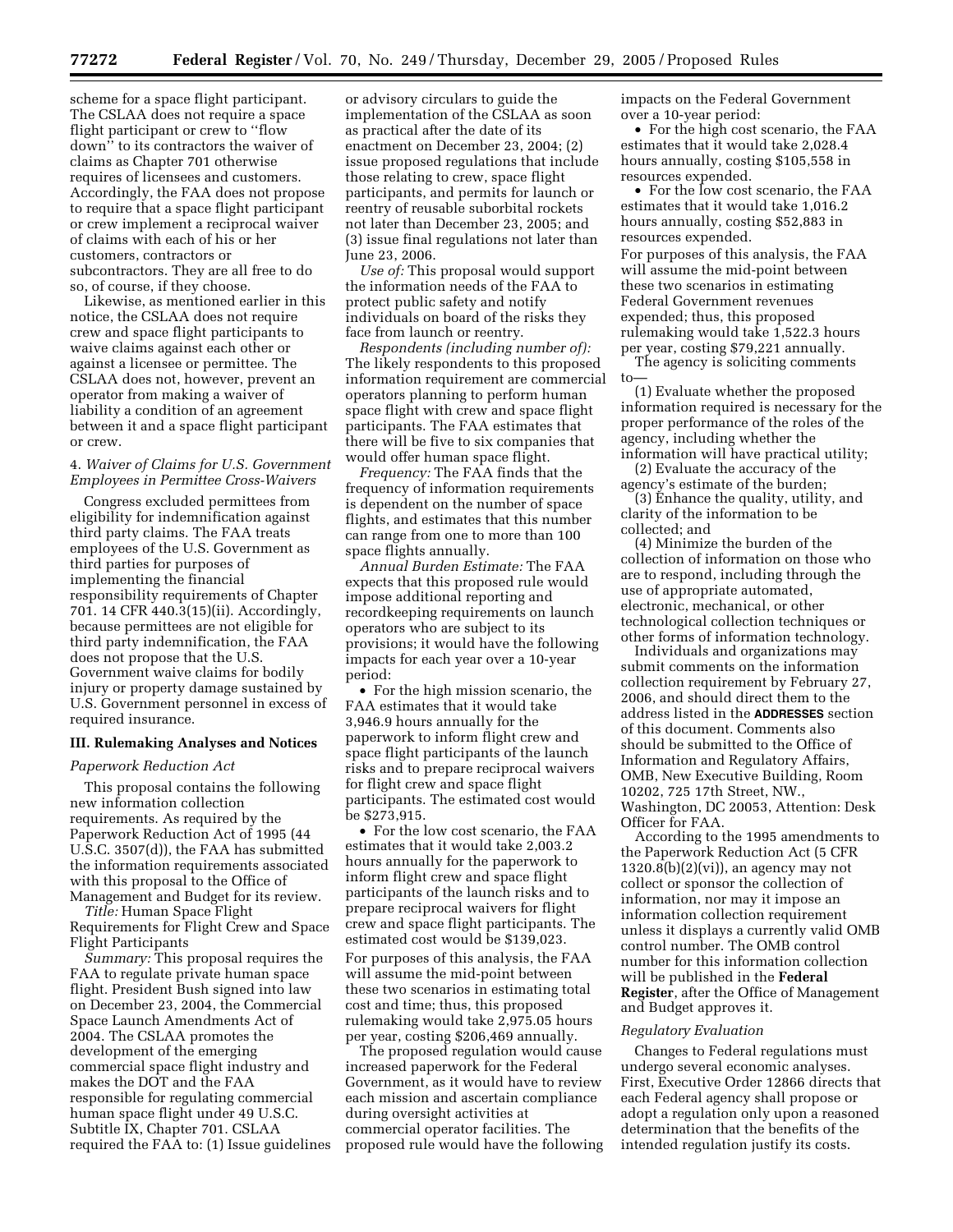Second, the Regulatory Flexibility Act of 1980 requires agencies to analyze the economic impact of regulatory changes on small entities. Third, the Trade Agreements Act, (19 U.S.C. 2531–2533), prohibits agencies from setting standards that create unnecessary obstacles to the foreign commerce of the United States. In developing U.S. standards, this Trade Act requires agencies to consider international standards and, where appropriate, to use the international standards as the basis for U.S. standards. Fourth, the Unfunded Mandates Reform Act of 1995 (Public Law 104–4) requires agencies to prepare a written assessment of the costs, benefits, and other effects of proposed or final rules that include a Federal mandate likely to result in the expenditure by State, local, or tribal governments, in the aggregate, or by the private sector, of \$100 million or more annually as adjusted for inflation.

In conducting these analyses, FAA has determined this rule: (1) Has benefits that justify its costs, (2) is a ''significant regulatory action'' for noneconomical reasons as defined in Executive Order 12866, and is ''significant'' as defined in DOT's Regulatory Policies and Procedures; (3) will not have a significant economic impact on a substantial number of small entities; (4) will not reduce barriers to international trade; and (5) does not impose an unfunded mandate on state, local, or tribal governments, or on the private sector. These analyses are available in the docket.

1. Potentially Impacted Parties

Private Sector

• Commercial operators who will be operating launch or reentry vehicles with crew and space flight participants on board.

- Flight crew.
- Remote operator.
- Space flight participants.

Government

• Federal Aviation Administration.

2. Assumptions and Ground Rules Used in Analysis (Discount Rate, Period of Analysis, Value of Life, Cost of Injuries)

• All monetary values are expressed in 2004 dollars.

• The time horizon for the analysis is 10 years (2006 to 2016).

• Costs are discounted at 7%.

• Hourly Burdened Industry Rate is \$69.40

• Hourly Burdened Government Rate is \$52.04

• The high launch forecast used in the analysis is 10,142 over ten years.

• The low launch forecast used in the analysis is 5,081 over ten years.

• Proposed requirements that were fulfilled by the SpaceShipOne launches or that constitute prudent business practice do not impose costs.

• Preparation time expended by commercial entities for specific requirements that might cause industry to incur costs because the proposed requirements are not current practice is as follows:

#### Benefits

The proposed rule would offer some benefit impacts that are not readily quantified. The principal benefit would be to ensure that the human commercial

space flight industry understands and adheres to the current practices that have worked thus far to protect public safety. The proposed rule would help preserve the level of public safety already achieved by commercial operations. Additionally, informing space flight participants of mission hazards and risks may help mitigate any behavior or reaction during space flight that would jeopardize mission success and consequently public safety. For example, a surprise noise or abrupt vehicle motion during flight could frighten an ''uninformed'' space flight participant, causing that person to behave or act (*e.g.*, panic) in a manner that could adversely impact mission performance and jeopardize public safety by causing a crash or falling debris from an airborne explosion. Informing candidate space flight participants of risks may deter an individual from participating in space flight who otherwise would panic during flight and possibly create a situation that would jeopardize public safety.

### Total Costs

The proposed rule would result in a total cost impact ranging from \$1.9 to \$3.8 million over the ten-year period from 2006 through 2015 (undiscounted 2004 dollars). The human space flight industry would incur 72 percent of the total costs, ranging from \$1.4 million to \$2.7 million to comply with the proposed rule. The FAA would incur 28 percent of the total costs, ranging from \$529,000 to \$1.1 million to administer the proposed regulatory requirements. Costs are summarized in the following table.

SUMMARY OF INCREMENTAL COST IMPACTS ATTRIBUTABLE TO THE PROPOSED RULE OVER THE TEN-YEAR PERIOD, 2006 THROUGH 2015

(In 2004 dollars)

| Category | Undiscounted             |                        | Discounted a           |                      |
|----------|--------------------------|------------------------|------------------------|----------------------|
|          | Upper bound              | Lower bound            | Upper bound            | Lower bound          |
|          | \$2,739,149<br>1.055.579 | \$1,390,221<br>528.830 | \$1,728,231<br>656.445 | \$876,863<br>328,890 |
|          | 3.794.728                | 1.919.051              | 2.384.676              | 1.205.753            |

a Calculated using a discount factor of seven percent over a ten-year period.

### Comparison of Benefits and Costs

The principal benefit of the proposed rule would be to ensure that the human commercial space flight industry understands and adheres to the current practices that have worked thus far to protect public safety. Additionally, by requiring an operator to inform the crew and space flight participants of the risks of spaceflight, the proposed rule would protect the public from the hazards an uninformed crew member or space flight participants could pose to the mission. We have not quantified these benefits, but the FAA believes that the

benefits justify the costs of the proposed rule.

#### *Regulatory Flexibility Determination*

The Regulatory Flexibility Act of 1980 (RFA) establishes ''as a principle of regulatory issuance that agencies shall endeavor, consistent with the objective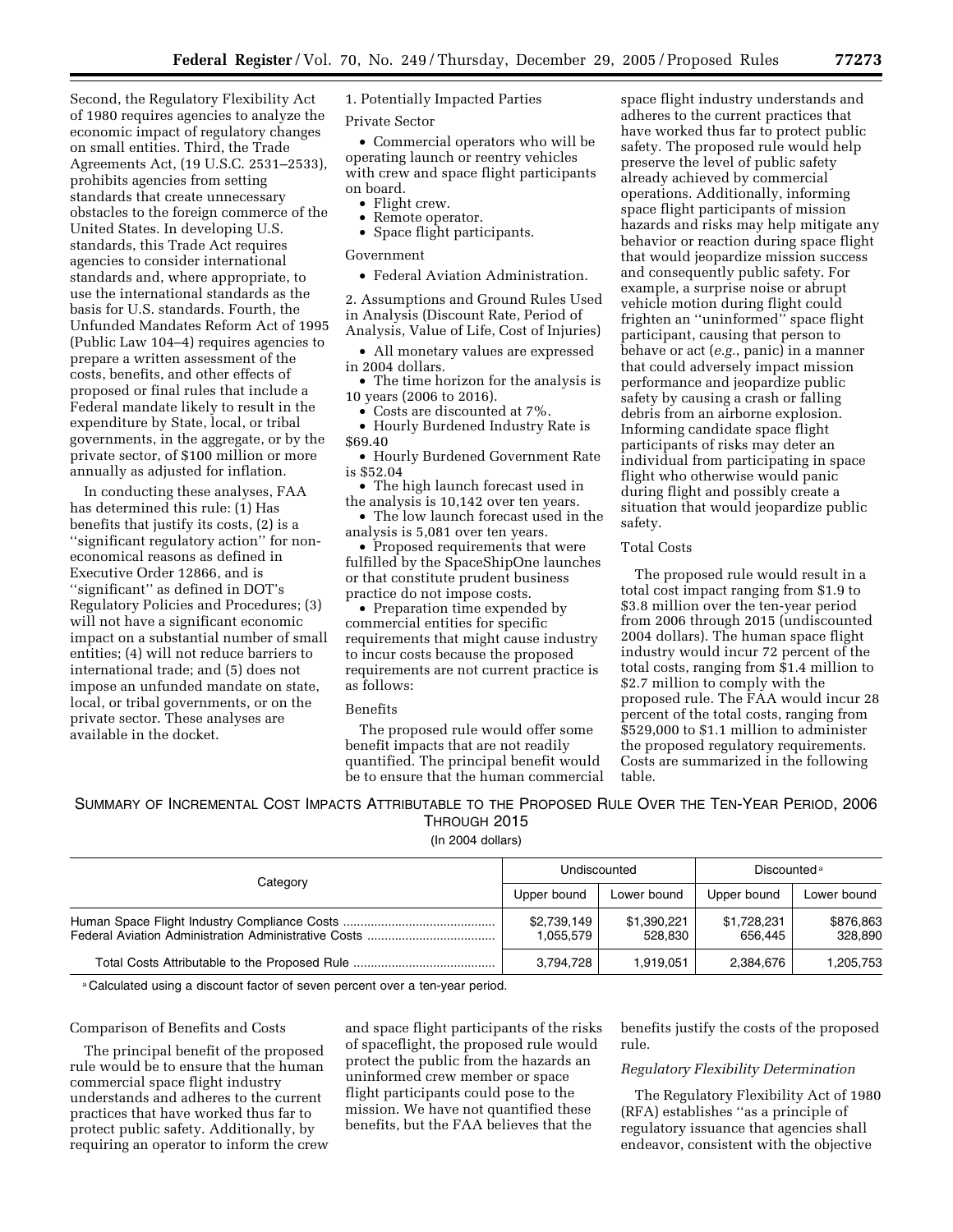of the rule and of applicable statutes, to fit regulatory and informational requirements to the scale of the business, organizations, and governmental jurisdictions subject to regulation.'' To achieve that principle, the RFA requires agencies to solicit and consider flexible regulatory proposals and to explain the rationale for their actions. The RFA covers a wide-range of small entities, including small businesses, not-for-profit organizations and small governmental jurisdictions. Agencies must perform a review to determine whether a proposed rule would have a significant economic impact on a substantial number of small entities. If the agency determines that it will, the agency must prepare a regulatory flexibility analysis as described in the Act.

However, if an agency determines that a proposed rule is not expected to have a significant economic impact on a substantial number of small entities, section 605(b) of the 1980 RFA provides that the head of the agency may so certify and a regulatory flexibility analysis is not required. The certification must include a statement providing the factual basis for this determination, and the reasoning should be clear.

The proposed rule would not have a significant economic impact on a substantial number of small entities. Because almost all the companies in the fledgling industry are small, the FAA concludes that a substantial number of small entities in the human space flight industry would be affected by the rule. However, we believe that the rule would not have a significant impact on these entities as explained below.

The proposed rule would require launch and reentry operators to perform certain actions that, although they may be considered prudent, may not be performed in current practice in all instances. These actions would cause a space transportation operator to incur minimal additional costs relative to current practice.

The North American Industry Classification System does not have a discrete code for commercial space transportation per se. However, it does have the following codes that collectively capture entities engaged in commercial space transportation: 336414, ''Guided Missile and Space Vehicle Manufacturing,'' 336415, ''Guided Missile and Space Vehicle Propulsion Unit and Parts Manufacturing,'' and 336419, ''Other Guided Missile and Space Vehicle Parts and Auxiliary Equipment Manufacturing.'' The Small Business Administration (SBA) has defined small business entities engaged in the aforementioned activities as those employing no more than 1,000 employees. Further, the SBA does not apply a size standard based on maximum annual receipts to define small business entities engaged in the above industries.

A substantial number of firms entering the human space flight industry are very small. Because the industry is a nascent industry, it is difficult to state how many and which entities will succeed in the industry. There are two companies licensed to perform launches with humans on board: Scaled Composites with about 135 employees and XCOR with about 10 employees. Only Scaled Composites has actually launched as of the date of this report: The industry therefore currently consists of one company. There are about six more companies that the FAA considers serious candidates in the industry because they have committed financial resources and another twenty companies that have expressed interest in entering the human spaceflight industry. The number of employees of these companies ranges from 5 to 40. Based on the definition of small business for the launch industry of entities employing no more than 1,000 employees, all of the above mentioned companies are small businesses with the exception of one: Virgin Galactic which may be considered a large business because it is a subsidiary of Virgin Airways which has over 1,000 employees. One may therefore conclude that a substantial number of companies that are either in the industry or interested in entering the industry are small businesses with fewer than 136 employees.

The FAA estimates that five to six companies will successfully enter the human space flight industry in the next ten years. We cannot yet divide this small number into categories by size; we only know that the vast majority of companies interested in entering the industry are very small (from 5 to 135 employees). We expect that these companies will be about the size of Scaled Composites, the only company thus far to have launched humans, once they start launching. Given the information we currently have the firms offering launches are very small.

The FAA has determined that the impacts are not significant. In order to make this estimate, we compared the incremental cost per mission and the total cost to estimated revenue. It should be noted that all of these estimates are extremely speculative due to the difficulty of predicting the structure of such a nascent industry; however, our

projections of cost as a percent of revenue is extremely small.

The first input to the calculation is the number of expected missions, which FAA tentatively estimates is between 5,081 and 10,142 over the next 10 years, based on written proprietary information received from three companies expecting to offer launch services. To the extent that the industry develops more slowly than expected, these may be overestimates. The incremental cost per expected flight, however, is not affected by the estimated total number of flights.

The second input is the cost for the incremental safety activity required by this rulemaking. In the absence of this regulation, companies would certainly voluntarily engage in extensive testing and safety training, therefore the cost per mission of less than \$300 does not represent the total investment in safety expected in this industry, but rather the incremental increase in safety related activity expected as a result of this regulation. As it is difficult to speculate on the amount of safety improving behavior undertaken in the absence of this regulation, FAA invites specific comment on this issue.

Putting the two inputs together, we estimate costs to perform 10,142 missions (upper bound) over ten years are \$2,739,149 or an average of \$270 per mission. We estimate costs to perform 5,081 (lower bound) over ten years are \$1,390,221 or an average of \$274 per mission. Since the industry is in its infancy and has not yet begun offering commercial flights, per mission costs and revenues are not known. However, prospective companies have quoted ticket prices of \$102,000 to \$250,000 per seat for early flights (with some predicting prices could fall to about \$25,000 per seat after eight or nine years). If these prospective ticket prices and costs are accurate, then even under the lowest ticket prices quoted above, the regulatory cost per mission would be significantly less than 1% of revenues. The estimated \$270 per mission cost that the rule would impose would therefore not be economically significant.

The FAA invites comments on the validity of the FAA's information, assumptions and estimates and any potential impacts.

Accordingly, pursuant to the Regulatory Flexibility Act, 5 U.S.C. 605(b), the FAA Administrator certifies that the proposed rule would not have a significant economic impact on a substantial number of small entities.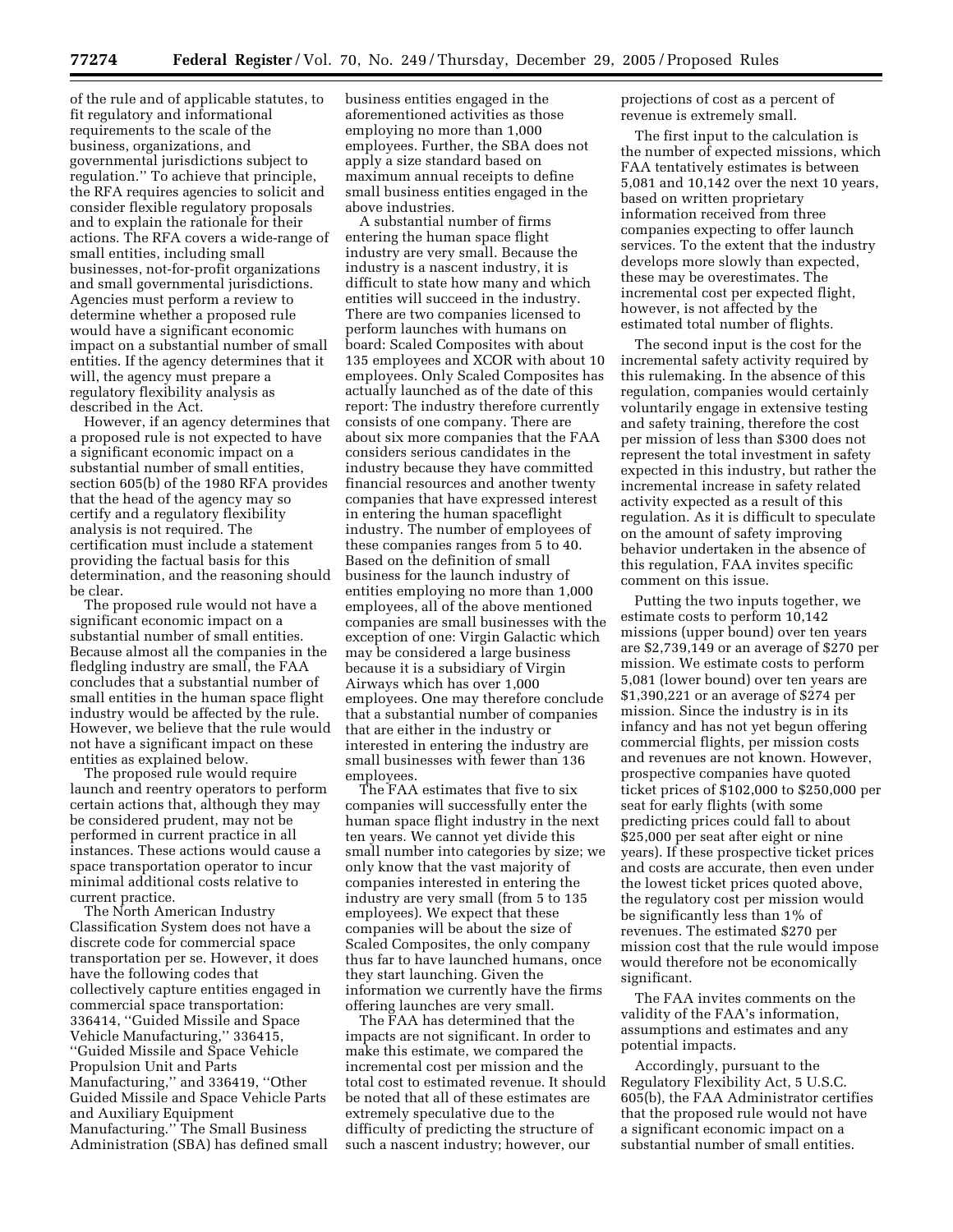### *International Trade Impact Assessment*

The Trade Agreement Act of 1979 prohibits Federal agencies from establishing any standards or engaging in related activities that create unnecessary obstacles to the foreign commerce of the United States. Legitimate domestic objectives, such as safety, are not considered unnecessary obstacles. Because this rulemaking would be largely consistent with current or prudent practice, it would not create obstacles. The statute also requires consideration of international standards and where appropriate, that they be the basis for U.S. standards. The FAA has assessed the potential effect of this proposed rule and determined that it would impose the same costs on domestic and international entities, and thus has a neutral trade impact.

#### *Unfunded Mandates Assessments*

The Unfunded Mandates Reform Act of 1995 (the Act) is intended, among other things, to curb the practice of imposing unfunded Federal mandates on State, local, and tribal governments. Title II of the Act requires each Federal agency to prepare a written statement assessing the effects of any Federal mandate in a proposed or final agency rule that may result in an expenditure of \$100 million or more (adjusted annually for inflation) in any one year by State, local, and tribal governments, in the aggregate, or by the private sector; such a mandate is deemed to be a ''significant regulatory action.'' The FAA currently uses an inflationadjusted value of \$120.7 million in lieu of \$100 million. This proposed rule does not contain such a mandate. The requirements of Title II do not apply.

#### *Executive Order 13132, Federalism*

The FAA has analyzed this proposed rule under the principles and criteria of Executive Order 13132, Federalism. We determined that this action would not have a substantial direct effect on the States, on the relationship between the National Government and the States, or on the distribution of power and responsibilities among the various levels of government, and therefore would not have federalism implications.

#### *Environmental Analysis*

FAA Order 1050.1E identifies FAA actions that are categorically excluded from preparation of an environmental assessment or environmental impact statement under the National Environmental Policy Act in the absence of extraordinary circumstances. The FAA has determined this proposed rulemaking action qualifies for the categorical exclusion identified in

paragraph (4i) appendix F and involves no extraordinary circumstances.

### *Regulations That Significantly Affect Energy Supply, Distribution, or Use*

The FAA has analyzed this NPRM under Executive Order 13211, Actions Concerning Regulations that Significantly Affect Energy Supply, Distribution, or Use (May 18, 2001). We have determined that it is not a ''significant energy action'' under the executive order because it is not a ''significant regulatory action'' under Executive Order 12866, and it is not likely to have a significant adverse effect on the supply, distribution, or use of energy.

### **List of Subjects**

### *14 CFR Part 401*

Human space flight, Organization and functions (Government agencies), Space safety, Space transportation and exploration.

#### *14 CFR Part 415*

Human space flight, Rockets, Space safety, Space transportation and exploration.

#### *14 CFR Part 431*

Human space flight, Reporting and recordkeeping requirements, Rockets, Space safety, Space transportation and exploration.

### *14 CFR Part 435*

Human space flight, Reporting and recordkeeping requirements, Rockets, Space safety, Space transportation and exploration.

#### *14 CFR Part 440*

Armed forces, Federal buildings and facilities, Government property, Indemnity payments, Insurance, Reporting and recordkeeping requirements, Space transportation and exploration.

### *14 CFR Part 450*

Armed forces, Federal buildings and facilities, Government property, Human space flight, Indemnity payments, Insurance, Reporting and recordkeeping requirements, Space transportation and exploration.

#### *14 CFR Part 460*

Human space flight, Reporting and recordkeeping requirements, Rockets, Space safety, Space transportation and exploration.

#### **IV. The Proposed Amendment**

In consideration of the foregoing, the Federal Aviation Administration proposes to amend parts 401, 415, 431,

435, and 440; remove and reserve part 450 of Chapter III of title 14, Code of Federal Regulations; and add part 460 as follows—

### **PART 401—ORGANIZATION AND DEFINITIONS**

1. The authority citation for part 401 continues to read as follows:

**Authority:** 49 U.S.C. 70101–70121.

2. Section 401.5 is amended by adding the following definitions in alphabetical order to read as follows:

#### **§ 401.5 Definitions.**

\* \* \* \* \*

*Crew* means any employee or independent contractor of a licensee, transferee, or permittee, or of a contractor or subcontractor of a licensee, transferee, or permittee, who performs activities in the course of that employment directly relating to the launch, reentry, or other operation of or in a launch vehicle or reentry vehicle that carries human beings. A crew consists of flight crew and any remote operator.

\* \* \* \* \* *Flight crew* means crew that is on board a vehicle during a launch or reentry.

\* \* \* \* \* *Operator* means a holder of a license or permit under 49 U.S.C. Subtitle IX, chapter 701.

\* \* \* \* \* *Pilot* means a flight crew member who has the ability to control, in real time, a launch or reentry vehicle's flight path. \* \* \* \* \*

*Remote operator* means a crew member who

(1) Has the ability to control, in real time, a launch or reentry vehicle's flight path, and

(2) Is not on board the controlled vehicle.

\* \* \* \* \* *Space flight participant* means an individual, who is not crew, carried within a launch vehicle or reentry vehicle.

*Suborbital rocket* means a vehicle, rocket-propelled in whole or in part, intended for flight on a suborbital trajectory, and the thrust of which is greater than its lift for the majority of the rocket-powered portion of its ascent.

*Suborbital trajectory* means the intentional flight path of a launch vehicle, reentry vehicle, or any portion thereof, whose vacuum instantaneous impact point does not leave the surface of the Earth.

\* \* \* \* \*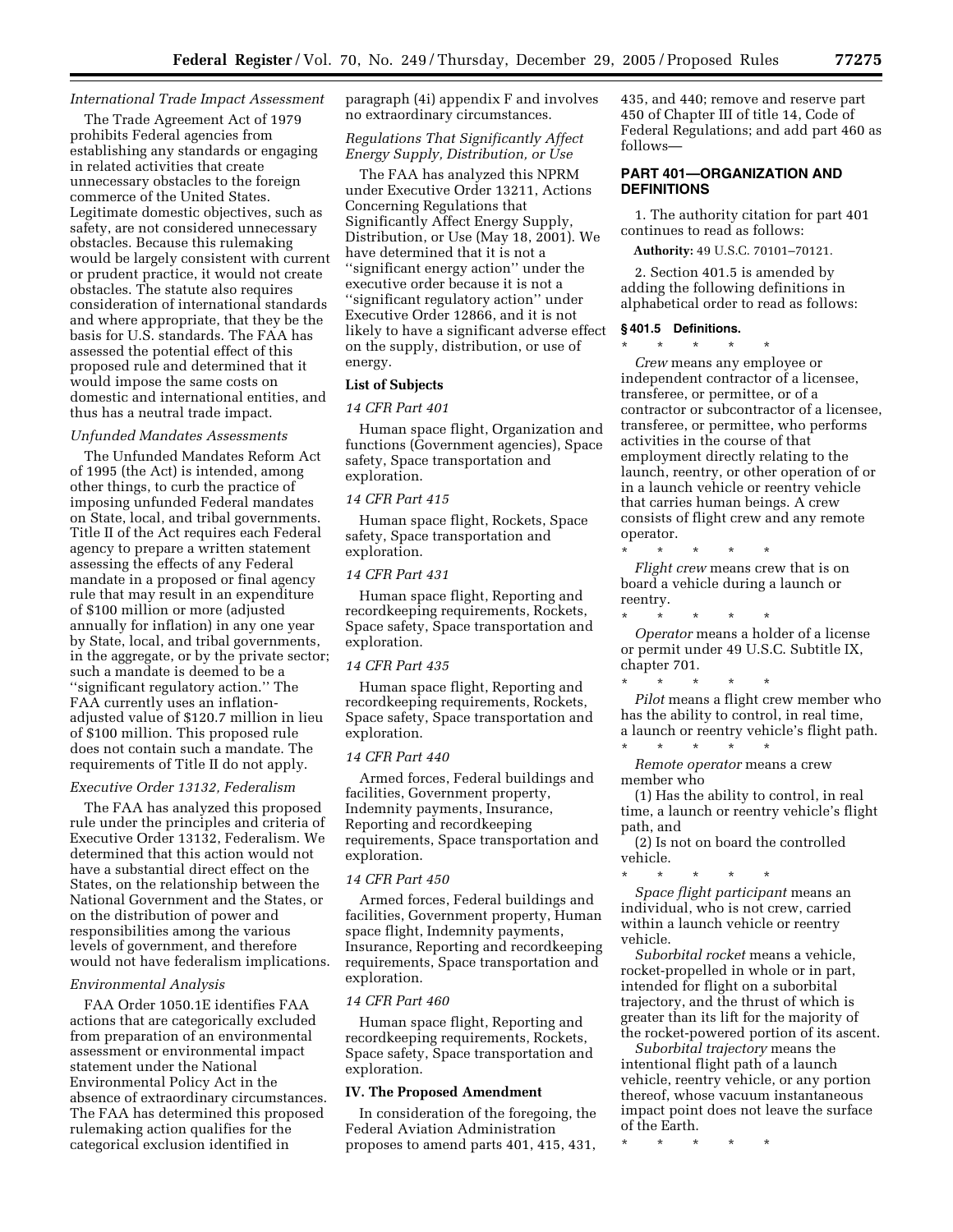### **PART 415—LAUNCH LICENSE**

### **Subpart A—General**

3. The authority citation for part 415 continues to read as follows:

**Authority:** 49 U.S.C. 70101–70121.

4. Add § 415.8 to read as follows:

### **§ 415.8 Human space flight.**

To obtain a launch license, an applicant proposing to conduct a launch with flight crew or a space flight participant on board must provide documentation demonstrating compliance with §§ 460.5, 460.7, 460.11, 460.13, 460.15, 460.17, 460.51 and 460.53 of this subchapter.

### **PART 431—LAUNCH AND REENTRY OF A REUSABLE LAUNCH VEHICLE (RLV)**

5. The authority citation for part 431 continues to read as follows:

**Authority:** 49 U.S.C. 70101–70121.

6. Add § 431.8 to read as follows:

### **§ 431.8 Human space flight.**

To obtain a license, an applicant proposing to conduct a reusable launch vehicle mission with flight crew or a space flight participant on board must provide documentation demonstrating compliance with §§ 460.5, 460.7, 460.11, 460.13, 460.15, 460.17, 460.51 and 460.53 of this subchapter.

### **PART 435—REENTRY OF A REENTRY VEHICLE OTHER THAN A REUSABLE LAUNCH VEHICLE (RLV)**

7. The authority citation for part 435 continues to read as follows:

**Authority:** 49 U.S.C. 70101–70121.

8. Add § 435.8 to read as follows:

### **§ 435.8 Human space flight.**

An applicant for a license to conduct a reentry with flight crew or a space flight participant on board the vehicle must provide documentation demonstrating compliance with §§ 460.5, 460.7, 460.11, 460.13, 460.15, 460.17, 460.51 and 460.53 of this subchapter.

### **PART 450—[REMOVED]**

9. Revise part 440 and remove part 450 to read as follows:

### **PART 440—FINANCIAL RESPONSIBILITY**

### **Subpart A—Financial Responsibility for Licensed and Permitted Activities**

Sec.<br>440 1

Scope of part. 440.3 Definitions.

440.5 General.

- 440.7 Determination of maximum probable loss.
- 440.9 Insurance requirements for licensed or permitted activities.
- 440.11 Duration of coverage for suborbital and launch activities; modifications.
- 440.12 Duration of coverage for reentry;
- modifications. 440.13 Standard conditions of insurance
- coverage. 440.15 Demonstration of compliance.
- 440.17 Reciprocal waiver of claims requirements.
- 440.19 United States payment of excess third-party liability claims.
- Appendix A to Part 440—Information requirements for obtaining a maximum probable loss determination for licensed or permitted activities.
- Appendix B to Part 440—Agreement for waiver of claims and assumption of responsibility for licensed launch or reentry
- Appendix C to Part 440—Agreement for waiver of claims and assumption of responsibility for permitted activities
- Appendix D to Part 440—Agreement for waiver of claims and assumption of responsibility for a crew member
- Appendix E to Part 440—Agreement for waiver of claims and assumption of responsibility for a space flight participant

**Authority:** 49 U.S.C. 70101–70119; 49 CFR 1.47.

### **Subpart A—Financial Responsibility for Licensed and Permitted Activities**

### **§ 440.1 Scope of part.**

This part establishes financial responsibility and allocation of risk requirements for any launch or reentry authorized by a license or permit issued under this subchapter.

#### **§ 440.3 Definitions.**

For purposes of this part— *Bodily injury* means physical injury, sickness, disease, disability, shock, mental anguish, or mental injury sustained by any person, including death.

*Contractors and subcontractors* means those entities that are involved at any tier, directly or indirectly, in licensed or permitted activities, and includes suppliers of property and services, and the component manufacturers of a launch vehicle, reentry vehicle or payload.

*Customer* means

(1) Any person:

(i) Who procures launch or reentry services from a licensee or permittee;

(ii) To whom the customer has sold, leased, assigned, or otherwise transferred its rights in the payload (or any part of the payload) to be launched or reentered by the licensee or permittee, including a conditional sale, lease, assignment, or transfer of rights;

(iii) Who has placed property on board the payload for launch, reentry or payload services; or

(iv) To whom the customer has transferred its rights to the launch or reentry services.

(2) A space flight participant, for the purposes of this part, is not a customer.

*Federal range facility* means a U.S. Government-owned installation at which a launch or reentry takes place.

*Financial responsibility* means statutorily required financial ability to satisfy a liability obligation as required by 49 U.S.C. Subtitle IX, chapter 701.

*Government personnel* means employees of the United States, its agencies, and its contractors and subcontractors, involved in launch or reentry services for an activity authorized by an FAA license or permit. Employees of the United States include members of the Armed Forces of the United States.

*Hazardous operations* means activities, processes, and procedures that, because of the nature of the equipment, facilities, personnel, environment involved or function being performed, may result in bodily injury or property damage.

*Liability* means a legal obligation to pay a claim for bodily injury or property damage resulting from a licensed or permitted activity.

*License* means an authorization the FAA issues under this subchapter to launch or reenter.

*Licensed activity* means the launch of a launch vehicle or the reentry of a reentry vehicle conducted under a license the FAA issues.

*Maximum probable loss (MPL)* means the greatest dollar amount of loss for bodily injury or property damage that is reasonably expected to result from a licensed or permitted activity;

(1) Losses to third parties, excluding Government personnel and other launch or reentry participants' employees involved in licensed or permitted activities, that are reasonably expected to result from a licensed or permitted activity are those having a probability of occurrence on the order of no less than one in ten million.

(2) Losses to Government property and Government personnel involved in licensed or permitted activities that are reasonably expected to result from licensed or permitted activities are those having a probability of occurrence on the order of no less than one in one hundred thousand.

*Permit* means an authorization the FAA issues under this subchapter for the launch or reentry of a reusable suborbital rocket.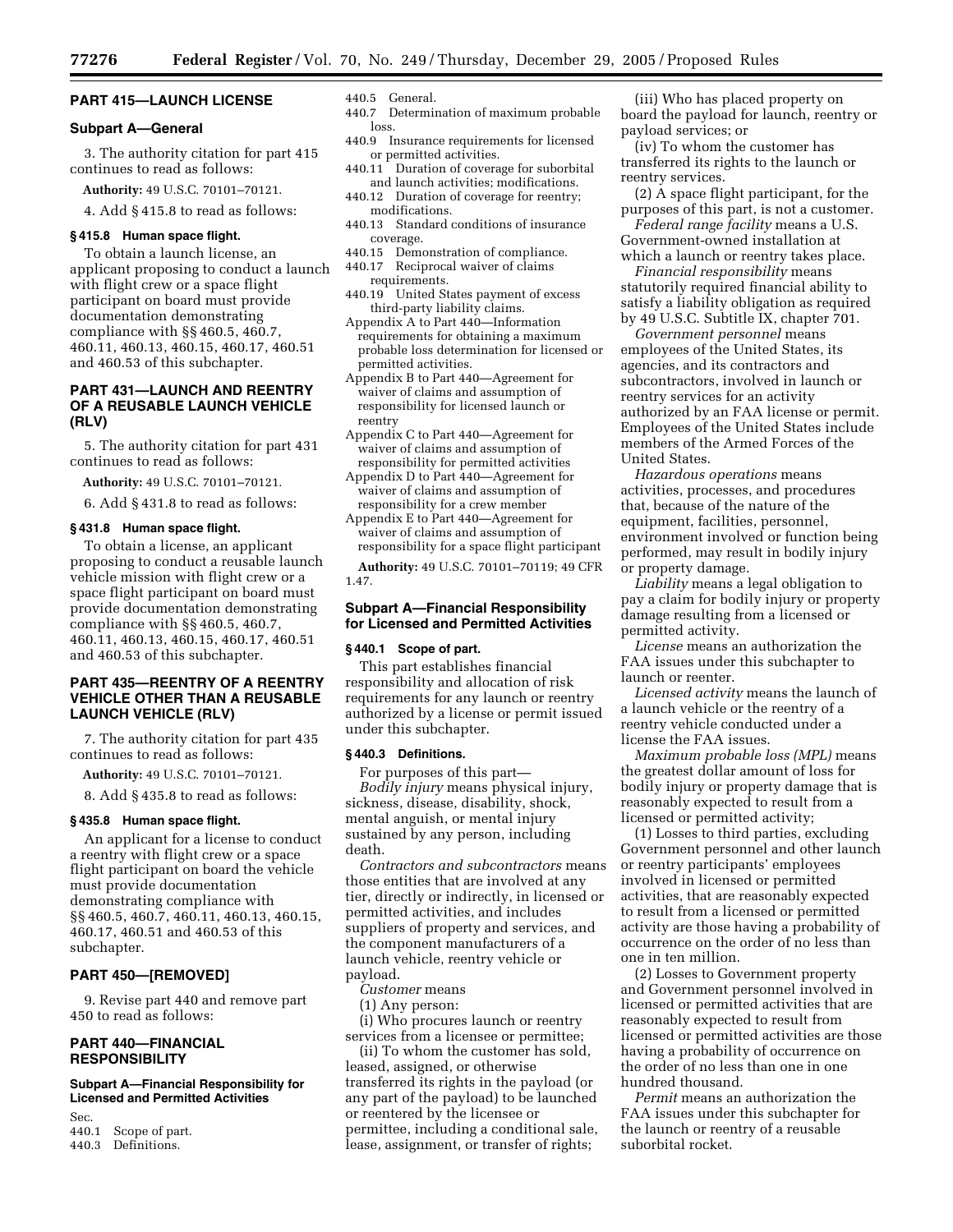*Permitted activity* means the launch or reentry of a reusable suborbital rocket conducted under a permit the FAA issues.

*Property damage* means partial or total destruction, impairment, or loss of tangible property, real or personal.

*Regulations* mean the Commercial Space Transportation Licensing Regulations codified at 14 CFR Ch. III.

*Third party* means

(1) Any person other than:

(i) The United States, any of its agencies, and its contractors and subcontractors involved in launch or reentry services for a licensed or permitted activity;

(ii) A licensee, permittee, and its contractors and subcontractors involved in launch or reentry services for a licensed or permitted activity;

(iii) A customer and its contractors and subcontractors involved in launch or reentry services for a licensed or permitted activity;

(iv) A member of a crew; and

(v) A space flight participant.

(2) Government personnel, as defined in this section, are third parties.

*United States* means the United States Government, including each of its agencies.

(b) Except as otherwise provided in this section, any term used in this part and defined in 49 U.S.C. 70101–70121, or in. § 401.5 of this chapter shall have the meaning contained therein.

### **§ 440.5 General.**

(a) No person may commence or conduct any launch or reentry activity that requires a license or permit unless that person has demonstrated compliance with the requirements of this part.

(b) The FAA will prescribe the amount of financial responsibility a licensee or permittee is required to obtain and any additions to or modifications of the amount in a license or permit order issued concurrent with or subsequent to the issuance of a license or a permit.

(c) Demonstration of financial responsibility under this part shall not relieve a licensee of ultimate responsibility for liability, loss, or damage sustained by the United States resulting from a licensed activity, except to the extent that:

(1) Liability, loss, or damage sustained by the United States results from willful misconduct of the United States or its agents;

(2) Any covered claim of a third party for bodily injury or property damage arising out of any particular licensed activity exceeds the amount of financial responsibility required under § 440.9(c)

of this part and does not exceed \$1,500,000,000 (as adjusted for inflation occurring after January 1, 1989) above such amount, and are payable pursuant to 49 U.S.C. 70113 and § 440.19 of this part. A claim of an employee of any entity listed in subparagraphs (1)(ii) through (1)(iii) in the Third party definition in § 440.3 of this part for bodily injury or property damage is not a covered claim;

(3) A covered claim for property loss or damage exceeds the amount of financial responsibility required under § 440.9 (e) of this part and does not result from willful misconduct of the licensee; or

(4) The licensee has no liability for covered claims by third parties for bodily injury or property damage arising out of any particular launch or reentry that exceeds \$1,500,000,000 (as adjusted for inflation occurring after January 1, 1989) above the amount of financial responsibility required under § 440.9(c).

(d) Demonstration of financial responsibility under this part does not relieve a permittee of ultimate responsibility for liability, loss, or damage sustained by the United States resulting from a permitted activity, except to the extent that:

(1) Liability, loss, or damage sustained by the United States results from willful misconduct of the United States or its agents; or

(2) A covered claim for property loss or damage to the United States exceeds the amount of financial responsibility required under § 440.9(e) and does not result from willful misconduct of the permittee.

(e) A licensee's or permittee's failure to comply with any requirement of this part may result in suspension or revocation of a license or permit, and subject the licensee or permittee to civil penalties as provided in part 405 of this chapter.

### **§ 440.7 Determination of maximum probable loss.**

(a) The FAA will determine the maximum probable loss (MPL) from covered claims by a third party for bodily injury or property damage, and the United States, its agencies, and its contractors and subcontractors for covered property damage or loss, resulting from a permitted or licensed activity. The maximum probable loss determination forms the basis for financial responsibility requirements issued in a license or permit order.

(b) The FAA issues its determination of maximum probable loss no later than ninety days after a licensee or permittee has requested a determination and submitted all information required by

the FAA to make the determination. The FAA will consult with Federal agencies that are involved in, or whose personnel or property are exposed to risk of damage or loss as a result of, a licensed or permitted activity before issuing a license or permit order prescribing financial responsibility requirements, and shall notify the licensee, or permittee, if interagency consultation may delay issuance of the MPL determination.

(c) Appendix A of this part contains information requirements for obtaining a maximum probable loss determination. Any person requesting a determination of maximum probable loss must submit the information required by Appendix A, unless the FAA has waived a requirement. In lieu of submitting required information, a person requesting a maximum probable loss determination may designate and certify certain information previously submitted for a prior determination as complete, valid, and equally applicable to its current request. The requester is responsible for the continuing accuracy and completeness of information submitted under this part and must promptly report any changes in writing.

(d) The FAA will amend a determination of maximum probable loss required under this section at any time prior to completion of licensed or permitted activities as warranted by supplementary information provided to or obtained by the FAA after the MPL determination is issued. Any change in financial responsibility requirements as a result of an amended MPL determination shall be set forth in a license or permit order.

(e) The FAA may make a determination of maximum probable loss at any time other than as set forth in paragraph (b) of this section upon request by any person.

### **§ 440.9 Insurance requirements for licensed or permitted activities.**

(a) As a condition of each license or permit, a licensee or permittee must comply with all insurance requirements of this section and of a license or permit issued by the FAA, or otherwise demonstrate the required amount of financial responsibility.

(b) A licensee or permittee must obtain and maintain in effect a policy or policies of liability insurance, in an amount determined by the FAA under paragraph (c) of this section, that protects the following persons as additional insureds to the extent of their respective potential liabilities against covered claims by a third party for bodily injury or property damage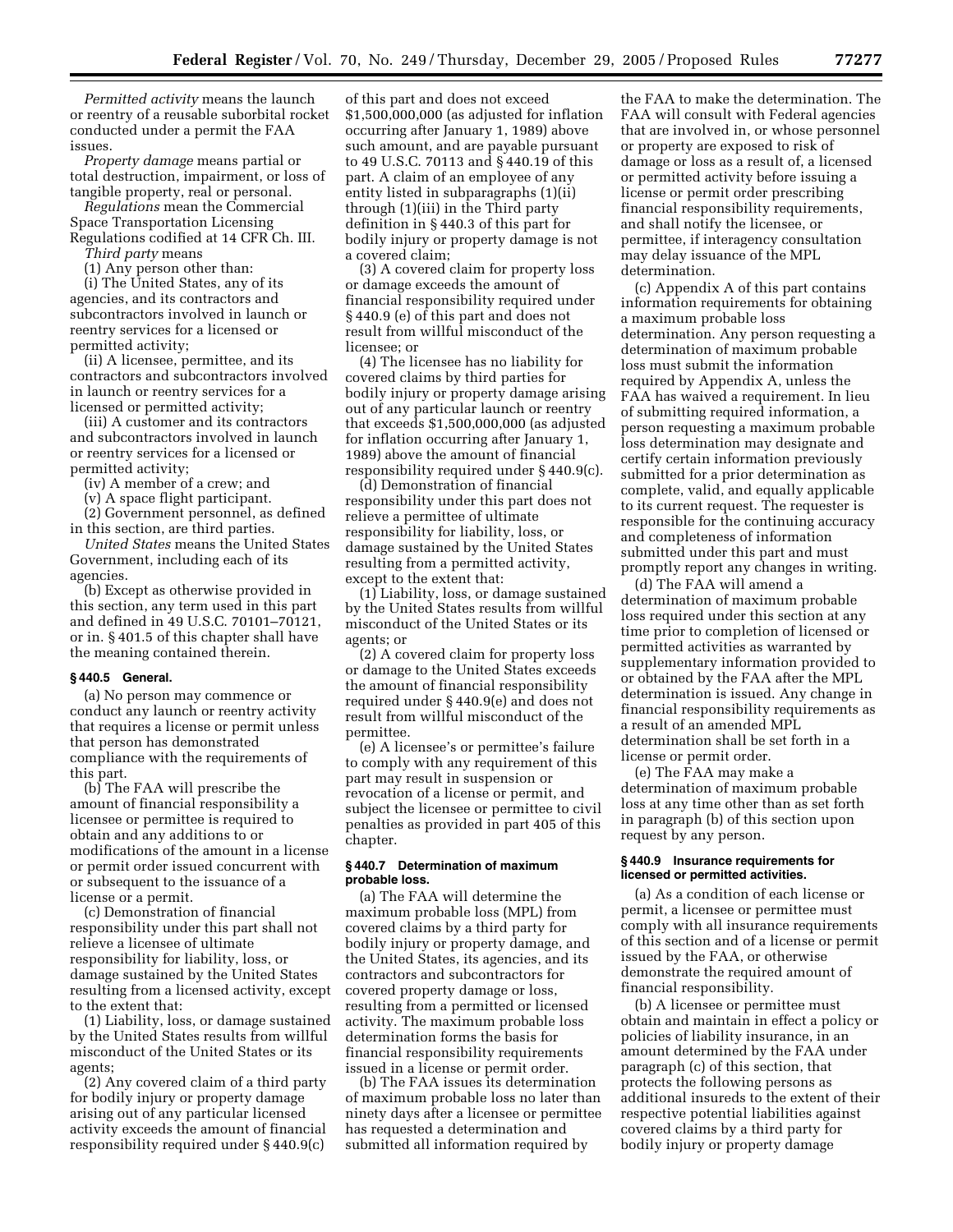resulting from a licensed or permitted activity:

(1) The licensee or permittee, its customer, and their respective contractors and subcontractors, and the employees of each, involved in a licensed or permitted activity;

(2) The United States, its agencies, and its contractors and subcontractors involved in a licensed or permitted activity; and

(3) Government personnel.

(c) The FAA will prescribe for each licensee or permittee the amount of insurance required to compensate the total of covered third-party claims for bodily injury or property damage resulting from a licensed or permitted activity in connection with any particular launch or reentry. A covered third-party claim includes a claim by the United States, its agencies, and its contractors and subcontractors for damage or loss to property other than property for which insurance is required under paragraph (d) of this section. The amount of insurance required is based upon the FAA's determination of maximum probable loss; however, it will not exceed the lesser of:

(1) \$500 million; or

(2) The maximum liability insurance available on the world market at a reasonable cost, as determined by the FAA.

(d) The licensee or permittee must obtain and maintain in effect a policy or policies of insurance, in an amount determined by the FAA under paragraph (e) of this section, that covers claims by the United States, its agencies, and its contractors and subcontractors involved in a licensed or permitted activity for property damage or loss resulting from a licensed or permitted activity. Property covered by this insurance must include all property owned, leased, or occupied by, or within the care, custody, or control of, the United States and its agencies, and its contractors and subcontractors involved in a licensed or permitted activity, at a Federal range facility. Insurance must protect the United States and its agencies, and its contractors and subcontractors involved in a licensed or permitted activity.

(e) The FAA will prescribe for each licensee or permittee the amount of insurance required to compensate claims for property damage under paragraph (d) of this section resulting from a licensed or permitted activity in connection with any particular launch or reentry. The amount of insurance is based upon a determination of maximum probable loss; however, it will not exceed the lesser of:

(1) \$100 million; or

(2) The maximum available on the world market at a reasonable cost, as determined by the FAA.

(f) In lieu of a policy of insurance, a licensee or permittee may demonstrate financial responsibility in another manner meeting the terms and conditions for insurance of this part. The licensee or permittee must describe in detail the method proposed for demonstrating financial responsibility and how it ensures that the licensee or permittee is able to cover claims as required under this part.

#### **§ 440.11 Duration of coverage for suborbital and launch activities; modifications.**

(a) Insurance coverage required under § 440.9, or other form of financial responsibility, shall attach when a licensed or permitted launch activity starts, and remain in full force and effect as follows:

(1) Until completion of licensed or permitted launch activities at a launch site; and

(2) For orbital launch, until the later of—

(i) Thirty days following payload separation, or attempted payload separation in the event of a payload separation anomaly; or

(ii) Thirty days from ignition of the launch vehicle.

(3) For a suborbital launch, until the later of—

(i) Motor impact and payload recovery; or

(ii) The FAA's determination that risk to third parties and Government property as a result of licensed or permitted launch activities is sufficiently small that financial responsibility is no longer necessary. That determination is made through the risk analysis conducted before the launch to determine MPL and specified in a license or permit order.

(b) Financial responsibility required under this part may not be replaced, canceled, changed, withdrawn, or in any way modified to reduce the limits of liability or the extent of coverage, nor expire by its own terms, prior to the time specified in a license or permit order, unless the FAA is notified at least 30 days in advance and expressly approves the modification.

#### **§ 440.12 Duration of coverage for reentry; modifications.**

(a) For reentry, insurance coverage required under § 440.9, or other form of financial responsibility, shall attach upon commencement of licensed or permitted reentry activities, and remain in full force and effect as follows:

(1) For ground operations, until completion of licensed or permitted reentry activities at the reentry site; and

(2) For other licensed or permitted reentry activities, thirty days from initiation of reentry flight; however, in the event of an abort that results in the reentry vehicle remaining on orbit, insurance shall remain in place until the FAA's determination that risk to third parties and Government property as a result of licensed or permitted reentry activities is sufficiently small that financial responsibility is no longer necessary, as determined by the FAA through the risk analysis conducted to determine MPL and specified in a license or permit order.

(b) Financial responsibility required under this part may not be replaced, canceled, changed, withdrawn, or in any way modified to reduce the limits of liability or the extent of coverage, nor expire by its own terms, prior to the time specified in a license or permit order, unless the FAA is notified at least 30 days in advance and expressly approves the modification.

#### **§ 440.13 Standard conditions of insurance coverage.**

(a) Insurance obtained under § 440.9 must comply with each of the following terms and conditions of coverage:

(1) Bankruptcy or insolvency of an insured, including any additional insured, shall not relieve an insurer of any of its obligations under any policy.

(2) Policy limits shall apply separately to each occurrence and, for each occurrence to the total of claims arising out of a licensed or permitted activity in connection with any particular launch or reentry.

(3) Except as provided in this section, each policy must pay claims from the first dollar of loss, without regard to any deductible, to the limits of the policy. A licensee or permittee may obtain a policy containing a deductible amount if the amount of the deductible is placed in an escrow account or otherwise demonstrated to be unobligated, unencumbered funds of the licensee or permittee, available to compensate claims at any time claims may arise.

(4) No policy may be invalidated by any action or inaction of the licensee or permittee or any additional insured, even by nonpayment by the licensee or permittee of the policy premium, and each policy must insure the licensee or permittee and each additional insured regardless of any breach or violation of any warranties, declarations, or conditions contained in the policies by the licensee or permittee or any additional insured (other than a breach or violation by the licensee, permittee or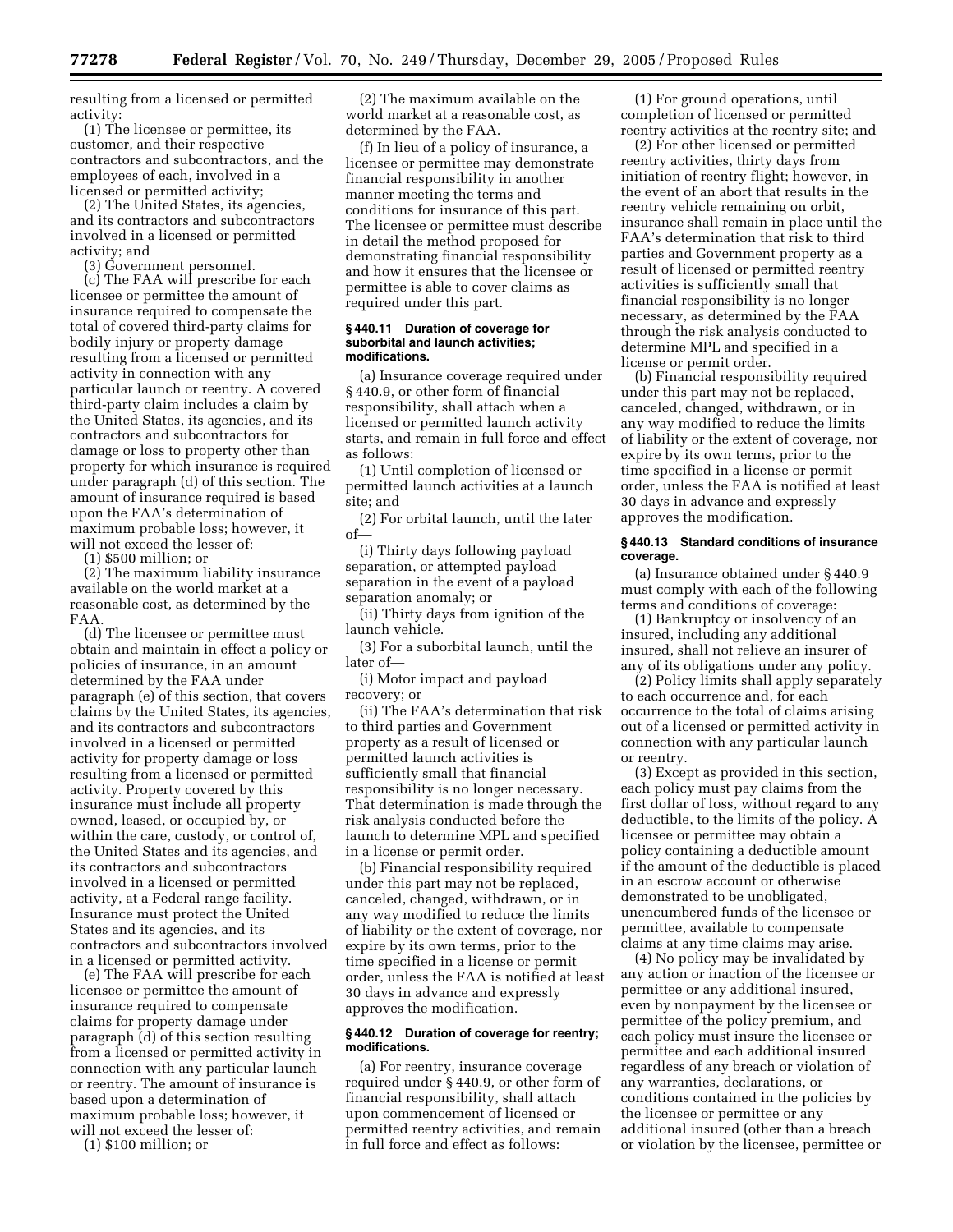an additional insured, and then only as against that licensee, permittee or additional insured).

(5) Each exclusion from coverage must be specified.

(6) Insurance shall be primary without right of contribution from any other insurance that is carried by the licensee or permittee or any additional insured.

(7) Each policy must expressly provide that all of its provisions, except the policy limits, operate in the same manner as if there were a separate policy with and covering the licensee or permittee and each additional insured.

(8) Each policy must be placed with an insurer of recognized reputation and responsibility that either:

(i) Is licensed to do business in any State, territory, possession of the United States, or the District of Columbia; or

(ii) Includes in each of its policies or insurance obtained under this part a contract clause in which the insurer agrees to submit to the jurisdiction of a court of competent jurisdiction within the United States and designates an authorized agent within the United States for service of legal process on the insurer.

(9) Except as to claims resulting from the willful misconduct of the United States or any of its agents, the insurer shall waive any and all rights of subrogation against each of the parties protected by required insurance. (b) [Reserved]

### **§ 440.15 Demonstration of compliance.**

(a) A licensee or permittee must submit to the FAA evidence of financial responsibility and compliance with allocation of risk requirements under this part, as follows, unless a license or permit order specifies otherwise due to the proximity of the intended date for commencement of licensed or permitted activities:

(1) All reciprocal waiver of claims agreements required under § 440.17(c) must be submitted at least 30 days before the start of any licensed or permitted activity involving a customer, crew member, or space flight participant;

(2) Evidence of insurance must be submitted at least 30 days before commencement of any licensed or permitted activity, and for reentry no less than 30 days before commencement of launch activities involving the reentry licensee;

(3) Evidence of financial responsibility in a form other than insurance, as provided under § 440.9(f), must be submitted at least 60 days before commencement of a licensed or permitted activity; and

(4) Evidence of renewal of insurance or other form of financial responsibility must be submitted at least 30 days in advance of its expiration date.

(b) Upon a complete demonstration of compliance with financial responsibility and allocation of risk requirements under this part, the requirements of this part shall preempt each and any provision in any agreement between the licensee or permittee and an agency of the United States governing access to or use of United States launch or reentry property or launch or reentry services for a licensed or permitted activity which addresses financial responsibility, allocation of risk and related matters covered by 49 U.S.C. 70112, 70113.

(c) A licensee or permittee must demonstrate compliance as follows:

(1) The licensee or permittee must provide proof of the existence of the insurance required by § 440.9 by:

(i) Certifying to the FAA that it has obtained insurance in compliance with the requirements of this part and any applicable license or permit order;

(ii) Filing with the FAA one or more certificates of insurance evidencing insurance coverage by one or more insurers under a currently effective and properly endorsed policy or policies of insurance, applicable to a licensed or permitted activity, on terms and conditions and in amounts prescribed under this part, and specifying policy exclusions;

(iii) In the event of any policy exclusions or limitations of coverage that may be considered usual under § 440.19(c), or for purposes of implementing the Government's waiver of claims for property damage under 49 U.S.C. 70112(b)(2), certifying that insurance covering the excluded risks is not commercially available at reasonable cost; and

(iv) Submitting to the FAA, for signature by the Department on behalf of the United States Government, the waiver of claims and assumption of responsibility agreement required by § 440.17(c), executed by the licensee or permittee and its customer.

(v) Submitting to the FAA, for signature by the Department on behalf of the United States Government, an agreement to waive claims and assume responsibility required by § 440.17(e), executed by each space flight participant.

(vi) Submitting to the FAA, for signature by the Department on behalf of the United States Government, an agreement to waive claims and assume responsibility required by § 440.17(f), executed by each member of the crew.

(2) Any certification required by this section must be signed by a duly

authorized officer of the licensee or permittee.

(d) Each certificate of insurance required by paragraph (c)(1)(ii) of this section must be signed by the insurer issuing the policy and accompanied by an opinion of the insurance broker that the insurance obtained by the licensee or permittee complies with all the requirements for insurance of this part and any applicable license or permit order.

(e) The licensee or permittee must maintain, and make available for inspection by the FAA upon request, all required policies of insurance and other documents necessary to demonstrate compliance with this part.

(f) In the event the licensee or permittee demonstrates financial responsibility using means other than insurance, as provided under § 440.9(f), the licensee or permittee must provide proof that it has met the requirements of this part and of a FAA issued license or permit order.

#### **§ 440.17 Reciprocal waiver of claims requirements.**

(a) As a condition of each license or permit, the licensee or permittee must comply with the reciprocal waiver of claims requirements of this section.

(b) The licensee or permittee shall implement a reciprocal waiver of claims with each of its contractors and subcontractors, each customer and each of the customer's contractors and subcontractors, under which each party waives and releases claims against all the other parties to the waiver and agrees to assume financial responsibility for property damage it sustains and for bodily injury or property damage sustained by its own employees, and to hold harmless and indemnify each other from bodily injury or property damage sustained by its employees, resulting from a licensed or permitted activity, regardless of fault.

(c) For each licensed or permitted activity in which the U.S. Government, any agency, or its contractors and subcontractors is involved or where property insurance is required under § 440.9(d), the Federal Aviation Administration of the Department of Transportation, the licensee or permittee, and its customer shall enter into a three-party reciprocal waiver of claims agreement. The three-party reciprocal waiver of claims shall be in the form set forth in Appendix B, for licensed activity, or Appendix C, for permitted activity, of this part or in a form that satisfies the requirements.

(d) The licensee or permittee, its customer, and the Federal Aviation Administration of the Department of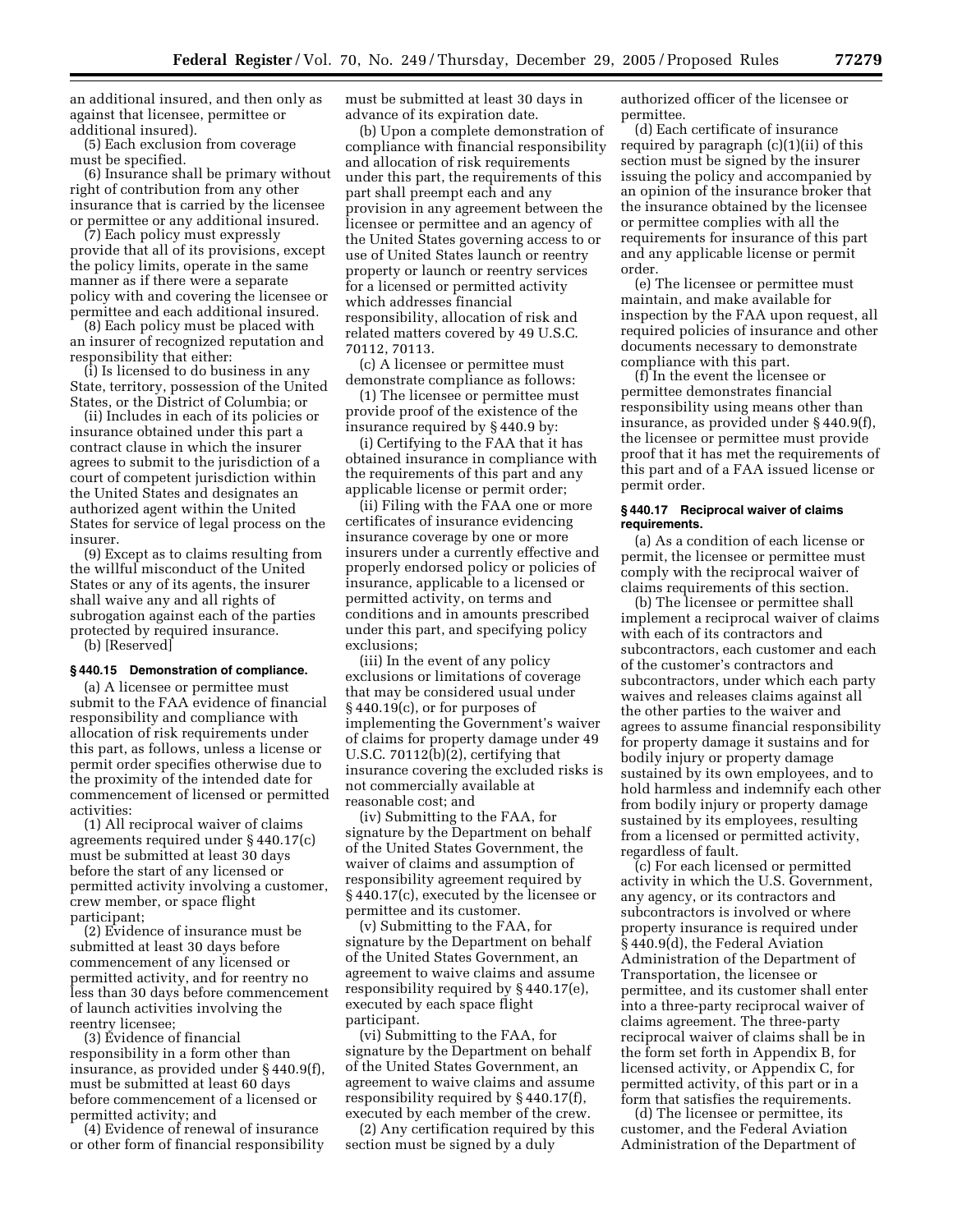Transportation on behalf of the United States and its agencies but only to the extent provided in legislation, must agree in any waiver of claims agreement required under this part to indemnify another party to the agreement from claims by the indemnifying party's contractors and subcontractors arising out of the indemnifying party's failure to implement properly the waiver requirement.

(e) For each licensed or permitted activity in which the U.S. Government, any of its agencies, or its contractors and subcontractors are involved, the Federal Aviation Administration of the Department of Transportation and each space flight participant shall enter into or have in place a reciprocal waiver of claims agreement in the form of the agreement in Appendix E of this part or that satisfies its requirements.

(f) For each licensed or permitted launch or reentry in which the U.S. Government, any of its agencies, or its contractors and subcontractors is involved, the Federal Aviation Administration of the Department of Transportation and each crew member shall enter into or have in place a reciprocal waiver of claims agreement in the form of the agreement in Appendix D of this part or that satisfies its requirements.

### **§ 440.19 United States payment of excess third-party liability claims.**

(a) The United States pays successful covered claims (including reasonable expenses of litigation or settlement) of a third party against a licensee, a customer, and the contractors and subcontractors of the licensee and the customer, and the employees of each involved in licensed activities, and the contractors and subcontractors of the United States and its agencies, and their employees, involved in licensed activities to the extent provided in an appropriation law or other legislative authority providing for payment of claims in accordance with 49 U.S.C. 70113, and to the extent the total amount of such covered claims arising out of any particular launch or reentry:

(1) Exceeds the amount of insurance required under § 440.9(b); and

(2) Is not more than \$1,500,000,000 (as adjusted for inflation occurring after January 1, 1989) above that amount.

(b) Payment by the United States under paragraph (a) of this section shall not be made for any part of such claims for which bodily injury or property damage results from willful misconduct by the party seeking payment.

(c) The United States shall provide for payment of claims by third parties for bodily injury or property damage that

are payable under 49 U.S.C. 70113 and not covered by required insurance under § 440.9(b), without regard to the limitation under paragraph (a)(1) of this section, because of an insurance policy exclusion that is usual. A policy exclusion is considered usual only if insurance covering the excluded risk is not commercially available at reasonable rates. The licensee must submit a certification in accordance with  $§$  440.15(c)(1)(iii) of this part for the United States to cover the claims.

(d) Upon the expiration of the policy period prescribed in accordance with § 440.11(a), the United States shall provide for payment of claims that are payable under 49 U.S.C. 70113 from the first dollar of loss up to \$1,500,000,000 (as adjusted for inflation occurring after January 1, 1989).

(e) Payment by the United States of excess third-party claims under 49 U.S.C. 70113 shall be subject to:

(1) Prompt notice by the licensee to the FAA that the total amount of claims arising out of licensed activities exceeds, or is likely to exceed, the required amount of financial responsibility. For each claim, the notice must specify the nature, cause, and amount of the claim or lawsuit associated with the claim, and the party or parties who may otherwise be liable for payment of the claim;

(2) Participation or assistance in the defense of the claim or lawsuit by the United States, at its election;

(3) Approval by the FAA of any settlement, or part of a settlement, to be paid by the United States; and

(4) Approval by Congress of a compensation plan prepared by the FAA and submitted by the President.

(f) The FAA will:

(1) Prepare a compensation plan outlining the total amount of claims and meeting the requirements set forth in 49 U.S.C. 70113;

(2) Recommend sources of funds to pay the claims; and

(3) Propose legislation as required to implement the plan.

(g) The FAA may withhold payment of a claim if it finds that the amount is unreasonable, unless it is the final order of a court that has jurisdiction over the matter.

### **Appendix A to Part 440—Information Requirements for Obtaining a Maximum Probable Loss Determination for Licensed or Permitted Activities**

Any person requesting a maximum probable loss determination shall submit the following information to the FAA, unless the FAA has waived a particular information requirement under 14 CFR 440.7(c):

### **Part 1: Information Requirements for Licensed Suborbital and Launch Activities**

### **I. General Information**

A. Mission description.

1. A description of mission

parameters, including:

a. Launch trajectory;

b. Orbital inclination; and

c. Orbit altitudes (apogee and

perigee).

2. Flight sequence.

3. Staging events and the time for each event.

4. Impact locations.

5. Identification of the launch site facility, including the launch complex on the site, planned date of launch, and launch windows.

6. If the applicant has previously been issued a license or permit to conduct licensed or permitted activities using the same vehicle from the same launch site, a description of any differences planned in the conduct of proposed activities.

B. Launch vehicle description. 1. General description of the launch vehicle and its stages, including

dimensions.

2. Description of major systems, including safety systems.

3. Description of rocket motors and type of fuel used.

4. Identification of all propellants to be used and their hazard classification under the Hazardous Materials Table, 49 CFR 172.101.

5. Description of hazardous

components.

C. Payload.

1. General description of the payload, including type (e.g.,

telecommunications, remote sensing), propellants, and hazardous components or materials, such as toxic or radioactive substances.

D. Flight safety system.

1. Identification of any flight safety system (FSS) on the vehicle, including a description of operations and component location on the vehicle.

#### **II. Pre-Flight Processing Operations**

A. General description of pre-flight operations including vehicle processing consisting of an operational flow diagram showing the overall sequence and location of operations, commencing with arrival of vehicle components at the launch site facility through final safety checks and countdown sequence, and designation of hazardous operations, as defined in 14 CFR 440.3. For purposes of these information requirements, payload processing, as opposed to integration, is not a hazardous operation.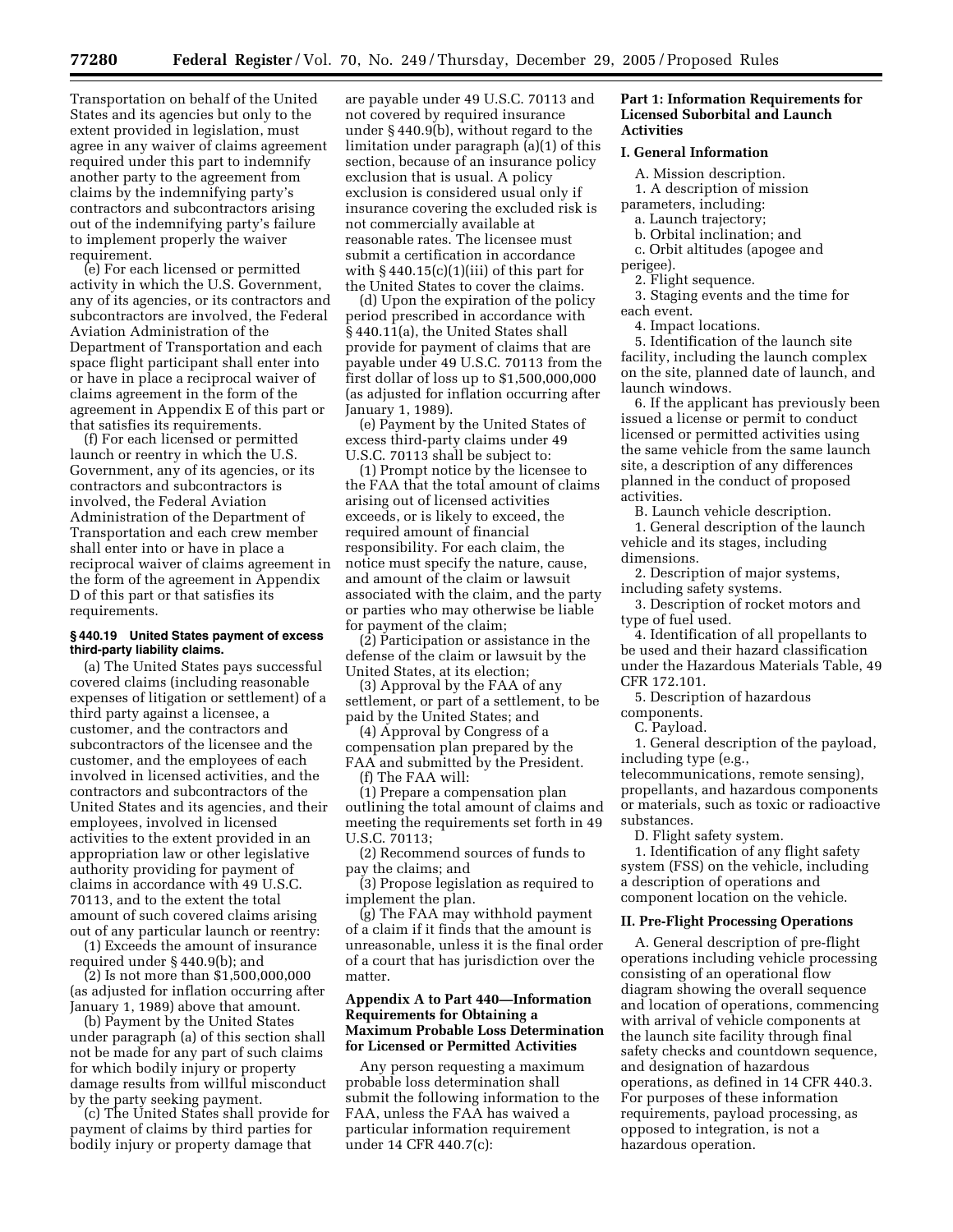B. For each hazardous operation, including but not limited to fueling, solid rocket motor build-up, ordnance installation, ordnance checkout, movement of hazardous materials, and payload integration:

1. Identification of location where each operation will be performed, including each building or facility identified by name or number.

2. Identification of facilities adjacent to the location where each operation will be performed and therefore exposed to risk, identified by name or number.

3. Maximum number of Government personnel and individuals not involved in licensed or permitted activities who may be exposed to risk during each operation. For Government personnel, identification of his or her employer.

4. Identification of launch site policies or requirements applicable to the conduct of operations.

#### **III. Flight Operations**

A. Identification of launch site facilities exposed to risk during licensed or permitted flight.

B. Identification of accident failure scenarios, probability assessments for each, and estimation of risks to Government personnel, individuals not involved in licensed or permitted activities, and Government property, due to property damage or bodily injury. The estimation of risks for each scenario shall take into account the number of such individuals at risk as a result of lift-off and flight of a launch vehicle (on-range, off-range, and down-range) and specific, unique facilities exposed to risk. Scenarios shall cover the range of launch trajectories, inclinations and orbits for which authorization is sought in the license or permit application.

C. On-orbit risk analysis assessing risks posed by a launch vehicle to operational satellites.

D. Reentry risk analysis assessing risks to Government personnel and individuals not involved in licensed or permitted launch activities as a result of reentering debris or reentry of the launch vehicle or its components.

E. Trajectory data as follows: Nominal and 3-sigma lateral trajectory data in x,  $y, z$  and  $x$  (dot),  $y$  (dot),  $z$  (dot) coordinates in one-second intervals, data to be pad-centered with x being along the initial launch azimuth and continuing through impact for suborbital flights, and continuing through orbital insertion or the end of powered flight for orbital flights.

F. Tumble-turn data for guided vehicles only, as follows: For vehicles with gimbaled nozzles, tumble turn data with zeta angles and velocity magnitudes stated. A separate table is

required for each combination of fail times (every two to four seconds), and significant nozzle angles (two or more small angles, generally between one and five degrees).

G. Identification of debris lethal areas and the projected number and ballistic coefficient of fragments expected to result from flight termination, initiated either by command or self-destruct mechanism, for lift-off, land overflight, and reentry.

#### **IV. Post-Flight Processing Operations**

A. General description of post-flight ground operations including overall sequence and location of operations for removal of vehicle components and processing equipment from the launch site facility and for handling of hazardous materials, and designation of hazardous operations.

B. Identification of all facilities used in conducting post-flight processing operations.

C. For each hazardous operation:

1. Identification of location where each operation is performed, including each building or facility identified by name or number.

2. Identification of facilities adjacent to location where each operation is performed and exposed to risk, identified by name or number.

3. Maximum number of Government personnel and individuals not involved in licensed or permitted launch activities that may be exposed to risk during each operation. For Government personnel, identification of his or her employer.

4. Identification of launch site facility policies or requirements applicable to the conduct of operations.

### **Part 2: Information Requirements for Licensed Reentry**

#### **I. General Information**

A. Reentry mission description. 1. A description of mission parameters, including:

a. Orbital inclination; and

b. Orbit altitudes (apogee and perigee).

c. Reentry trajectories.

2. Reentry flight sequences.

3. Reentry initiation events and the time for each event.

4. Nominal landing location, alternative landing sites and contingency abort sites.

5. Identification of landing facilities, (planned date of reentry), and reentry windows.

6. If the applicant has previously been issued a license or permit to conduct reentry activities using the same reentry vehicle to the same reentry site facility,

a description of any differences planned in the conduct of proposed activities.

B. Reentry vehicle description.

1. General description of the reentry vehicle, including dimensions.

2. Description of major systems, including safety systems.

3. Description of propulsion system (reentry initiation system) and type of fuel used.

4. Identification of all propellants to be used and their hazard classification under the Hazardous Materials Table, 49 CFR 172.101.

5. Description of hazardous

components.

C. Payload. 1. General description of any payload, including type (*e.g.*,

telecommunications, remote sensing), propellants, and hazardous components or materials, such as toxic or radioactive substances.

D. Flight termination system or flight safety system.

1. Identification of any flight termination system or flight safety system on the reentry vehicle, including a description of operations and component location on the vehicle.

### **II. Flight Operations**

A. Identification of reentry site facilities exposed to risk during vehicle reentry and landing.

B. Identification of accident failure scenarios, probability assessments for each, and estimation of risks to Government personnel, individuals not involved in licensed or permitted reentry activities, and Government property, due to property damage or bodily injury. The estimation of risks for each scenario shall take into account the number of such individuals at risk as a result of reentry (flight) and landing of a reentry vehicle (on-range, off-range, and down-range) and specific, unique facilities exposed to risk. Scenarios shall cover the range of reentry trajectories for which authorization is sought.

C. On-orbit risk analysis assessing risks posed by a reentry vehicle to operational satellites during reentry.

D. Reentry risk analysis assessing risks to Government personnel and individuals not involved in licensed or permitted reentry activities as a result of inadvertent or random reentry of the launch vehicle or its components.

E. Nominal and 3-sigma dispersed trajectories in one-second intervals, from reentry initiation through landing or impact. (Coordinate system will be specified on a case-by-case basis).

F. Three-sigma landing or impact dispersion area in downrange (±) and crossrange (±) measured from the nominal and contingency landing or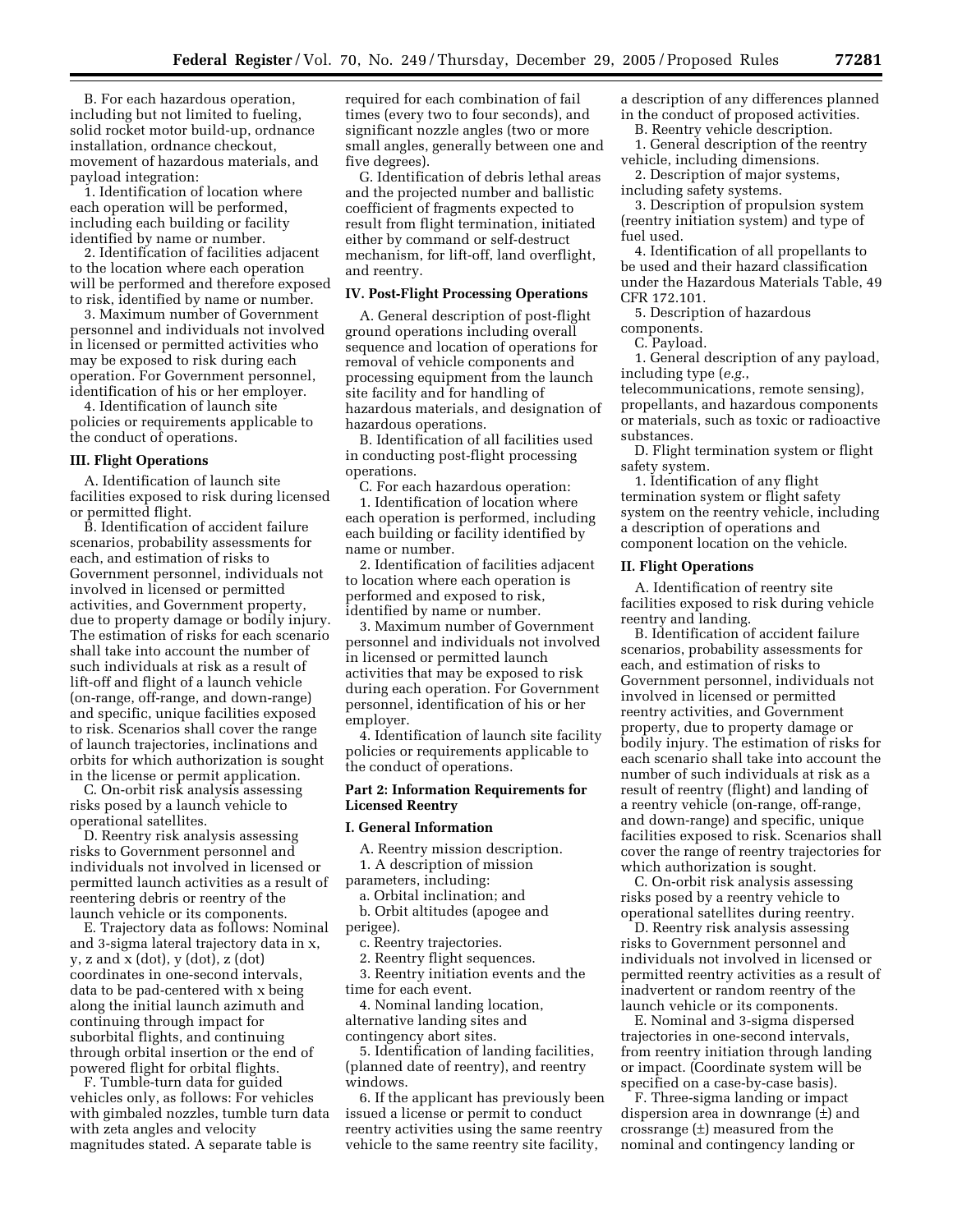impact target. The applicant is responsible for including all significant landing or impact dispersion constituents in the computations of landing or impact dispersion areas. The dispersion constituents should include, but not be limited to: Variation in orbital position and velocity at the reentry initiation time; variation in reentry initiation time offsets, either early or late; variation in the bodies' ballistic coefficient; position and velocity variation due to winds; and variations in re-entry retro-maneuvers.

G. Malfunction turn data (tumble, trim) for guided (controllable) vehicles. The malfunction turn data shall include the total angle turned by the velocity vector versus turn duration time at one second intervals; the magnitude of the velocity vector versus turn duration time at one second intervals; and an indication on the data where the reentry body will impact the Earth, or breakup due to aerodynamic loads. A malfunction turn data set is required for each malfunction time. Malfunction turn start times shall not exceed foursecond intervals along the trajectory.

H. Identification of debris casualty areas and the projected number and ballistic coefficient of fragments expected to result from each failure mode during reentry, including random reentry.

### **III. Post-Flight Processing Operations**

A. General description of post-flight ground operations including overall sequence and location of operations for removal of vehicle and components and processing equipment from the reentry site facility and for handling of hazardous materials, and designation of hazardous operations.

B. Identification of all facilities used in conducting post-flight processing operations.

C. For each hazardous operation:

1. Identification of location where each operation is performed, including each building or facility identified by name or number.

2. Identification of facilities adjacent to location where each operation is performed and exposed to risk, identified by name or number.

3. Maximum number of Government personnel and individuals not involved in licensed or permitted reentry activities who may be exposed to risk during each operation. For Government personnel, identification of his or her employer.

4. Identify and provide reentry site facility policies or requirements applicable to the conduct of operations.

### **Part 3: Information Requirements for Permitted Activities**

In addition to the information required in part 437 subpart B, an applicant for an experimental permit must provide, for each permitted preflight and post-flight operation, the following information to the FAA:

A. Identification of location where each operation will be performed, including any U.S. Government or third party facilities identified by name or number.

B. Identification of any U.S. Government or third party facilities adjacent to the location where each operation will be performed and therefore exposed to risk, identified by name or number.

C. Maximum number of Government personnel and individuals not involved in permitted activities that may be exposed to risk during each operation. For Government personnel, identification of his or her employer.

### **Appendix B to Part 440—Agreement for Waiver of Claims and Assumption of Responsibility for Licensed Launch or Reentry**

### **Part 1—Waiver of Claims and Assumption of Responsibility for Licensed Launches**

This agreement is entered into this<br>day of , by and among day of \_\_\_, by and among<br>[Licensee] (the "Licensee"), [Customer] (the ''Customer'') and the Federal Aviation Administration of the Department of Transportation, on behalf of the United States Government (collectively, the ''Parties''), to implement the provisions of section 440.17(c) of the Commercial Space Transportation Licensing Regulations, 14 CFR Ch. III (the ''Regulations'').

In consideration of the mutual releases and promises contained herein, the Parties hereby agree as follows:

### *1. Definitions*

*Customer* means the above-named Customer on behalf of the Customer and any person described in § 440.3 of the Regulations.

*License* means License No. issued on \_\_\_\_\_, by the<br>Associate Administrator for Commercial Space Transportation, Federal Aviation Administration, Department of Transportation, to the Licensee, including all license orders issued in connection with the License.

*Licensee* means the Licensee and any transferee of the Licensee under 49 U.S.C. Subtitle IX, ch. 701.

*United States* means the United States and its agencies involved in Licensed Launch Activities.

Except as otherwise defined herein, terms used in this Agreement and defined in 49 U.S.C. Subtitle IX, ch. 701—Commercial Space Launch Activities, or in the Regulations, shall have the same meaning as contained in 49 U.S.C. Subtitle IX, ch. 701, or the Regulations, respectively.

### *2. Waiver and Release of Claims*

(a) Licensee hereby waives and releases claims it may have against Customer and the United States, and against their respective Contractors and Subcontractors, for Property Damage it sustains and for Bodily Injury or Property Damage sustained by its own employees, resulting from Licensed Launch Activities, regardless of fault.

(b) Customer hereby waives and releases claims it may have against Licensee and the United States, and against their respective Contractors and Subcontractors, for Property Damage it sustains and for Bodily Injury or Property Damage sustained by its own employees, resulting from Licensed Launch Activities, regardless of fault.

(c) The United States hereby waives and releases claims it may have against Licensee and Customer, and against their respective Contractors and Subcontractors, for Property Damage it sustains, and for Bodily Injury or Property Damage sustained by its own employees, resulting from Licensed Launch Activities, regardless of fault, to the extent that claims it would otherwise have for such damage or injury exceed the amount of insurance or demonstration of financial responsibility required under sections 440.9(c) and (e), respectively, of the Regulations.

#### *3. Assumption of Responsibility*

(a) Licensee and Customer shall each be responsible for Property Damage it sustains and for Bodily Injury or Property Damage sustained by its own employees, resulting from Licensed Launch Activities, regardless of fault. Licensee and Customer shall each hold harmless and indemnify each other, the United States, and the Contractors and Subcontractors of each Party, for Bodily Injury or Property Damage sustained by its own employees, resulting from Licensed Launch Activities, regardless of fault.

(b) The United States shall be responsible for Property Damage it sustains, and for Bodily Injury or Property Damage sustained by its own employees, resulting from Licensed Launch Activities, regardless of fault, to the extent that claims it would otherwise have for such damage or injury exceed the amount of insurance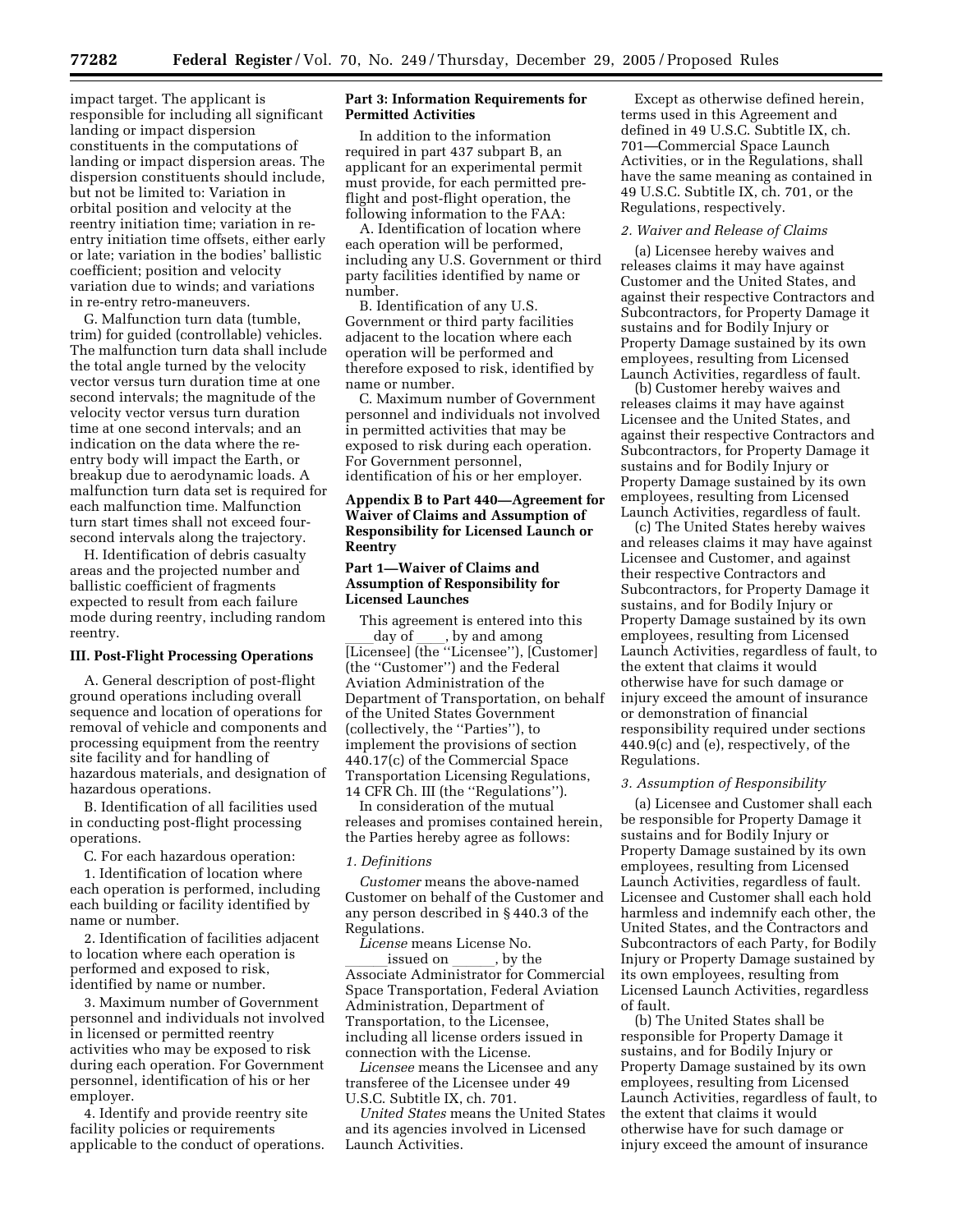or demonstration of financial responsibility required under sections 440.9(c) and (e), respectively, of the Regulations.

### *4. Extension of Assumption of Responsibility and Waiver*

(a) Licensee shall extend the requirements of the waiver and release of claims, and the assumption of responsibility, hold harmless, and indemnification, as set forth in paragraphs 2(a) and 3(a), respectively, to its Contractors and Subcontractors by requiring them to waive and release all claims they may have against Customer and the United States, and against the respective Contractors and Subcontractors of each, and to agree to be responsible, for Property Damage they sustain and to be responsible, hold harmless and indemnify Customer and the United States, and the respective Contractors and Subcontractors of each, for Bodily Injury or Property Damage sustained by their own employees, resulting from Licensed Launch Activities, regardless of fault.

(b) Customer shall extend the requirements of the waiver and release of claims, and the assumption of responsibility, hold harmless, and indemnification, as set forth in paragraphs 2(b) and 3(a), respectively, to its Contractors and Subcontractors by requiring them to waive and release all claims they may have against Licensee and the United States, and against the respective Contractors and Subcontractors of each, and to agree to be responsible, for Property Damage they sustain and to be responsible, hold harmless and indemnify Licensee and the United States, and the respective Contractors and Subcontractors of each, for Bodily Injury or Property Damage sustained by their own employees, resulting from Licensed Launch Activities, regardless of fault.

(c) The United States shall extend the requirements of the waiver and release of claims, and the assumption of responsibility as set forth in paragraphs 2(c) and 3(b), respectively, to its Contractors and Subcontractors by requiring them to waive and release all claims they may have against Licensee and Customer, and against the respective Contractors and Subcontractors of each, and to agree to be responsible, for any Property Damage they sustain and for any Bodily Injury or Property Damage sustained by their own employees, resulting from Licensed Launch Activities, regardless of fault, to the extent that claims they would otherwise have for such damage or injury exceed the amount of insurance or demonstration of financial

responsibility required under sections 440.9(c) and (e), respectively, of the Regulations.

#### *5. Indemnification*

(a) Licensee shall hold harmless and indemnify Customer and its directors, officers, servants, agents, subsidiaries, employees and assignees, or any or them, and the United States and its agencies, servants, agents, subsidiaries, employees and assignees, or any or them, from and against liability, loss or damage arising out of claims that Licensee's Contractors and Subcontractors may have for Property Damage sustained by them and for Bodily Injury or Property Damage sustained by their employees, resulting from Licensed Launch Activities.

(b) Customer shall hold harmless and indemnify Licensee and its directors, officers, servants, agents, subsidiaries, employees and assignees, or any or them, and the United States and its agencies, servants, agents, subsidiaries, employees and assignees, or any of them, from and against liability, loss or damage arising out of claims that Customer's Contractors and Subcontractors, or any person on whose behalf Customer enters into this Agreement, may have for Property Damage sustained by them and for Bodily Injury or Property Damage sustained by their employees, resulting from Licensed Launch Activities.

(c) To the extent provided in advance in an appropriations law or to the extent there is enacted additional legislative authority providing for the payment of claims, the United States shall hold harmless and indemnify Licensee and Customer and their respective directors, officers, servants, agents, subsidiaries, employees and assignees, or any of them, from and against liability, loss or damage arising out of claims that Contractors and Subcontractors of the United States may have for Property Damage sustained by them, and for Bodily Injury or Property Damage sustained by their employees, resulting from Licensed Launch Activities, to the extent that claims they would otherwise have for such damage or injury exceed the amount of insurance or demonstration of financial responsibility required under sections 440.9(c) and (e), respectively, of the Regulations.

#### *6. Assurances Under 49 U.S.C. 70112(e)*

Notwithstanding any provision of this Agreement to the contrary, Licensee shall hold harmless and indemnify the United States and its agencies, servants, agents, employees and assignees, or any of them, from and against liability, loss

or damage arising out of claims for Bodily Injury or Property Damage, resulting from Licensed Launch Activities, regardless of fault, except to the extent that: (i) As provided in section 7(b) of this Agreement, claims result from willful misconduct of the United States or its agents; (ii) claims for Property Damage sustained by the United States or its Contractors and Subcontractors exceed the amount of insurance or demonstration of financial responsibility required under section 440.9(e) of the Regulations; (iii) claims by a Third Party for Bodily Injury or Property Damage exceed the amount of insurance or demonstration of financial responsibility required under section 440.9(c) of the Regulations, and do not exceed \$1,500,000,000 (as adjusted for inflation after January 1, 1989) above such amount, and are payable pursuant to the provisions of 49 U.S.C. 70113 and section 440.19 of the Regulations; or (iv) Licensee has no liability for claims exceeding \$1,500,000,000 (as adjusted for inflation after January 1, 1989) above the amount of insurance or demonstration of financial responsibility required under section 440.9(c) of the Regulations.

### *7. Miscellaneous*

(a) Nothing contained herein shall be construed as a waiver or release by Licensee, Customer or the United States of any claim by an employee of the Licensee, Customer or the United States, respectively, including a member of the Armed Forces of the United States, for Bodily Injury or Property Damage, resulting from Licensed Launch Activities.

(b) Notwithstanding any provision of this Agreement to the contrary, any waiver, release, assumption of responsibility or agreement to hold harmless and indemnify herein shall not apply to claims for Bodily Injury or Property Damage resulting from willful misconduct of any of the Parties, the Contractors and Subcontractors of any of the Parties, and in the case of Licensee and Customer and the Contractors and Subcontractors of each of them, the directors, officers, agents and employees of any of the foregoing, and in the case of the United States, its agents.

(c) In the event that more than one customer is involved in Licensed Launch Activities, references herein to Customer shall apply to, and be deemed to include, each such customer severally and not jointly.

(d) This Agreement shall be governed by and construed in accordance with United States Federal law.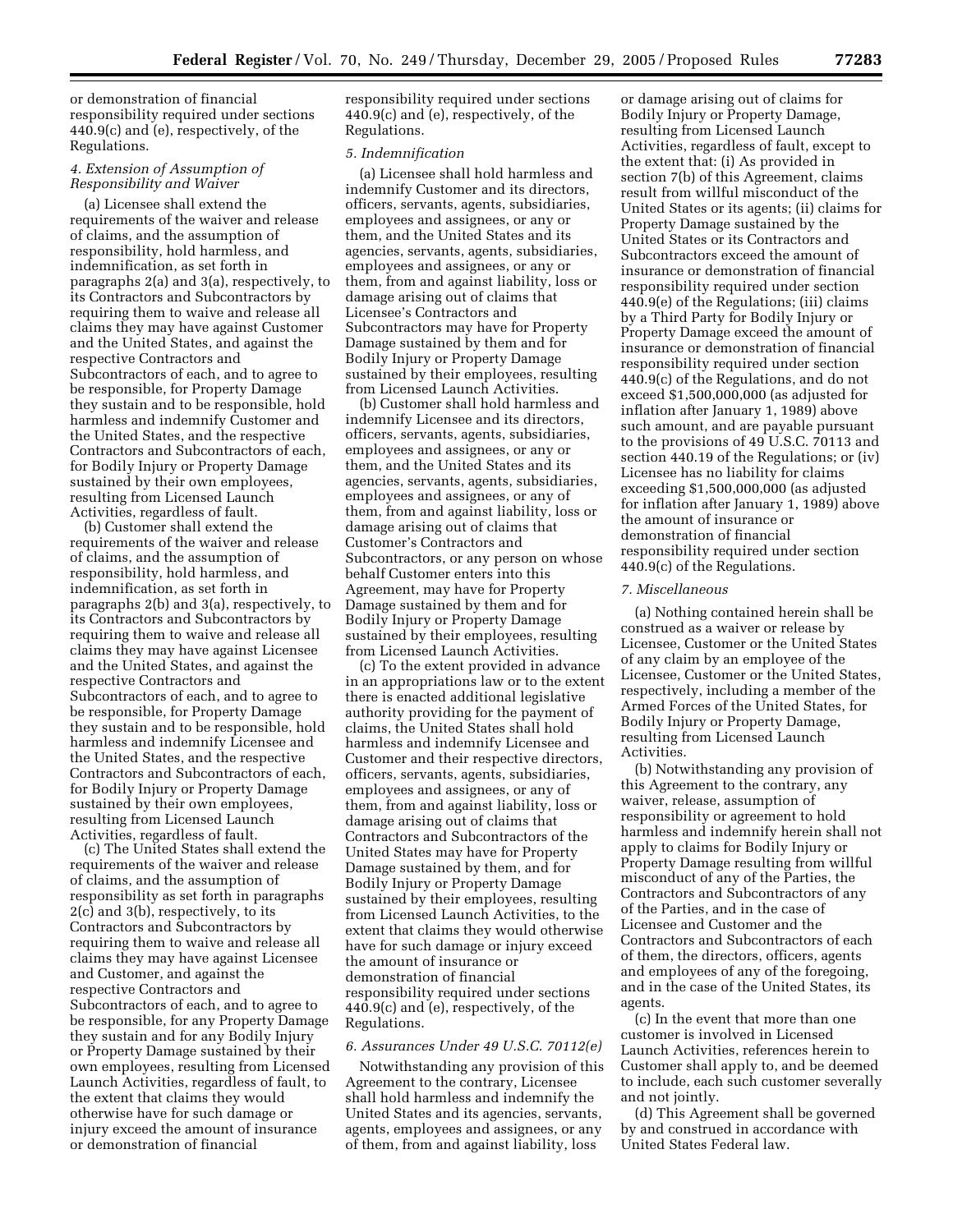*In Witness Whereof,* the Parties to this Agreement have caused the Agreement to be duly executed by their respective duly authorized representatives as of the date written above.

Licensee

### $\rm\,By:$

Its:

### Customer

- $Bv:$
- $Its:$

Federal Aviation Administration of the Department of Transportation on Behalf of the United States Government

 $By:$ 

 $Its:$ 

Associate Administrator for Commercial Space Transportation

### **Part 2—Waiver of Claims and Assumption of Responsibility for Licensed Reentries**

This Agreement is entered into this<br>day of, by and among day of \_\_\_, by and among<br>[Licensee] (the "Licensee"), [Customer] (the ''Customer''), and the Federal Aviation Administration of the Department of Transportation, on behalf of the United States Government (collectively, the ''Parties''), to implement the provisions of § 440.17(c) of the Commercial Space Transportation Licensing Regulations, 14 CFR Ch. III (the ''Regulations'').

In consideration of the mutual releases and promises contained herein, the Parties hereby agree as follows:

### *1. Definitions*

*Contractors and Subcontractors*  means entities described in § 440.3 of the Regulations.

*Customer* means the above-named Customer on behalf of the Customer and any person described in § 440.3 of the Regulations.

*License* means License No.<br>issued on \_\_\_\_\_\_\_ , by the Associate issued on \_\_\_\_\_\_, by the Associate<br>Administrator for Commercial Space Transportation, Federal Aviation Administration, Department of Transportation, to the Licensee, including all license orders issued in connection with the License.

*Licensee* means the Licensee and any transferee of the Licensee under 49 U.S.C. Subtitle IX, ch. 701.

*United States* means the United States and its agencies involved in Licensed Activities.

Except as otherwise defined herein, terms used in this Agreement and defined in 49 U.S.C. Subtitle IX, ch. 701—Commercial Space Launch

Activities, or in the Regulations, shall have the same meaning as contained in 49 U.S.C. Subtitle IX, ch. 701, or the Regulations, respectively.

#### *2. Waiver and Release of Claims*

(a) Licensee hereby waives and releases claims it may have against Customer and the United States, and against their respective Contractors and Subcontractors, for Property Damage it sustains and for Bodily Injury or Property Damage sustained by its own employees, resulting from Licensed Activities, regardless of fault.

(b) Customer hereby waives and releases claims it may have against Licensee and the United States, and against their respective Contractors and Subcontractors, for Property Damage it sustains and for Bodily Injury or Property Damage sustained by its own employees, resulting from Licensed Activities, regardless of fault.

(c) The United States hereby waives and releases claims it may have against Licensee and Customer, and against their respective Contractors and Subcontractors, for Property Damage it sustains, and for Bodily Injury or Property Damage sustained by its own employees, resulting from Licensed Activities, regardless of fault, to the extent that claims it would otherwise have for such damage or injury exceed the amount of insurance or demonstration of financial responsibility required under sections 440.9(c) and (e) of the Regulations.

### *3. Assumption of Responsibility*

(a) Licensee and Customer shall each be responsible for Property Damage it sustains and for Bodily Injury or Property Damage sustained by its own employees, resulting from Licensed Activities, regardless of fault. Licensee and Customer shall each hold harmless and indemnify each other, the United States, and the Contractors and Subcontractors of each Party, for Bodily Injury or Property Damage sustained by its own employees, resulting from Licensed Activities, regardless of fault.

(b) The United States shall be responsible for Property Damage it sustains, and for Bodily Injury or Property Damage sustained by its own employees, resulting from Licensed Activities, regardless of fault, to the extent that claims it would otherwise have for such damage or injury exceed the amount of insurance or demonstration of financial responsibility required under §§ 440.9(c) and (e) of the Regulations.

### *4. Extension of Assumption of Responsibility and Waiver*

(a) Licensee shall extend the requirements of the waiver and release of claims, and the assumption of responsibility, hold harmless, and indemnification, as set forth in paragraphs 2(a) and 3(a), respectively, to its Contractors and Subcontractors by requiring them to waive and release all claims they may have against Customer and the United States, and against the respective Contractors and Subcontractors of each, and to agree to be responsible, for Property Damage they sustain and to be responsible, hold harmless and indemnify Customer and the United States, and the respective Contractors and Subcontractors of each, for Bodily Injury or Property Damage sustained by their own employees, resulting from Licensed Activities, regardless of fault.

(b) Customer shall extend the requirements of the waiver and release of claims, and the assumption of responsibility, hold harmless, and indemnification, as set forth in paragraphs 2(b) and 3(a), respectively, to its Contractors and Subcontractors by requiring them to waive and release all claims they may have against Licensee and the United States, and against the respective Contractors and Subcontractors of each, and to agree to be responsible, for Property Damage they sustain and to be responsible, hold harmless and indemnify Licensee and the United States, and the respective Contractors and Subcontractors of each, for Bodily Injury or Property Damage sustained by their own employees, resulting from Licensed Activities, regardless of fault.

(c) The United States shall extend the requirements of the waiver and release of claims, and the assumption of responsibility as set forth in paragraphs 2(c) and 3(b), respectively, to its Contractors and Subcontractors by requiring them to waive and release all claims they may have against Licensee and Customer, and against the respective Contractors and Subcontractors of each, and to agree to be responsible, for any Property Damage they sustain and for any Bodily Injury or Property Damage sustained by their own employees, resulting from Licensed Activities, regardless of fault, to the extent that claims they would otherwise have for such damage or injury exceed the amount of insurance or demonstration of financial responsibility required under §§ 440.9(c) and (e) of the Regulations.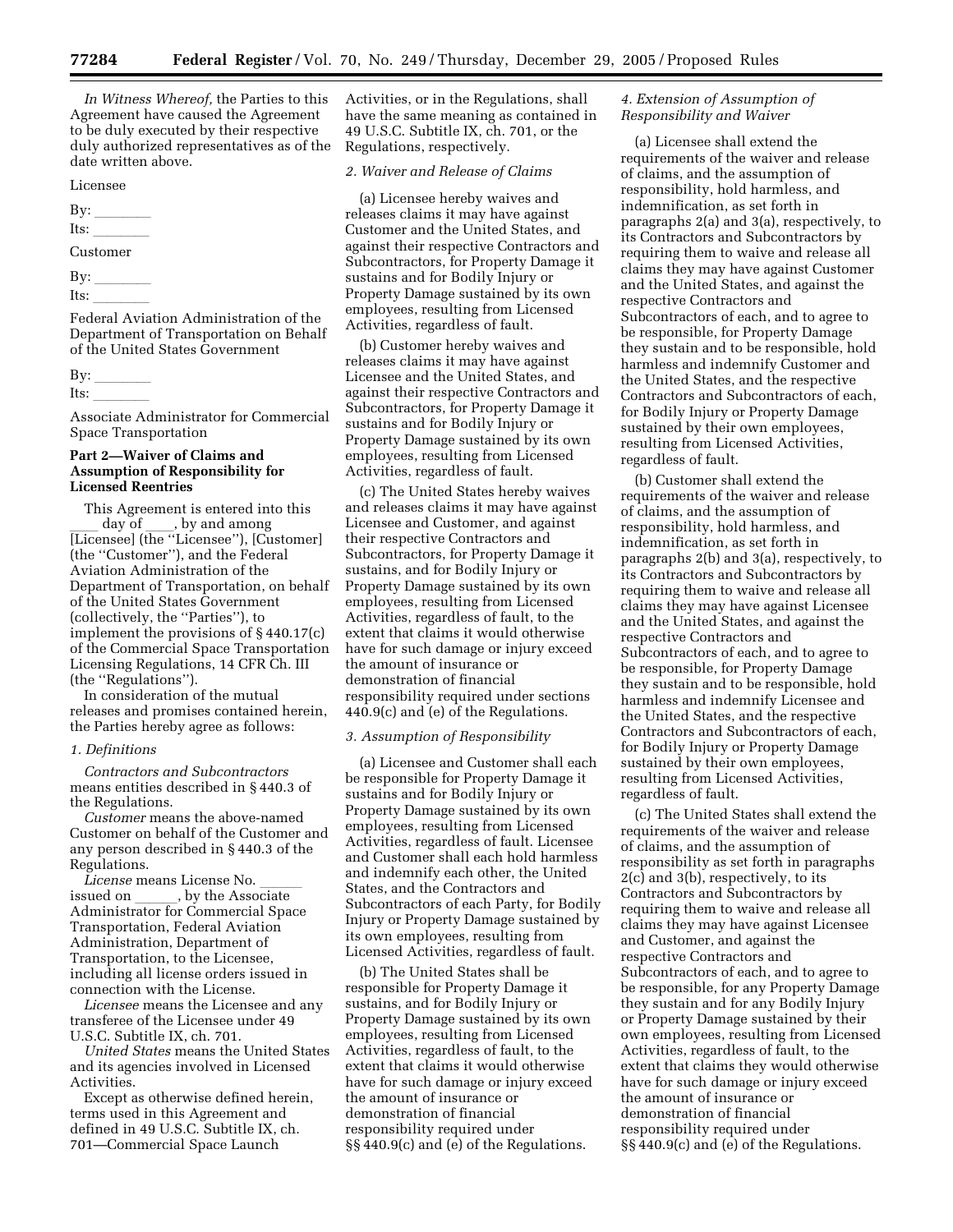### *5. Indemnification*

(a) Licensee shall hold harmless and indemnify Customer and its directors, officers, servants, agents, subsidiaries, employees and assignees, or any or them, and the United States and its agencies, servants, agents, subsidiaries, employees and assignees, or any or them, from and against liability, loss or damage arising out of claims that Licensee's Contractors and Subcontractors may have for Property Damage sustained by them and for Bodily Injury or Property Damage sustained by their employees, resulting from Licensed Activities.

(b) Customer shall hold harmless and indemnify Licensee and its directors, officers, servants, agents, subsidiaries, employees and assignees, or any of them, and the United States and its agencies, servants, agents, subsidiaries, employees assignees, or any of them, from and against liability, loss or damage arising out of claims that Customer's Contractors and Subcontractors, or any person on whose behalf Customer enters into this Agreement, may have for Property Damage sustained by them and for Bodily Injury or Property Damage sustained by their employees, resulting from Licensed Activities.

(c) To the extent provided in advance in an appropriations law or to the extent there is enacted additional legislative authority providing for the payment of claims, the United States shall hold harmless and indemnify Licensee and Customer and their respective directors, officers, servants, agents, subsidiaries, employees and assignees, or any of them, from and against liability, loss or damage arising out of claims that Contractors and Subcontractors of the United States may have for Property Damage sustained by them, and for Bodily Injury or Property Damage sustained by their employees, resulting from Licensed Activities, to the extent that claims they would otherwise have for such damage or injury exceed the amount of insurance or demonstration of financial responsibility required under §§ 440.9(c) and (e) of the Regulations.

#### *6. Assurances Under 49 U.S.C. 70112(e)*

Notwithstanding any provision of this Agreement to the contrary, Licensee shall hold harmless and indemnify the United States and its agencies, servants, agents, employees and assignees, or any of them, from and against liability, loss or damage arising out of claims for Bodily Injury or Property Damage, resulting from Licensed Launch Activities, regardless of fault, except to

the extent that: (i) As provided in section 7(b) of this Agreement, claims result from willful misconduct of the United States or its agents; (ii) claims for Property Damage sustained by the United States or its Contractors and Subcontractors exceed the amount of insurance or demonstration of financial responsibility required under § 440.9(e) of the Regulations; (iii) claims by a Third Party for Bodily Injury or Property Damage exceed the amount of insurance or demonstration of financial responsibility required under § 440.9(c) of the Regulations, and do not exceed \$1,500,000,000 (as adjusted for inflation after January 1, 1989) above such amount, and are payable pursuant to the provisions of 49 U.S.C. 70113 and § 440.19 of the Regulations; or (iv) Licensee has no liability for claims exceeding \$1,500,000,000 (as adjusted for inflation after January 1, 1989) above the amount of insurance or demonstration of financial responsibility required under § 440.9(c) of the Regulations.

### *7. Miscellaneous*

(a) Nothing contained herein shall be construed as a waiver or release by Licensee, Customer or the United States of any claim by an employee of the Licensee, Customer or the United States, respectively, including a member of the Armed Forces of the United States, for Bodily Injury or Property Damage, resulting form Licensed Activities.

(b) Notwithstanding any provision of this Agreement to the contrary, any waiver, release, assumption of responsibility or agreement to hold harmless and indemnify herein shall not apply to claims for Bodily Injury or Property Damage resulting from willful misconduct of any of the Parties, the Contractors and Subcontractors of any of the Parties, and in the case of Licensee and Customer and the Contractors and Subcontractors of each of them, the directors, officers, agents and employees of any of the foregoing, and in the case of the United States, its agents.

(c) In the event that more than one customer is involved in Licensed Activities, references herein to Customer shall apply to, and be deemed to include, each such customer severally and not jointly.

(d) This Agreement shall be governed by and construed in accordance with United States Federal law.

In Witness Whereof, the Parties to this Agreement have caused the Agreement to be duly executed by their respective duly authorized representatives as of the date written above.

Licensee  $Bv$ : Its: Customer By:<br>Its: Its:  $\frac{1}{\sqrt{1-\frac{1}{2}}}$ 

Federal Aviation Administration of the Department of Transportation on Behalf of the United States Government

 $Bv:$ 

Its:

Associate Administrator for Commercial Space Transportation

### **Appendix C to Part 440—Agreement for Waiver of Claims and Assumption of Responsibility for Permitted Activities**

THIS AGREEMENT is entered into this \_\_\_\_\_\_\_ day of \_\_\_\_\_\_, by and among [Permittee] (the ''Permittee''), [Customer] (the ''Customer'') and the Federal Aviation Administration of the Department of Transportation, on behalf of the United States Government (collectively, the ''Parties''), to implement the provisions of section 440.17(c) of the Commercial Space Transportation Licensing Regulations, 14 CFR Ch. III (the ''Regulations'').

In consideration of the mutual releases and promises contained herein, the Parties hereby agree as follows:

### *1. Definitions*

*Customer* means the above-named Customer on behalf of the Customer and any person described in § 440.3 of the Regulations.

*Permit* means Permit No.<br>issued on , by the Associate issued on \_\_\_\_\_\_, by the Associate<br>Administrator for Commercial Space Transportation, Federal Aviation Administration, Department of Transportation, to the Permittee, including all permit orders issued in connection with the Permit.

*Permittee* means the holder of the Permit issued under 49 U.S.C. Subtitle IX, ch. 701.

*United States* means the United States and its agencies involved in Permitted Permit Activities.

Except as otherwise defined herein, terms used in this Agreement and defined in 49 U.S.C. Subtitle IX, ch. 701—Commercial Space Launch Activities, or in the Regulations, shall have the same meaning as contained in 49 U.S.C. Subtitle IX, ch. 701, or the Regulations, respectively.

### *2. Waiver and Release of Claims*

(a) Permittee hereby waives and releases claims it may have against Customer and the United States, and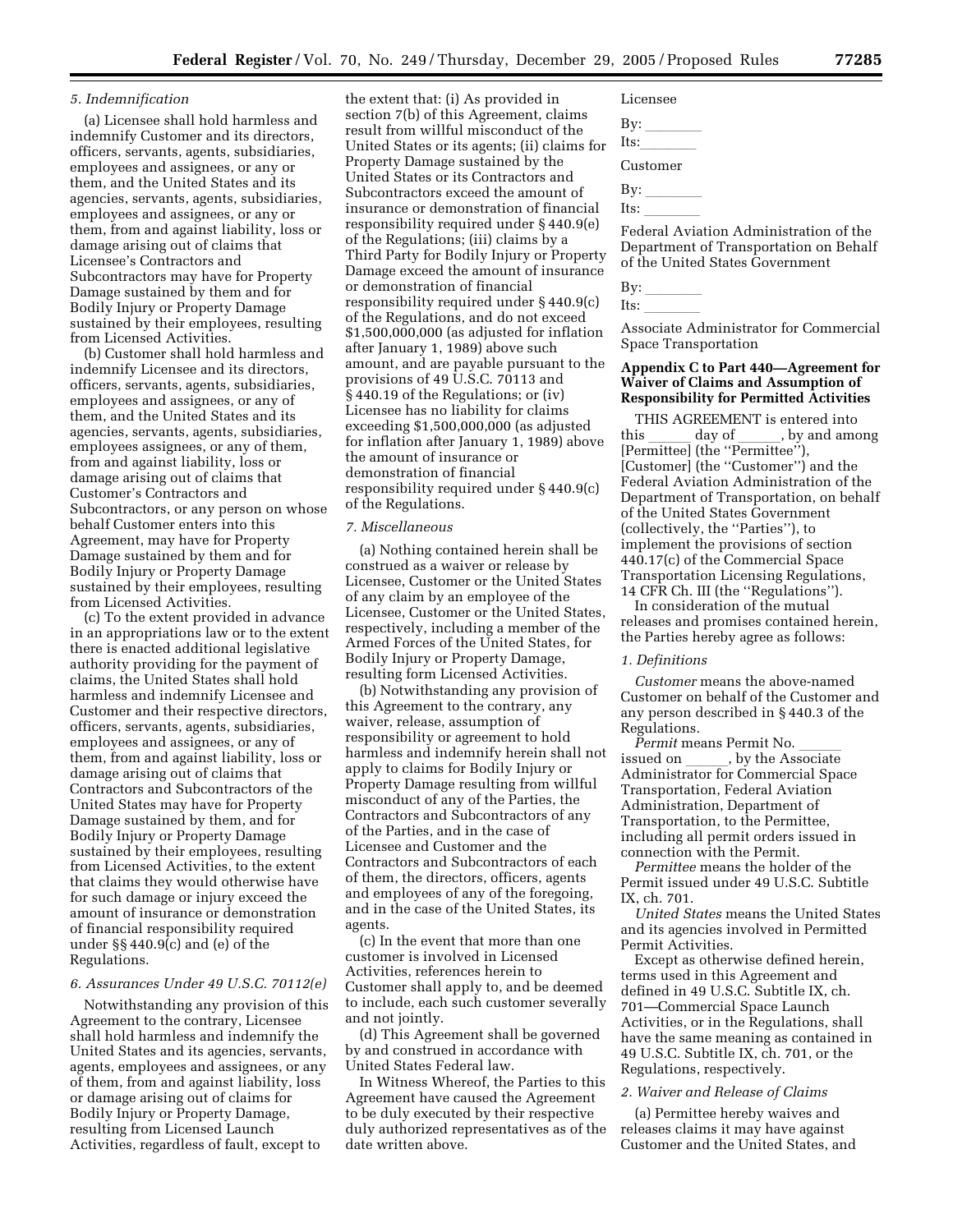against their respective Contractors and Subcontractors, for Property Damage it sustains and for Bodily Injury or Property Damage sustained by its own employees, resulting from Permitted Activities, regardless of fault.

(b) Customer hereby waives and releases claims it may have against Permittee and the United States, and against their respective Contractors and Subcontractors, for Property Damage it sustains and for Bodily Injury or Property Damage sustained by its own employees, resulting from Permitted Activities, regardless of fault.

(c) The United States hereby waives and releases claims it may have against Permittee and Customer, and against their respective Contractors and Subcontractors, for Property Damage it sustains resulting from Permitted Activities, regardless of fault, to the extent that claims it would otherwise have for such damage exceed the amount of insurance or demonstration of financial responsibility required under section 440.9(e) of the Regulations.

### *3. Assumption of Responsibility*

(a) Permittee and Customer shall each be responsible for Property Damage it sustains and for Bodily Injury or Property Damage sustained by its own employees, resulting from Permitted Activities, regardless of fault. Permittee and Customer shall each hold harmless and indemnify each other, the United States, and the Contractors and Subcontractors of each Party, for Bodily Injury or Property Damage sustained by its own employees, resulting from Permitted Activities, regardless of fault.

(b) The United States shall be responsible for Property Damage it sustains, resulting from Permitted Activities, regardless of fault, to the extent that claims it would otherwise have for such damage exceed the amount of insurance or demonstration of financial responsibility required under section 440.9(e) of the Regulations.

### *4. Extension of Assumption of Responsibility and Waiver*

(a) Permittee shall extend the requirements of the waiver and release of claims, and the assumption of responsibility, hold harmless, and indemnification, as set forth in paragraphs 2(a) and 3(a), respectively, to its Contractors and Subcontractors by requiring them to waive and release all claims they may have against Customer and the United States, and against the respective Contractors and Subcontractors of each, and to agree to be responsible, for Property Damage

they sustain and to be responsible, hold harmless and indemnify Customer and the United States, and the respective Contractors and Subcontractors of each, for Bodily Injury or Property Damage sustained by their own employees, resulting from Permitted Activities, regardless of fault.

(b) Customer shall extend the requirements of the waiver and release of claims, and the assumption of responsibility, hold harmless, and indemnification, as set forth in paragraphs 2(b) and 3(a), respectively, to its Contractors and Subcontractors by requiring them to waive and release all claims they may have against Permittee and the United States, and against the respective Contractors and Subcontractors of each, and to agree to be responsible for Property Damage they sustain and to be responsible, hold harmless and indemnify Permittee and the United States, and the respective Contractors and Subcontractors of each, for Bodily Injury or Property Damage sustained by their own employees, resulting from Permitted Activities, regardless of fault.

(c) The United States shall extend the requirements of the waiver and release of claims, and the assumption of responsibility as set forth in paragraphs 2(c) and 3(b), respectively, to its Contractors and Subcontractors by requiring them to waive and release all claims they may have against Permittee and Customer, and against the respective Contractors and Subcontractors of each, and to agree to be responsible for any Property Damage they sustain, resulting from Permitted Activities, regardless of fault, to the extent that claims they would otherwise have for such damage exceed the amount of insurance or demonstration of financial responsibility required under section 440.9(e) of the Regulations.

### *5. Indemnification*

(a) Permittee shall hold harmless and indemnify Customer and its directors, officers, servants, agents, subsidiaries, employees and assignees, or any or them, and the United States and its agencies, servants, agents, subsidiaries, employees and assignees, or any or them, from and against liability, loss or damage arising out of claims that Permittee's Contractors and Subcontractors may have for Property Damage sustained by them and for Bodily Injury or Property Damage sustained by their employees, resulting from Permitted Activities.

(b) Customer shall hold harmless and indemnify Permittee and its directors, officers, servants, agents, subsidiaries,

employees and assignees, or any or them, and the United States and its agencies, servants, agents, subsidiaries, employees and assignees, or any of them, from and against liability, loss or damage arising out of claims that Customer's Contractors and Subcontractors, or any person on whose behalf Customer enters into this Agreement, may have for Property Damage sustained by them and for Bodily Injury or Property Damage sustained by their employees, resulting from Permitted Activities.

### *6. Assurances Under 49 U.S.C. 70112(e)*

Notwithstanding any provision of this Agreement to the contrary, Permittee shall hold harmless and indemnify the United States and its agencies, servants, agents, employees and assignees, or any of them, from and against liability, loss or damage arising out of claims for Bodily Injury or Property Damage, resulting from Permitted Activities, regardless of fault, except to the extent that it is provided in section 7(b) of this Agreement, except to the extent that claims (i) result from willful misconduct of the United States or its agents and (ii) for Property Damage sustained by the United States or its Contractors and Subcontractors exceed the amount of insurance or demonstration of financial responsibility required under section 440.9(e) of the Regulations.

### *7. Miscellaneous*

(a) Nothing contained herein shall be construed as a waiver or release by Permittee, Customer or the United States of any claim by an employee of the Permittee, Customer or the United States, respectively, including a member of the Armed Forces of the United States, for Bodily Injury or Property Damage, resulting from Permitted Activities.

(b) Notwithstanding any provision of this Agreement to the contrary, any waiver, release, assumption of responsibility or agreement to hold harmless and indemnify herein shall not apply to claims for Bodily Injury or Property Damage resulting from willful misconduct of any of the Parties, the Contractors and Subcontractors of any of the Parties, and in the case of Permittee and Customer and the Contractors and Subcontractors of each of them, the directors, officers, agents and employees of any of the foregoing, and in the case of the United States, its agents.

(c) In the event that more than one customer is involved in Permitted Activities, references herein to Customer shall apply to, and be deemed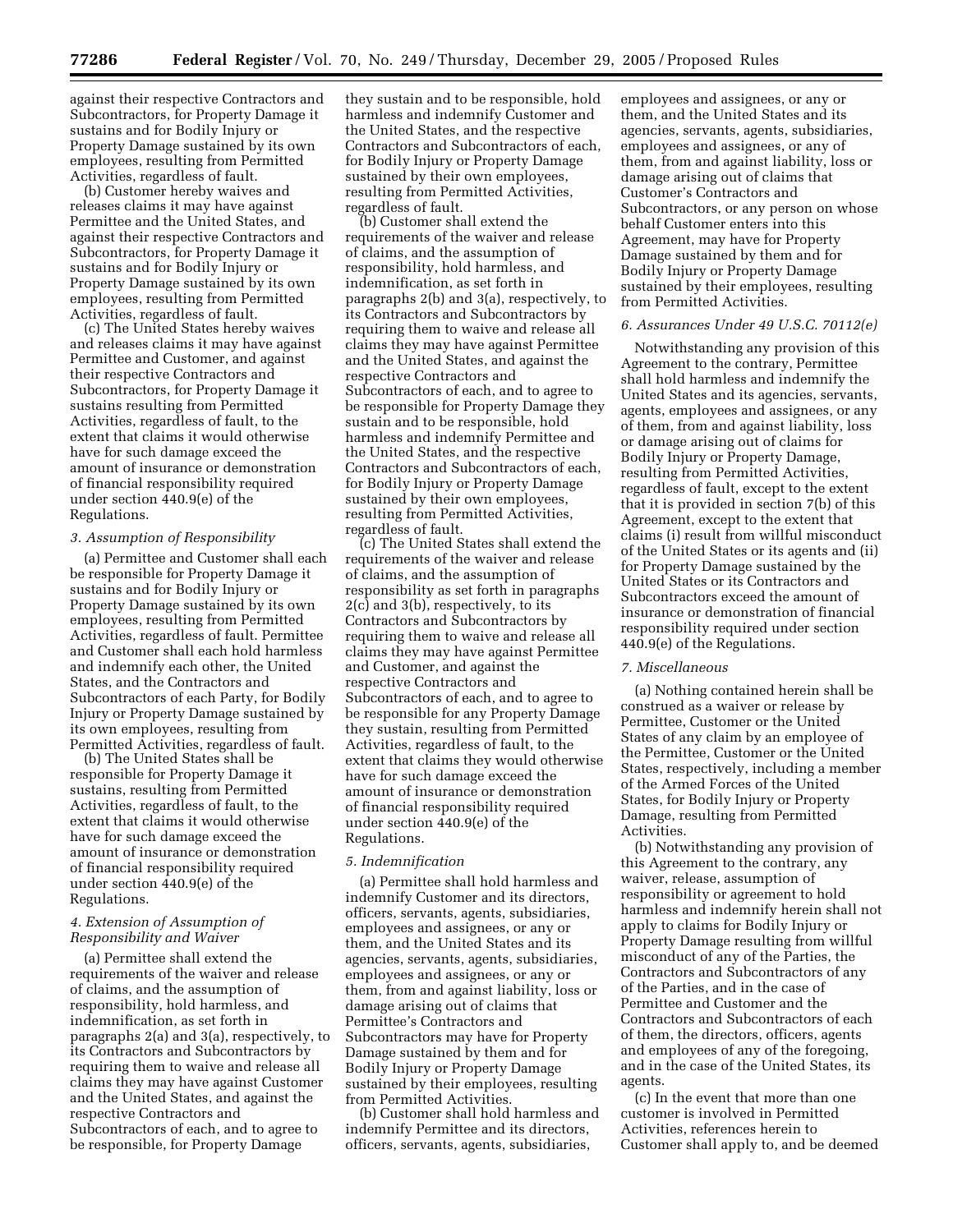to include, each such customer severally and not jointly.

(d) This Agreement shall be governed by and construed in accordance with United States Federal law.

*In witness whereof*, the Parties to this Agreement have caused the Agreement to be duly executed by their respective duly authorized representatives as of the date written above.

Permittee

By:  $\_\_$ 

Its:  $\_\_$ 

Customer

```
Bv:
```
Its:

Federal Aviation Administration of the Department of Transportation on Behalf of the United States Government

 $Bv:$ 

Its:

Associate Administrator for Commercial Space Transportation

### **Appendix D to Part 440—Agreement for Waiver of Claims and Assumption of Responsibility for a Crew Member**

This agreement is entered into this<br>day of \_\_\_\_\_\_\_, by and among day of \_\_\_\_\_\_, by and among<br>[crew member] (the ''Crew Member'') and the Federal Aviation Administration of the Department of Transportation, on behalf of the United States Government (collectively, the ''Parties''), to implement the provisions of section 440.17(f) of the Commercial Space Transportation Licensing Regulations, 14 CFR Ch. III (the ''Regulations''). In consideration of the mutual releases and promises contained herein, the Parties hereby agree as follows:

### *1. Definitions*

*Crew member* means the above-named crew member.

*License/Permit* means License/Permit<br>No. \_\_\_\_\_\_\_\_\_ issued on \_\_\_\_\_\_\_\_, by the No. \_\_\_\_\_\_\_\_ issued on \_\_\_\_\_\_\_\_, by the<br>Associate Administrator for Commercial Space Transportation, Federal Aviation Administration, Department of Transportation, to the Licensee/ Permittee, including all license/permit orders issued in connection with the License/Permit.

*Licensee/Permittee* means the Licensee/Permittee and any transferee of the Licensee under 49 U.S.C. Subtitle IX, ch. 701.

*United States* means the United States and its agencies involved in Licensed/ Permitted Activities.

Except as otherwise defined herein, terms used in this Agreement and

defined in 49 U.S.C. Subtitle IX, ch. 701—Commercial Space Launch Activities, or in the Regulations, shall have the same meaning as contained in 49 U.S.C. Subtitle IX, ch. 701, or the Regulations, respectively.

#### *2. Waiver and Release of Claims*

(a) Crew member hereby waives and releases claims it may have against the United States, and against their respective Contractors and Subcontractors, for Bodily Injury or Property Damage sustained, resulting from Licensed/Permitted Activities, regardless of fault.

(b) The United States hereby waives and releases claims it may have against the crew member for Property Damage it sustains, and for Bodily Injury or Property Damage sustained by its own employees, resulting from Licensed/ Permitted Activities, regardless of fault.

### *3. Assumption of Responsibility*

(a) The crew member shall be responsible for Bodily Injury or Property Damage sustained, resulting from Licensed/Permitted Activities, regardless of fault. The crew member shall hold harmless and indemnify the United States, and the Contractors and Subcontractors of each Party, for Bodily Injury or Property Damage sustained by its own employees, resulting from Licensed/Permitted Activities, regardless of fault.

(b) The United States shall be responsible for Property Damage it sustains, and for Bodily Injury or Property Damage sustained by its own employees, resulting from Licensed Activities, regardless of fault, to the extent that claims it would otherwise have for such damage or injury exceed the amount of insurance or demonstration of financial responsibility required under sections 440.9(c) and (e), respectively, of the Regulations.

(c) The United States shall be responsible for Property Damage it sustains, resulting from Permitted Activities, regardless of fault, to the extent that claims it would otherwise have for such damage exceed the amount of insurance or demonstration of financial responsibility required under section 440.9(e) of the Regulations.

### *4. Extension of Assumption of Responsibility and Waiver*

(a) The United States shall extend the requirements of the waiver and release of claims, and the assumption of responsibility as set forth in paragraphs 2(b) and 3(b), respectively, to its Contractors and Subcontractors by

requiring them to waive and release all claims they may have against the crew member and to agree to be responsible for any Property Damage they sustain and for any Bodily Injury or Property Damage sustained by their own employees, resulting from Licensed Activities, regardless of fault.

(b) The United States shall extend the requirements of the waiver and release of claims, and the assumption of responsibility as set forth in paragraphs 2(b) and 3(c), respectively, to its Contractors and Subcontractors by requiring them to waive and release all claims they may have against the crew member and to agree to be responsible for any Property Damage they sustain, resulting from Permitted Activities, regardless of fault.

### *5. Assurances Under 49 U.S.C. 70112(e)*

Notwithstanding any provision of this Agreement to the contrary, the crew member shall hold harmless the United States and its agencies, servants, agents, employees and assignees, or any of them, from and against liability, loss or damage arising out of claims for Bodily Injury or Property Damage, resulting from Licensed/Permitted Activities, regardless of fault, except to the extent that, as provided in section 6(b) of this Agreement, claims result from willful misconduct of the United States or its agents.

### *6. Miscellaneous*

(a) Nothing contained herein shall be construed as a waiver or release by the United States of any claim by an employee of the United States, respectively, including a member of the Armed Forces of the United States, for Bodily Injury or Property Damage, resulting from Licensed/Permitted Activities.

(b) Notwithstanding any provision of this Agreement to the contrary, any waiver, release, assumption of responsibility or agreement to hold harmless and indemnify herein shall not apply to claims for Bodily Injury or Property Damage resulting from willful misconduct of any of the Parties, the Contractors and Subcontractors of any of the Parties, and in the case of the United States, its agents.

(c) This Agreement shall be governed by and construed in accordance with United States Federal law.

*In witness whereof*, the Parties to this Agreement have caused the Agreement to be duly executed by their respective duly authorized representatives as of the date written above.

### Crew Member

Signature: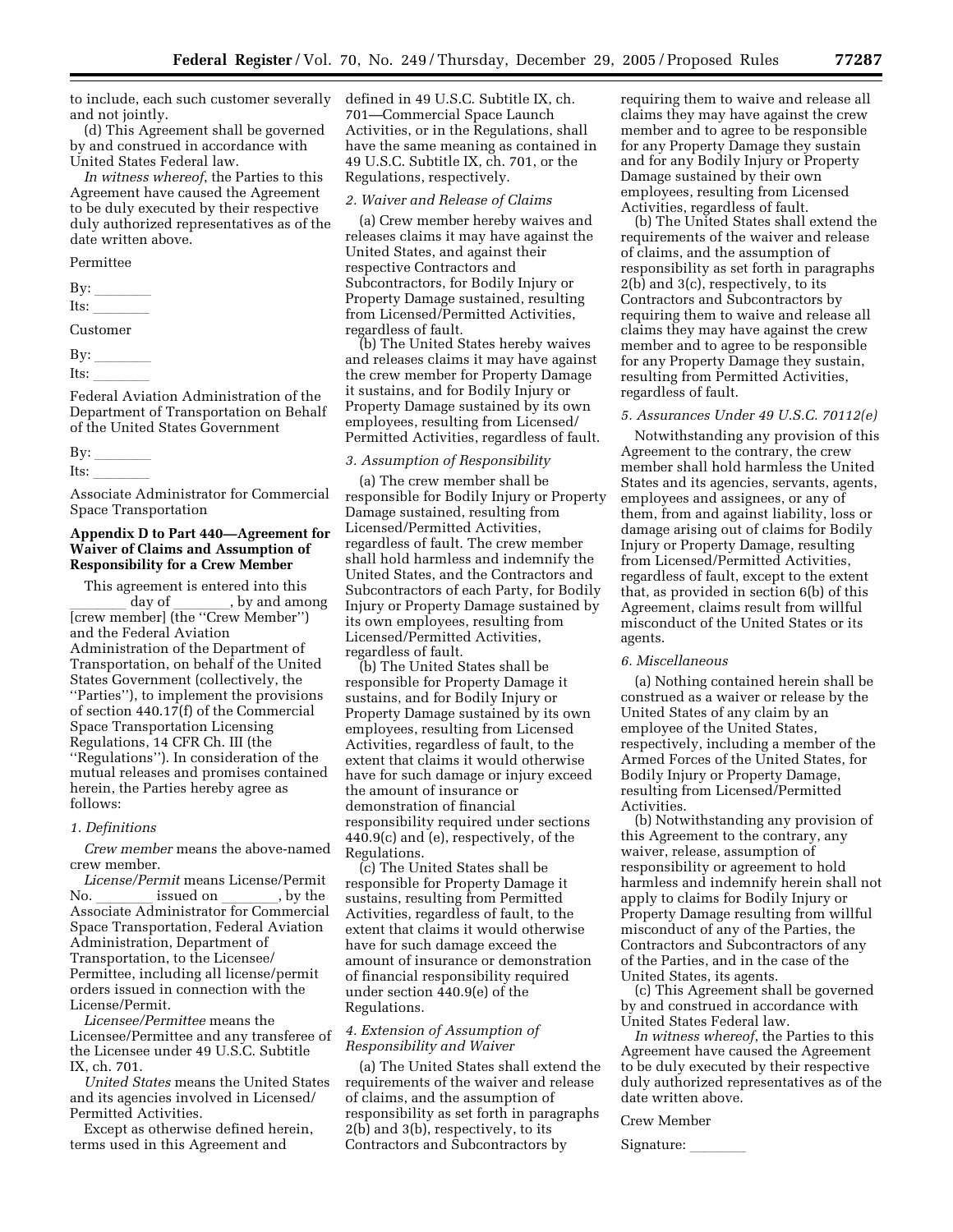#### Printed Name:

Federal Aviation Administration of the Department of Transportation on Behalf of the United States Government

# By:<br>Its:

## Its:  $\frac{1}{\sqrt{1-\frac{1}{2}} \cdot \frac{1}{2} \cdot \frac{1}{2} \cdot \frac{1}{2} \cdot \frac{1}{2} \cdot \frac{1}{2} \cdot \frac{1}{2} \cdot \frac{1}{2} \cdot \frac{1}{2} \cdot \frac{1}{2} \cdot \frac{1}{2} \cdot \frac{1}{2} \cdot \frac{1}{2} \cdot \frac{1}{2} \cdot \frac{1}{2} \cdot \frac{1}{2} \cdot \frac{1}{2} \cdot \frac{1}{2} \cdot \frac{1}{2} \cdot \frac{1}{2} \cdot \frac{1}{2} \cdot \frac{1}{2} \cdot \frac{1}{2} \$

Associate Administrator for Commercial Space Transportation

### **Appendix E to Part 440—Agreement for Waiver of Claims and Assumption of Responsibility for a Space Flight Participant**

THIS AGREEMENT is entered into<br>is \_\_\_\_\_\_\_\_ day of \_\_\_\_\_\_\_, by and this \_\_\_\_\_\_\_\_ day of \_\_\_\_\_\_\_, by and<br>among [Space Flight Participant] (the ''Space Flight Participant'') and the Federal Aviation Administration of the Department of Transportation, on behalf of the United States Government (collectively, the ''Parties''), to implement the provisions of section 440.17(e) of the Commercial Space Transportation Licensing Regulations, 14 CFR Ch. III (the ''Regulations'').

In consideration of the mutual releases and promises contained herein, the Parties hereby agree as follows:

#### *1. Definitions*

*Space Flight Participant* means the above-named Space Flight Participant, who is not crew, and is carried within a launch or reentry vehicle.

*License/Permit* means License/Permit No. \_\_\_\_\_\_ issued on \_\_\_\_\_, by the<br>Associate Administrator for Commercial Space Transportation, Federal Aviation Administration, Department of Transportation, to the Licensee/ Permittee, including all license/permit orders issued in connection with the License/Permit.

*Licensee/Permittee* means the Licensee/Permittee and any transferee of the Licensee under 49 U.S.C. Subtitle IX, ch. 701.

*United States* means the United States and its agencies involved in Licensed/ Permitted Activities.

Except as otherwise defined herein, terms used in this Agreement and defined in 49 U.S.C. Subtitle IX, ch. 701—Commercial Space Launch Activities, or in the Regulations, shall have the same meaning as contained in 49 U.S.C. Subtitle IX, ch. 701, or the Regulations, respectively.

### *2. Waiver and Release of Claims*

(a) Space Flight Participant hereby waives and releases claims it may have against the United States, and against its respective Contractors and Subcontractors, for Bodily Injury or Property Damage resulting from Licensed/Permitted Activities, regardless of fault.

(b) The United States hereby waives and releases claims it may have against Space Flight Participant for Property Damage it sustains, and for Bodily Injury or Property Damage sustained by its own employees, resulting from Licensed/Permitted Activities, regardless of fault.

### *3. Assumption of Responsibility*

(a) Space Flight Participant shall each be responsible for Bodily Injury or Property Damage sustained resulting from Licensed/Permitted Activities, regardless of fault. Space Flight Participant shall hold harmless and indemnify the United States, and its Contractors and Subcontractors, for Bodily Injury or Property Damage sustained from Licensed/Permitted Activities, regardless of fault.

(b) The United States shall be responsible for Property Damage it sustains, and for Bodily Injury or Property Damage sustained by its own employees, resulting from Licensed Activities, regardless of fault, to the extent that claims it would otherwise have for such damage or injury exceed the amount of insurance or demonstration of financial responsibility required under sections 440.9(c) and (e), respectively, of the Regulations.

(c) The United States shall be responsible for Property Damage it sustains, resulting from Permitted Activities, regardless of fault, to the extent that claims it would otherwise have for such damage exceed the amount of insurance or demonstration of financial responsibility required under section 440.9(e) of the Regulations.

### *4. Extension of Assumption of Responsibility and Waiver*

(a) The United States shall extend the requirements of the waiver and release of claims, and the assumption of responsibility as set forth in paragraphs 2(b) and 3(b), respectively, to its Contractors and Subcontractors by requiring them to waive and release all claims they may have against Space Flight Participant, and to agree to be responsible, for any Property Damage they sustain and for any Bodily Injury or Property Damage sustained by their own employees, resulting from Licensed Activities, regardless of fault.

(b) The United States shall extend the requirements of the waiver and release of claims, and the assumption of responsibility as set forth in paragraphs 2(b) and 3(c), respectively, to its Contractors and Subcontractors by requiring them to waive and release all claims they may have against the crew

member and to agree to be responsible, for any Property Damage they sustain, resulting from Permitted Activities, regardless of fault.

### *5. Assurances Under 49 U.S.C. 70112(e)*

Notwithstanding any provision of this Agreement to the contrary, Space Flight Participant shall hold harmless the United States and its agencies, servants, agents, employees and assignees, or any of them, from and against liability, loss or damage arising out of claims for Bodily Injury or Property Damage, resulting from Licensed/Permitted Activities, regardless of fault, except to the extent that, as provided in section 6(b) of this Agreement, claims result from willful misconduct of the United States or its agents.

### *6. Miscellaneous*

(a) Nothing contained herein shall be construed as a waiver or release by Space Flight Participant or the United States of any claim by an employee of the Space Flight Participant or the United States, respectively, including a member of the Armed Forces of the United States, for Bodily Injury or Property Damage, resulting from Licensed/Permitted Activities.

(b) Notwithstanding any provision of this Agreement to the contrary, any waiver, release, assumption of responsibility or agreement to hold harmless and indemnify herein shall not apply to claims for Bodily Injury or Property Damage resulting from willful misconduct of any of the Parties, the Contractors, Subcontractors, and agents of the United States, and Space Flight Participant.

(c) This Agreement shall be governed by and construed in accordance with United States Federal law.

*In witness whereof*, the Parties to this Agreement have caused the Agreement to be duly executed by their respective duly authorized representatives as of the date written above.

Space Flight Participant

### Signature:

### Printed Name:

Federal Aviation Administration of the Department of Transportation on Behalf of the United States Government

 $\frac{\text{By:}}{\text{Its:}}$ 

Its: llll

Associate Administrator for Commercial Space Transportation

10. Add part 460 to read as follows: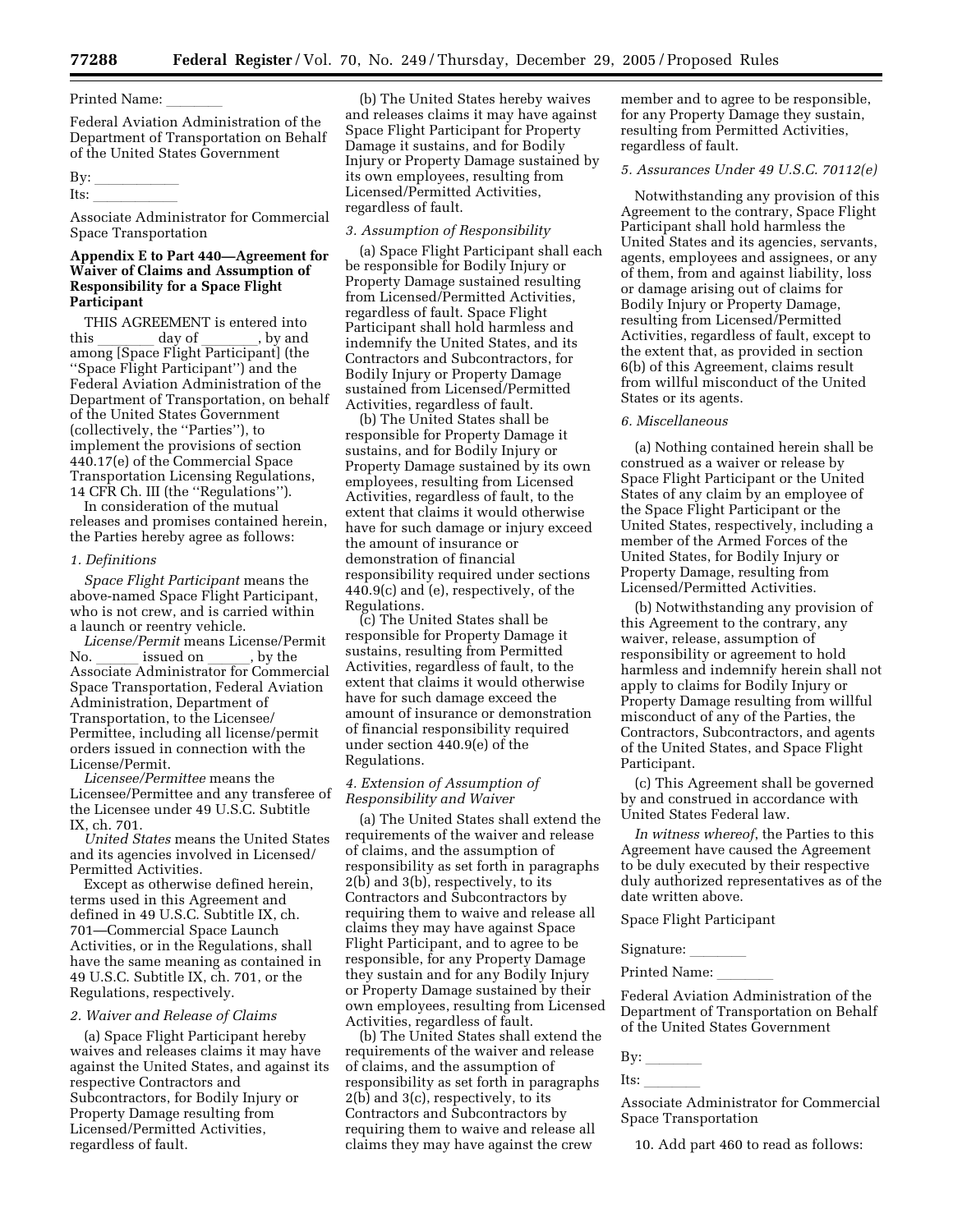### **PART 460—HUMAN SPACE FLIGHT REQUIREMENTS**

#### **Subpart A—Launch and Reentry With Crew**

- Sec.<br>460.1 460.1 Scope.<br>460.3 Applic
- 460.3 Applicability.<br>460.5 Crew qualifica
- 460.5 Crew qualifications and training.<br>460.7 Operator training of crew.
- 460.7 Operator training of crew.<br>460.9 Informing crew of risk
- Informing crew of risk.
- 460.11 Environmental control and life support systems.
- 460.13 Smoke detection and fire suppression.
- 460.15 Human factors.
- 460.17 Verification program.
- 460.19 Crew waiver of claims against U.S. Government.
- 460.20–460.40 [Reserved]

### **Subpart B—Launch and Reentry With a Space Flight Participant**

- 460.41 Scope.
- 460.43 Applicability.
- 460.45 Operator informing space flight participant of risk.
- 460.47 [Reserved]
- 460.49 Space flight participant waiver of claims against U.S. Government.
- 460.51 Space flight participant training.
- 460.53 Security.

**Authority:** 49 U.S.C. 70105

#### **§ 460.1 Scope.**

This subpart establishes requirements for crew of a vehicle whose operator is licensed or permitted under this chapter.

### **§ 460.3 Applicability.**

(a) This subpart applies to:

(1) An applicant for a license or permit under this chapter who proposes to have flight crew on board a vehicle or proposes to employ a remote operator of a vehicle with a human on board.

(2) An operator licensed or permitted under this chapter who has flight crew on board a vehicle or who employs a remote operator of a vehicle with a human on board.

(3) A crew member participating in an activity authorized under this chapter.

(b) Each member of the crew must comply with all requirements of the laws of the United States that apply.

### **§ 460.5 Crew qualifications and training.**

(a) Each crew member must— (1) Possess and carry an FAA secondclass airman medical certificate issued in accordance with 14 CFR part 67 and issued within 12 months prior to launch or reentry;

(2) Complete training on how to carry out his or her role on board or on the ground so that the vehicle will not harm the public; and

(3) Train for his or her role in nominal and non-nominal conditions. The conditions must include—

(i) Abort scenarios; and

(ii) Emergency operations. (b) Each member of a flight crew must demonstrate an ability to withstand the stresses of space flight, sufficiently to carry out his or her role on board so that the vehicle will not harm the public. The stresses of space flight may include high acceleration or deceleration, microgravity, and vibration.

(c) A pilot and a remote operator must—

(1) Possess and carry an FAA pilot certificate

(i) With an instrument rating; and (ii) That demonstrates the knowledge of the National Airspace System (NAS) necessary to operate the vehicle.

(2) Possess aeronautical experience and skills necessary to pilot and control the vehicle for any launch or reentry vehicle that will operate in the NAS. Aeronautical experience may include hours in flight, ratings, and training.

(3) Receive vehicle and missionspecific training for each phase of flight by using one or more of the following— (i) A method or device that simulates

the flight; (ii) An aircraft whose characteristics

are similar to the vehicle or any phase of its flight;

(iii) Flight testing; or

(iv) An equivalent method of training as approved by the FAA through the licensing or permitting process.

(4) Train in procedures that direct the vehicle away from the public in the event the flight crew abandons the vehicle during flight; and

(5) Train for each mode of control or propulsion, including any transition between modes, such that the pilot or remote operator is able to control the vehicle.

#### **§ 460.7 Operator training of crew.**

(a) *Implementation of training*. An operator must train each member of its crew and define standards for successful completion in accordance with § 460.5.

(b) *Training device fidelity*. An operator must ensure that any crewtraining device used to meet the training requirements realistically represents the vehicle's configuration and mission or the operator must inform the crew member being trained of the differences.

(c) *Maintenance of training records*. An operator must continually update the crew training to ensure that it incorporates lessons learned from training and operational missions. An operator must—

(1) Track each revision and update in writing; and

(2) Document the completed training for each crew member and maintain the documentation for each active crew member.

(d) *Current qualifications and training*. An operator must establish a recurrent training schedule and ensure that all crew qualifications and training required by § 460.5 are current before launch or reentry.

#### **§ 460.9 Informing crew of risk.**

An operator must inform in writing any individual serving as crew that the United States Government has not certified the launch vehicle as safe for carrying flight crew or space flight participants. An operator must provide this information—

(a) Before entering into any contract or other arrangement to employ that individual; or

(b) For any crew member employed as of December 23, 2004, as early as possible and prior to any launch in which that individual will participate as crew.

### **§ 460.11 Environmental control and life support systems.**

(a) An operator must provide atmospheric conditions adequate to sustain life and consciousness for all inhabited areas within a vehicle. The operator or flight crew must monitor and control the following atmospheric conditions in the inhabited areas—

(1) Composition of the atmosphere, which includes oxygen and carbon dioxide, and any revitalization;

(2) Pressure, temperature and humidity;

(3) Contaminants that include particulates and any harmful or hazardous concentrations of gases, or vapors; and

(4) Ventilation and circulation.

(b) An operator must provide an adequate redundant or secondary oxygen supply for the flight crew.

(c) An operator must

(1) Provide a redundant means of preventing cabin depressurization; or

(2) Prevent incapacitation of any of the flight crew in the event of loss of cabin pressure.

#### **§ 460.13 Smoke detection and fire suppression.**

An operator or crew must have the ability to detect smoke and suppress a cabin fire to prevent incapacitation of the flight crew.

### **§ 460. 15 Human factors.**

An operator must take the precautions necessary to account for human factors that can affect a crew's ability to perform safety-critical roles, including in the following safety critical areas—

(a) Design and layout of displays and controls;

(b) Mission planning, which includes analyzing tasks and allocating functions between humans and equipment;